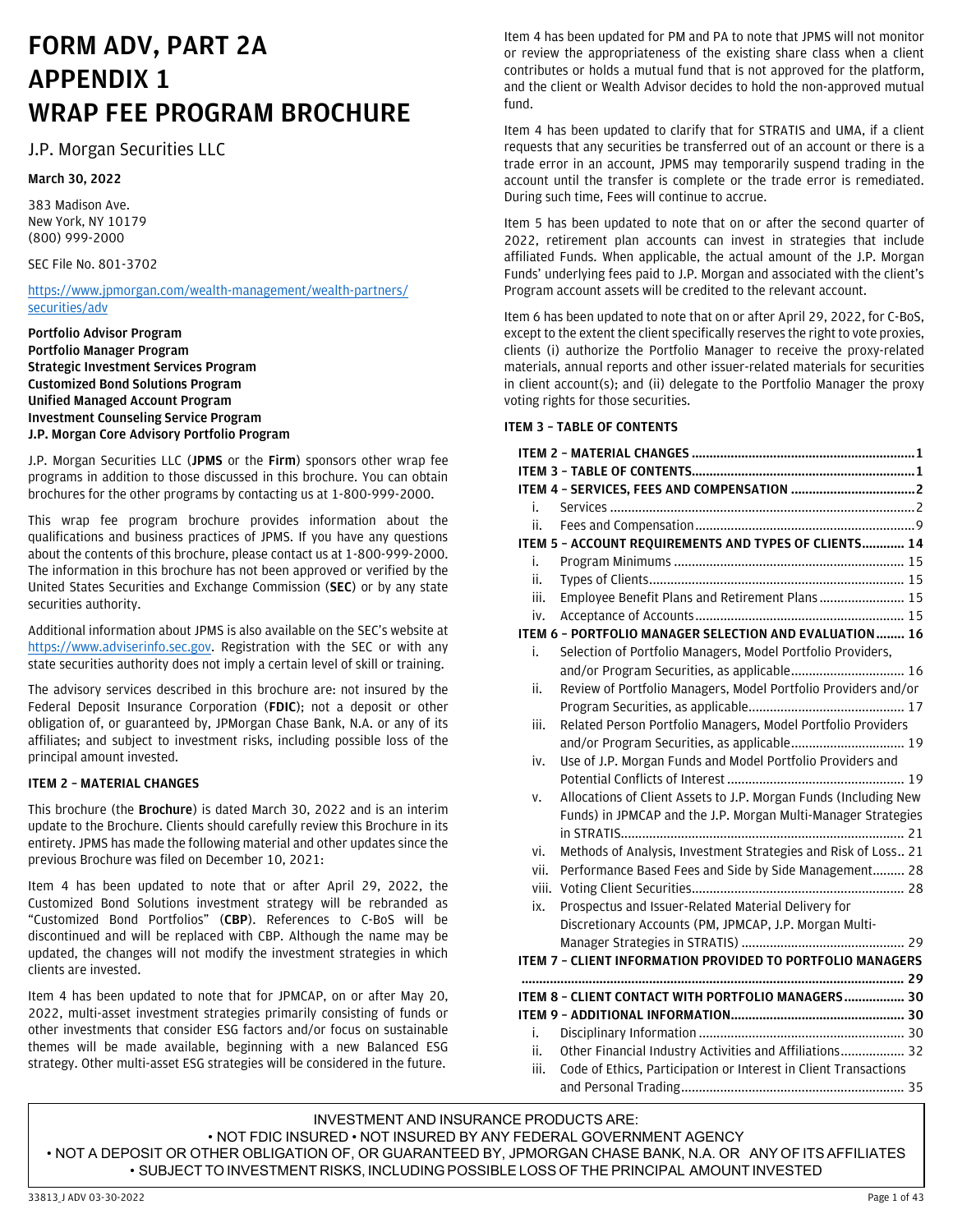## <span id="page-1-0"></span>**ITEM 4 – SERVICES, FEES AND COMPENSATION**

JPMS is a wholly-owned subsidiary of JPMorgan Chase & Co. (**JPMC**), a publicly-held financial services holding company. JPMC and its affiliates (together, **J.P. Morgan**) are engaged in a large number of financial businesses worldwide, including banking, asset management, securities brokerage and investment advisory services. JPMS is registered as a broker-dealer and investment adviser with the SEC and is a member of the Financial Industry Regulatory Authority (**FINRA**). JPMS' investment advisory services include sponsoring a variety of wrap-fee programs and providing certain services to defined contribution plan sponsors.

JPMS offers investment advisory services through several separate sales channels. Similar wrap-fee programs that offer the same and similar investment strategies are offered in the different sales channels and at different fee levels with different features. The wrap fee clients pay for investment advisory services will vary depending on the investment advisory program clients select. In particular, J.P. Morgan Automated Investing service, a digital advisory program only offered online, is different than the investment advisory programs offered in the other sales channels, in terms of available investment strategies, service, structure and fees.

**J.P. Morgan Automated Investing:** JPMS sponsors a digital advisory program that is not described in this Brochure. It offers investment strategies that are similar to investment strategies available in the Program accounts, at lower fees. J.P. Morgan Automated Investing is offered through chase.com or the Chase mobile app. It does not provide the same level of services and does not offer the same range of investment strategies, options, or customization available in Program Accounts.

Many of the tools and analytics that are used to support services provided through JPMS advisory programs are also available through JPMS without enrolling in an advisory program and paying a fee. Further, you could purchase these services separately from JPMS. However, while you can obtain similar products and services from JPMS without enrolling in an advisory program, you would not receive the same discretionary or nondiscretionary account services offered through the advisory programs; the mutual funds share classes available to you will generally be more expensive; and you would generally not be able to obtain the same combination of financial planning and investment advisory services. The overall cost of purchasing the products and services separately will most likely differ from each advisory program's advisory fees. Clients should consider the value of these advisory services when making such comparisons. This Brochure provides information about JPMS and the following investment advisory programs offered by JPMS through "**Wealth Advisors**" or "**Wealth Partners**" (collectively referred to herein as **Wealth Advisors** and each, a **Wealth Advisor**): Portfolio Advisor Program (**PA**), Portfolio Manager Program (**PM**), Strategic Investment Services Program (**STRATIS**), Customized Bond Solutions Program (**C-BoS**), Unified Managed Account Program (**UMA**), Investment Counseling Service Program (**ICS**), and J.P. Morgan Core Advisory Portfolio (**JPMCAP**) (collectively, the **Programs**).

In this Brochure, the term "**Portfolio Manager**" refers to a client's discretionary investment adviser or implementation manager, which for certain Programs may be JPMS or its affiliates, including (but not limited to) J.P. Morgan Private Investments, Inc. (**JPMPI**) and/or J.P. Morgan Investment Management, Inc. (**JPMIM**), or in certain Programs, the overlay manager (e.g., the UMA Overlay Manager (as defined below)) and/or a Joint Discretion Manager (as defined below). The term "**Model Portfolio Provider**" refers to the non-discretionary investment advisers that provide a model portfolio (**Model Portfolio**). The term "Funds" refers to mutual funds and/or exchange-traded funds (**ETFs**).

Information about other programs sponsored by JPMS are contained in separate Brochures, which can be obtained upon request from a Wealth Advisor, or at the SEC's website at<https://www.adviserinfo.sec.gov/>IAPD. The Form ADV Part 2A brochure for each Portfolio Manager and Model Portfolio Provider available in certain of the Programs is also available at the SEC's website a[t https://www.adviserinfo.sec.gov/](https://www.adviserinfo.sec.gov/)IAPD.

#### <span id="page-1-1"></span>**i. Services**

Pursuant to an investment advisory agreement between client and JPMS (the **Client Agreement**), clients pay certain asset-based wrap-fees for participation in and investment advisory services received through the Programs. In the Programs, JPMS and/or its affiliates typically provide clients not only with investment advice but also with trade execution, clearing, settlement, custody, and reporting services. When provided by JPMS, these trade execution, clearing, settlement, custodial and reporting services are included in the fees paid to JPMS.

JPMS tailors its investment advisory services to the individual needs of clients in a Program. JPMS' recommendation of a Program as suitable for a particular client is typically based on the client's financial circumstances, investment objective and risk tolerance for the assets he or she wishes to invest, and other information provided by the client prior to opening an account.

For most Programs, clients may seek to impose reasonable investment restrictions on the management of their Program account assets, including designating particular securities that should not be purchased for an account. In addition, certain Portfolio Managers (i.e., STRATIS and UMA), in their sole discretion, may also accommodate reasonable investment restriction requests on categories of securities related to a sector or industry (e.g., weapons or tobacco). In order to implement category investment restrictions, JPMS and/or the Portfolio Manager may rely on information about a company, industry classification, industry grouping and/or issuer screening provided by J.P. Morgan or a third party. Category restrictions aim to screen companies with revenue derived from the restricted category, but they do not exclude all companies with any tie or revenue derived from such restricted category. If a client holds an investment that is perceived to belong to the restricted category, such security will be sold and could trigger a taxable event to the client. JPMS does not review, guarantee or validate any third-party screenings or processes. Issuer screenings and processes to implement category investment restrictions are not absolute, may change at any time and could result in the portfolio holding investments in companies that derive revenue from the restricted category. If a client's investment is perceived to belong to the restricted category, such security will be sold and could trigger a taxable event to the client.

Where applicable, JPMS will communicate any client-requested investment restrictions to the Portfolio Manager(s) for an account. All investment restriction requests are subject to acceptance as reasonable by JPMS, in its sole discretion, and where applicable, by the Portfolio Manager(s) in their sole discretion. Please note that reasonable investment restrictions will not apply to the underlying portfolio of any Fund that is held or purchased in an account. Along these lines, category investment restrictions will not be applied to strategies that invest only in Funds, nor will they be applied to investments made by Funds, so it is possible that a client's category investment restriction(s) would not have any practical effect on an account comprised primarily of Funds. The termination or removal of an account from a Program will also terminate any client-imposed investment restrictions previously accepted by JPMS or a Portfolio Manager for that account, and such restrictions will not be applicable to the account as a brokerage account or other account outside of the Program. Where JPMS does not have discretion, JPMS does not monitor for the adherence to investment restrictions.

Any restrictions clients impose on the management of their accounts can limit JPMS' or the Portfolio Manager's ability to make investments or take advantage of opportunities and could cause the account to perform differently than similar unrestricted accounts.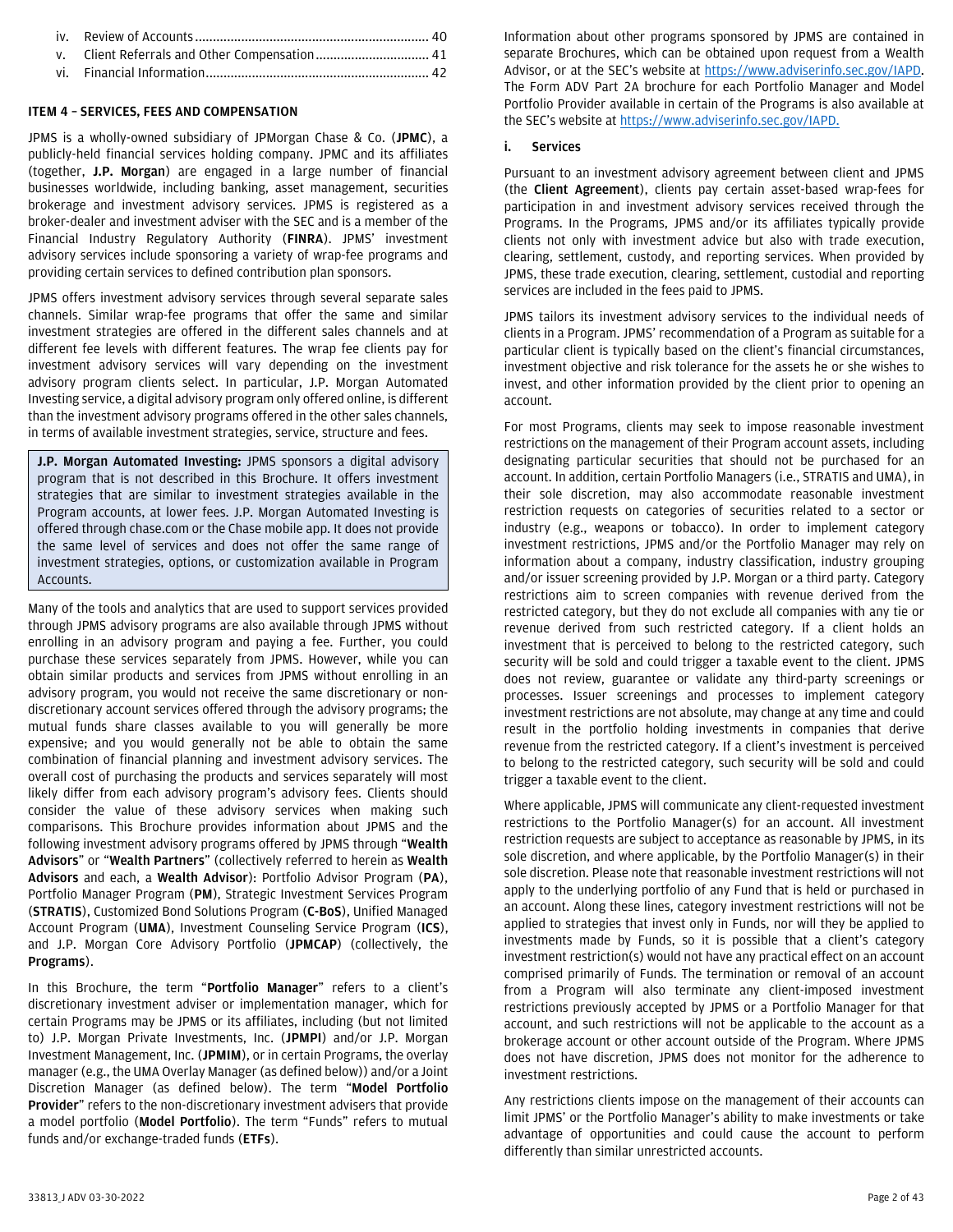Please note, however, that the ability to request reasonable investment restrictions is *not applicable* to accounts in PA. Since PA is a nondiscretionary Program in which clients retain final investment decision making authority, clients remain responsible for adhering to any investment restriction they deem appropriate.

Generally, JPMS will act as custodian for the securities held in accounts in the Programs. For certain Programs, in limited circumstances, upon a client's request and direction with JPMS' consent, a client may utilize the services of certain unaffiliated, third-party qualified custodians to custody the assets held in the client's Program account(s). Any such arrangements are not included in the fees paid to JPMS and the client will pay any and all separate fees and expenses as agreed upon by and between client and any such unaffiliated, third-party qualified custodian.

#### **THE PROGRAMS**

#### *Portfolio Advisor Program (PA)*

PA is intended for investors who seek to establish strategic investment goals and receive ongoing investment advice but wish to retain ultimate decision-making authority over the trading activity in their account. PA is not intended for clients who maintain consistently high levels of cash, money market mutual funds or other short-term securities, or for clients who engage in trading activity that is not consistent with the investment advice provided through PA.

One or more Wealth Advisors, who are employees and investment advisory representatives of JPMS, will advise the client's PA account on a nondiscretionary basis and provide information and advice in accordance with the client's investment objective and risk tolerance. This advice may include recommendations to purchase or sell assets in the account. Because PA accounts are advised on a non-discretionary basis, the client's Wealth Advisor will only effect transactions for the PA account after receipt of client approval to effect a transaction.

Based on information the client provides, JPMS assists the client in assessing the client's investment objectives, risk tolerance, liquidity needs and other relevant factors to help develop a customized target asset allocation for the account in connection with portfolio construction. The client is solely responsible for making all decisions regarding the adoption and implementation of the client's investment objective, risk tolerance and target asset allocation. Once an allocation is established, JPMS will propose investment recommendations to a client that may include equities, fixed income, Funds and/or other investment vehicles to aid the construction of the investment portfolio. Where suitable and appropriate for a particular client, such recommendations may include options and/or structured products approved for PA. When the client adopts a particular target asset allocation, the actual asset allocation of the client's PA account may change over time due to fluctuations in the market value of account assets, client additions or withdrawals and/or investment decisions by the client that deviate from JPMS' advice or the target allocation. JPMS will contact the client periodically to review the PA account to assist the client in ensuring that the account remains consistent with the client's investment objective and risk tolerance and within appropriate asset allocation parameters. The client retains final decision-making authority and responsibility for the selection of, and any changes to, the investment objective, risk tolerance, the target and/or actual asset allocation, and the particular securities and other assets held in the account.

JPMS generally permits clients to place unsolicited orders for the purchase and/or sale of securities in PA accounts, subject to any limits, restrictions and/or conditions JPMS may choose to enforce on such orders and JPMS' right, in its sole discretion, to decline to accept or effect such an order in a PA account at any time, with or without prior notice to the client.

#### *Portfolio Manager Program (PM)*

PM is designed for investors who seek to delegate discretion for investment decisions in their account to certain approved Wealth Advisors. PM is a discretionary Program in which JPMS will manage the PM account on a discretionary basis in accordance with a client's investment objective and

implemented by one or more specific Wealth Advisors in accordance with the Wealth Advisor's individual investment style and strategy or strategies, taking into consideration each client's financial situation, investment objective and risk tolerance for the particular PM account. Each client's grant of discretion to JPMS typically includes the client's authorization of JPMS to invest in securities and other investments of any nature whatsoever, at the time and in the manner that JPMS determines, and to act on the client's behalf in all other matters necessary or incidental to the handling of the account, without having to first obtain an "order" from the client or discussing these transactions or actions with the client in advance. One or more Wealth Advisors will be directly responsible for making the investment decisions for the account and will be reasonably available to discuss the management of the account with the client. For PM, the degree of consistency or uniformity with which a Wealth

Advisor applies a particular investment strategy across all of the Program accounts he or she manages in the strategy varies from Wealth Advisor to Wealth Advisor and strategy to strategy; in all cases, however, the client's individual situation and needs are considered by the Wealth Advisor in his or her initial assessment of whether any of his or her strategies is suited to the client's financial circumstances and achievement of the client's objective.

risk tolerance, subject only to any reasonable investment restrictions provided to and accepted by JPMS. Management of PM accounts will be

# *Strategic Investment Services Program (STRATIS)*

STRATIS is designed to provide clients access to a select group of Portfolio Managers to provide discretionary investment management services and strategies through separately managed accounts and Model Portfolio Providers to provide Model Portfolios to JPMS. Portfolio Managers, Model Portfolio Providers and strategies available through STRATIS are reviewed and approved by J.P. Morgan or one or more third parties engaged by it (which may be affiliates of JPMS) on a periodic basis, as described in further detail below. Accordingly, from time to time JPMS may add or remove specific Portfolio Managers, Model Portfolio Providers and/or strategies to or from STRATIS, as further discussed below.

Based on the investment objective(s) and risk tolerance that the clients provide to JPMS, the client consults with one or more Wealth Advisors to determine how to invest through STRATIS and for assistance in selecting from the Portfolio Manager(s), Model Portfolio Providers and strategies from among those available through STRATIS. Although JPMS will assist clients in identifying suitable Portfolio Managers, Model Portfolio Providers and strategies in which to invest, clients are responsible for selecting the Portfolio Managers, Model Portfolio Providers and strategy for their accounts. JPMS will notify each Portfolio Manager of a client's selection of the Portfolio Manager and the applicable strategy. JPMS will also provide each Portfolio Manager with information about the client and the account, as provided by the client during the account opening process. If a Portfolio Manager accepts an account, the Portfolio Manager will manage it on a discretionary basis. JPMS can in its sole discretion refuse to allow a client to utilize a particular Portfolio Manager or strategy through STRATIS.

In the event a strategy is removed from STRATIS, JPMS will provide written notice to clients in which it may designate another strategy in STRATIS as the default replacement for the STRATIS assets invested in the removed strategy. If JPMS designates such a default replacement, each affected client will be notified in writing that, unless the client affirmatively selects, , a replacement strategy by the date specified by JPMS, the client's assets in the removed strategy will automatically be re-invested into the designated default replacement strategy, without further notice to or consent of the client. In designating a default replacement (if any), JPMS will consider the appropriateness of the strategies available in STRATIS as suitable replacements for the removed strategy. The sale of the client's assets in the removed strategy may have tax consequences for the client. To the extent a strategy is removed from STRATIS and another strategy is not designated as a default replacement, the securities would be held in-kind in an unmanaged brokerage account.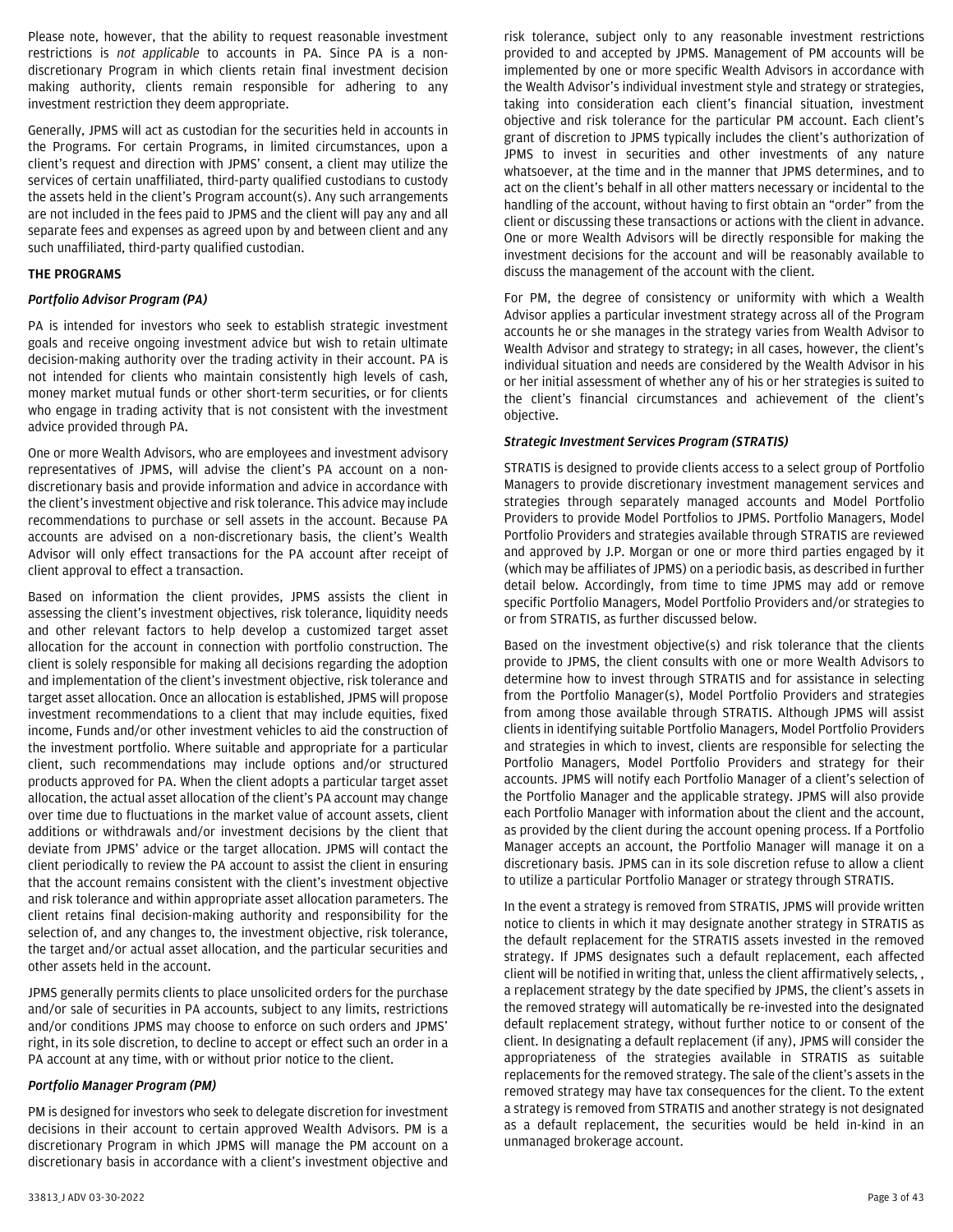If a client requests tax harvesting, JPMS or the Portfolio Manager may sell certain investments at a gain or loss to offset the client's tax liability. If utilizing tax harvesting, the client's account holdings can differ from those accounts that do not utilize such election, and therefore performance will likely differ. JPMS or the Portfolio Manager may reject a client's request for tax harvesting in whole or in part, at its discretion. For certain strategies, Portfolio Managers may not offer tax harvesting services.

For accounts where JPMS does not have discretion, unless JPMS specifically agrees otherwise, clients are responsible for monitoring a Portfolio Manager's adherence to or consistency with any investment restrictions or guidelines that have been submitted by the client for the account and accepted by the Portfolio Manager. JPMS has no responsibility for monitoring STRATIS accounts, even if JPMS assisted the client in determining an asset allocation and/or identifying Portfolio Managers and/or strategies. Unless specifically agreed to by JPMS in writing, JPMS is not obligated to provide ongoing advice with respect to the client's selection of any Portfolio Manager or strategy. JPMS is not responsible for the management of any STRATIS account, including the consistency of the management of any account with the client's investment objective for the account or any other information provided by the client.

JPMS acts as the implementation manager for certain Single-Manager Strategies (defined below) where it receives a Model Portfolio provided by Model Portfolio Providers. When JPMS acts as an implementation manager, JPMS provides portfolio implementation and coordination services to Single-Manager Strategy accounts. Services include: (1) managing the accounts on a discretionary basis by implementing instructions to purchase, hold, or sell securities; (2) continuously monitoring the account holdings and coordinating the trading activity; and (3) implementing specific reasonable restrictions requested by the client that are placed on the client account. JPMS will generally purchase and sell in the account investments that are consistent with the Model Portfolios provided by the Model Portfolio Provider, though JPMS retains investment discretion over the account investments. Please review the attached Appendix A for a list of relevant strategies and their objectives.

**Certain STRATIS Strategies Managed by Affiliates of JPMS.** The strategies offered through STRATIS can include those that provide access to affiliated Portfolio Managers or Model Portfolio Providers. These strategies currently include:

- **Single-Manager Strategies.** There are strategies for which JPMIM acts as a Portfolio Manager or acts as a Model Portfolio Provider (together, the **J.P. Morgan Single-Manager Strategies**). For certain Single-Manager Strategies, JPMS acts as implementation manager. Please see the attached Appendix A for a description of strategies for which JPMS acts as implementation manager.
- **Multi-Manager Strategies.** There are strategies managed by JPMPI which invest primarily in Funds (the **J.P. Morgan Multi-Manager Strategies**). Funds available through these certain strategies in STRATIS include both J.P. Morgan Funds (as defined below) and non– J.P. Morgan Funds. Affiliates that sponsor or manage J.P. Morgan Funds may include JPMPI and JPMIM. A substantial portion of the assets in these J.P. Morgan Multi-Manager Strategies are expected to be invested in J.P. Morgan Funds. In addition, unaffiliated and affiliated Model Portfolio Providers will be evaluated and selected for these accounts. In the case of Dynamic Multi-Asset Strategy (**DMAS**), clients can select a strategy that excludes J.P. Morgan Funds or one that may include J.P. Morgan Funds. JPMS has a conflict in recommending the DMAS strategy that may include J.P. Morgan Funds.
- See "Use of J.P. Morgan Funds and Model Portfolio Providers and Potential Conflicts of Interest" below for more information on the use of J.P. Morgan Funds and affiliated Model Portfolio Providers.

## *Customized Bond Solutions Program (C-BoS)*

On or after April 29, 2022, the Customized Bond Solutions (**C-BoS**) investment strategy will be rebranded as "Customized Bond Portfolios" (**CBP**). References to C-BoS will be discontinued and will be replaced with CBP. Although the name may be updated, the changes will not modify the investment strategies in which clients are invested.

C-BoS is designed to provide discretionary investment management services in separately managed accounts by an affiliated Portfolio Manager, JPMIM. Based on information provided to JPMS by a client, JPMS will assist such client in selecting a suitable C-BoS strategy in which to invest from those made available by JPMS, which currently include the Customized Taxable Bond Portfolio Strategy (**C-TAX**), the Customized Municipal Bond Portfolio Strategy (**C-MAP**) and the Customized Preferreds Portfolio Strategy (**C-PREP**). Clients should review the Portfolio Manager's Form ADV 2A for additional risk factors, conflicts of interest and other important information. All C-BoS accounts are customized to the individual client's investment needs.

Clients determine how to invest through C-BoS after consulting with a Wealth Advisor. Clients may request that JPMS assist them in the review, evaluation and/or formulation of investment objectives. Clients are responsible for making all decisions regarding the adoption and implementation of any investment objectives. JPMS will notify the Portfolio Manager of the client's selection and the strategy and will also provide the Portfolio Manager with information about the client and the account as provided by the client during the account opening process. If the Portfolio Manager accepts an account, the Portfolio Manager will manage it on a discretionary basis.

The Portfolio Manager manages client accounts in C-BoS in accordance with each client's specific guidelines, investment objectives and any reasonable investment restrictions that the client has provided to JPMS and the Portfolio Manager and the Portfolio Manager has accepted.

Unless JPMS specifically agrees otherwise, clients are responsible for monitoring the Portfolio Manager's adherence to or consistency with any investment restrictions and/or guidelines that have been submitted by the client for the account and accepted by the Portfolio Manager. JPMS has no responsibility for monitoring C-BoS accounts, even if JPMS assisted the client in determining an asset allocation and/or identified the Portfolio Manager as a portfolio manager to the client. Unless specifically agreed to by JPMS, JPMS is not obligated to provide ongoing advice with respect to the client's selection of the Portfolio Manager or the strategy. JPMS is not responsible for the management of any C-BoS account, including the consistency of the management of any account with the client's investment objective for the account or any other information provided by the client.

## *Unified Managed Account Program (UMA)*

In UMA, clients appoint Envestnet Asset Management, Inc. (the **UMA Overlay Manager**), an unaffiliated Portfolio Manager, to manage client accounts on a discretionary basis. Clients can allocate UMA account assets to available Model Portfolios that are provided to the UMA Overlay Manager by affiliated or unaffiliated Model Portfolio Providers for the UMA Overlay Manager's use in managing the account and/or to available investment strategies (**Joint Discretion Strategies**) that are managed jointly by the UMA Overlay Manager and affiliated and unaffiliated investment advisers (**Joint Discretion Managers**). In addition, clients can also choose to allocate account assets to specific securities made available through UMA, which are typically Funds, but from time to time also may include other types of securities. The discretionary management of client assets by the UMA Overlay Manager and any Joint Discretion Managers and the investment of assets in specific securities selected by the client take place in a single, unified JPMS account.

Clients determine how to invest through UMA after consulting with a Wealth Advisor. In connection with opening a UMA account, clients will answer a series of questions relating to the client's investment objective(s), goals, time horizon and risk tolerance, which will identify the risk profile for the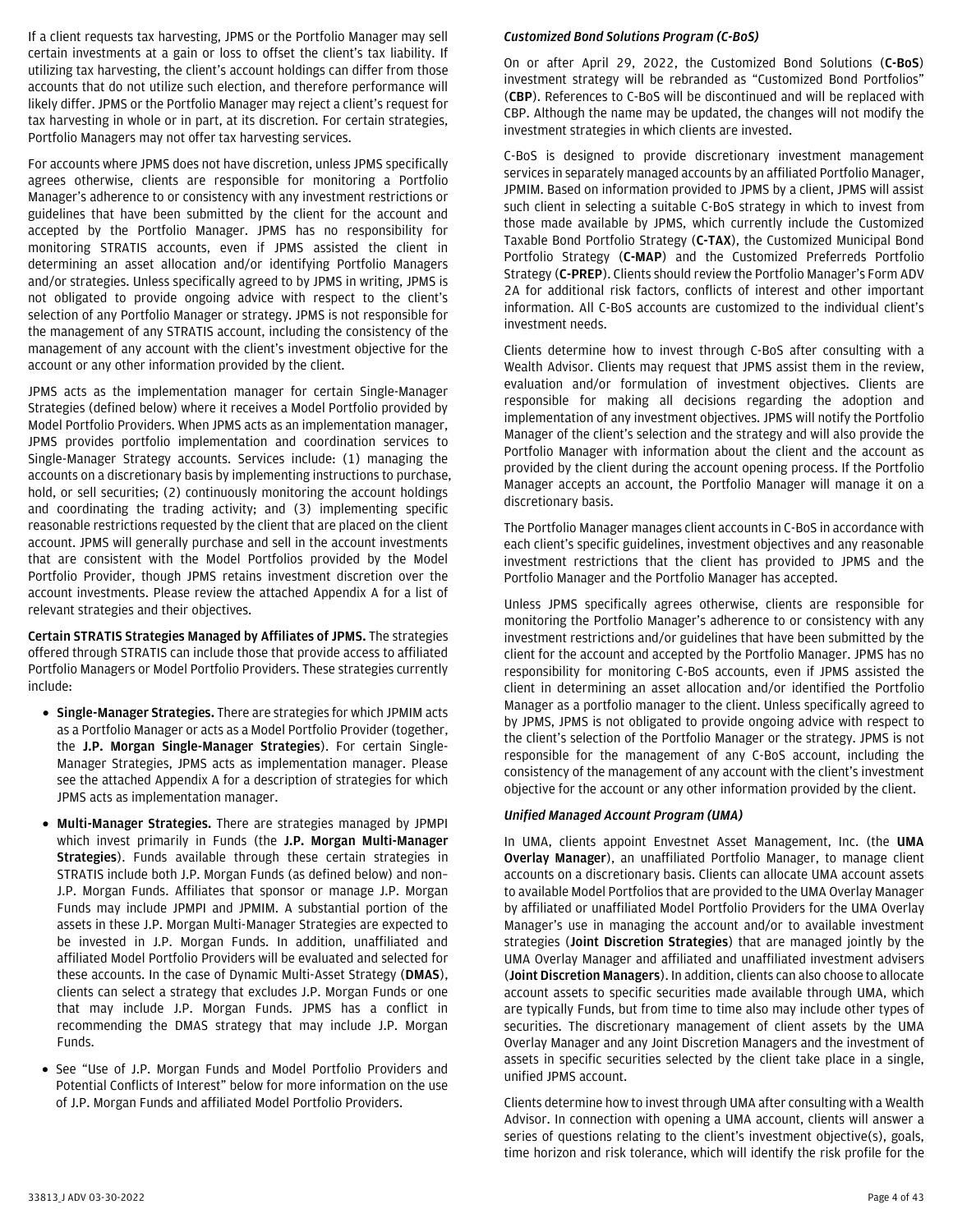account. Each listed risk profile has a recommended range for asset class weightings associated with it. The risk profile will dictate a target asset allocation for the account. JPMS will typically work with and assist the client in developing the target allocation. The client may deviate from the recommended asset class weightings for the selected risk profile, but can only deviate to the next, more conservative risk profile (e.g., the target allocation selected for an account with a moderate risk profile can select the target allocation for the moderately conservative risk profile).

The client then selects investment strategy(s) that correspond to the target allocation to create the "Target Portfolio." The investment strategies available through UMA are implemented in three different ways: (1) the UMA Overlay Manager's discretionary management of UMA assets according to Model Portfolios provided by Model Portfolio Providers and selected by the client; (2) discretionary management of UMA assets by the UMA Overlay Manager and Joint Discretion Managers, jointly, according Joint Discretion Strategies selected by the client; and/or (3) specific approved securities selected by the client. The investment styles for the selected Model Portfolios, Joint Discretion Strategies and/or securities generally correspond to the target allocation. In addition, upon request from the client, JPMS will identify and present the client with specific Model Portfolios, Joint Discretion Strategies and securities to create the Target Portfolio and assist the client, on a non-discretionary basis, in allocating assets among them based on the information the client provides to JPMS, including the risk profile for the UMA account.

JPMS determines which UMA Overlay Manager, Model Portfolios, Joint Discretion Strategies and securities are available through UMA, and reviews (or arranges for the review of) the UMA Overlay Manager, Model Portfolios, Joint Discretion Strategies and securities on a periodic basis to determine whether they will continue to meet the investment needs of UMA clients. Accordingly, from time to time JPMS may change the UMA Overlay Manager and/or add and remove specific Model Portfolios, Joint Discretion Strategies and securities to and from UMA, as further described below.

Even though JPMS will identify and recommend to the client suitable Model Portfolios, Joint Discretion Strategies and/or securities, the client is responsible for the ultimate selection of the Model Portfolios, Joint Discretion Strategies and/or securities for their account(s), as well as the target allocation and the Target Portfolio.

In the event a Model Portfolio, Joint Discretion Strategy or security is removed from the Program, JPMS may designate another Model Portfolio, Joint Discretion Strategy or security as the default replacement for UMA assets invested in the removed Model Portfolio, Joint Discretion Strategy or security. If JPMS designates such a default replacement, each affected client will be notified in writing that, unless the client affirmatively selects a replacement by the date specified by JPMS, the client's assets in the removed Model Portfolio, Joint Discretion Strategy or security will automatically be re-invested into the designated default replacement, without further notice to or consent of the client. In designating a default replacement, JPMS will consider the appropriateness of the Model Portfolios, Joint Discretion Strategies and securities available in UMA as suitable replacements for the removed Model Portfolio, Joint Discretion Strategy or security. If a Model Portfolio, Joint Discretion Strategy or security is removed from UMA and JPMS does not designate a default replacement, the client's UMA assets invested according to the removed Model Portfolio or Joint Discretion Strategy or security will automatically be re-invested into an ETF available in UMA, selected by JPMS, that is in an asset class or employs an investment strategy similar (as determined by JPMS) to that of the removed Model Portfolio, Joint Discretion Strategy or security, unless the client affirmatively selects a replacement of the client's own choosing by the date specified by JPMS. Regardless of whether JPMS designates a default replacement, the sale of the client's assets in the removed Model Portfolio, Joint Discretion Strategy or security may have tax consequences for the client.

JPMS will notify the UMA Overlay Manager of the client's Target Portfolio and will give the UMA Overlay Manager information about the client,

including any investment restrictions the client wishes to place on the investments in the UMA account.

Clients who select one or more Model Portfolios authorize the UMA Overlay Manager to manage the UMA assets allocated to those Model Portfolios on a discretionary basis in accordance with each Model Portfolio selected. Typically, the UMA Overlay Manager will initially invest UMA assets the client has allocated to each Model Portfolio in a manner consistent with that Model Portfolio. As the Model Portfolio Provider makes changes to the Model Portfolio and communicates those changes to the UMA Overlay Manager, the UMA Overlay Manager generally will manage the account to reflect those changes. However, the UMA Overlay Manager can deviate, at any time and in its sole discretion, from the Model Portfolio. Thus, the performance between Model Portfolios and the strategies as implemented in UMA accounts will vary.

The UMA Overlay Manager has a direct investment advisory relationship with the client and is not an agent or sub-adviser of JPMS in UMA. Similarly, each Joint Discretion Manager has a direct investment advisory relationship with the clients that select any of its Joint Discretion Strategies and is not an agent or sub-adviser of JPMS in UMA. However, clients do *not* have an independent contractual relationship and will not be an advisory or any other type of client of any Model Portfolio Providers (which provide their Model Portfolios to the UMA Overlay Manager for the UMA Overlay Manager to use in its discretion) or with the issuers of securities or such issuers' advisers.

The actual allocation of the account may change over time due to fluctuations in the market value of UMA assets and/or additions to or withdrawals from the account by the client. In addition, a change in the client information provided to JPMS or other circumstances may warrant a change to a client's target allocation or Target Portfolio. Each client is solely responsible for monitoring the account's risk profile, including whether the management of UMA assets conforms to the risk profile. Each client is further responsible for monitoring the actual allocation of the account on an ongoing basis and determining whether to instruct the UMA Overlay Manager to rebalance and/or reallocate UMA assets. It may take up to ten business days to implement a request from a client to change a Model Portfolio, Joint Discretion Strategy or security.

If elected by the Client, the UMA Overlay Manager will implement tax management services (**Tax Management Services**) for securities held in accordance with Model Portfolios and/or Joint Discretion Strategies in the account. In providing Tax Management Services, the UMA Overlay Manager will, subject to client-imposed restrictions and investment guidelines accepted by the UMA Overlay Manager, consider the tax consequences of transactions in the account and evaluate the implementation of the Model Portfolios and/or Joint Discretion Strategies in the context of such consequences. Investment restrictions and guidelines accepted by the UMA Overlay Manager will take precedence over Tax Management Services and may impact the ability of the UMA Overlay Manager to improve after-tax returns. The UMA Overlay Manager can, in light of other considerations in an account, effect transactions even though they may generate tax liabilities, including short-term taxable income, or exceed or violate any of the limits or mandates identified by the client. The UMA Overlay Manager makes no guarantee that tax liability in the account will be reduced or that any indicated limits or mandates will be met. The UMA Overlay Manager does not provide tax management with respect to securities, although any additional fee charged for Tax Management Services will be based on and applied to the market value of all assets in the account, including securities. Accordingly, Tax Management Services are more appropriate and likely to prove more effective for an account that is more heavily concentrated in Model Portfolios and/or Joint Discretion Strategies than in securities. Tax Management Services are available for U.S. taxable clients but not for taxexempt clients.

If the client discontinues Tax Management Services, the UMA Overlay Manager will begin managing the account as if it never were tax managed, which may result in the recognition of significant short-term taxable gains. The UMA Overlay Manager will not be responsible for any such gains that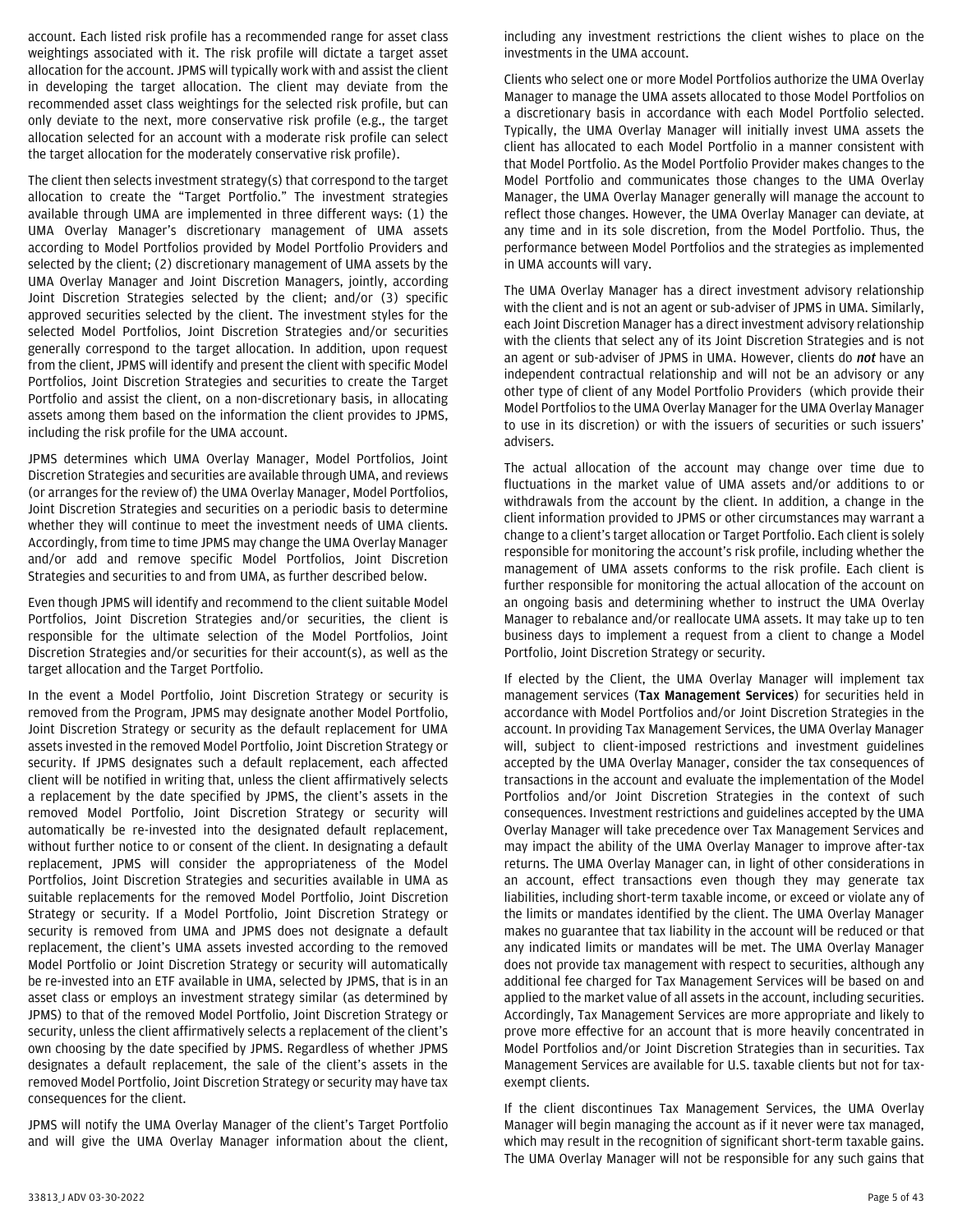may be realized in managing the client's account after the termination of Tax Management Services. The UMA Overlay Manager will generally accept specific tax gain and loss requests for taxable accounts that are not enrolled in Tax Management Services, but the extent to which the UMA Overlay Manager implements such a request may be affected by its qualitative assessment of market liquidity; typically, after December 15 of each calendar year, the UMA Overlay Manager may experience reduced liquidity in the market and determine that executing a client's tax gain or loss request in such an environment would not be in the client's best interest. For this reason, the client should typically make tax-related trading requests before December 15 of each calendar year. In general, specific tax gain and loss requests are not appropriate for accounts enrolled in Tax Management Services but may be implemented on an exception basis in the sole discretion of the UMA Overlay Manager.

The client may elect to place customized impact restrictions (e.g., socially conscious restrictions) on the management of their account (**Impact Overlay Services**), subject to the acceptance of UMA Overlay Manager and/or each Joint Discretion Manager selected by client, as applicable. If a client elects to enroll in Impact Overlay Services, the UMA Overlay Manager will receive an additional fee for the services, which will be applied to all assets in the account, including securities. If a client has already elected for the UMA Overlay Manager to implement Tax Management Services, an additional fee for Impact Overlay Services will typically not be charged.

The client may elect to have the UMA Overlay Manager rebalance the account on a quarterly, semi-annual or annual basis. The client also may request an *ad hoc* rebalancing review to be implemented as soon as practicable upon receipt of such request by the UMA Overlay Manager. The UMA Overlay Manager will evaluate the account at the interval selected by the client to determine if the account should be considered for rebalancing. Accounts for which quarterly rebalancing is selected will be evaluated after being managed for one full calendar quarter after the account has been accepted into the Program; accounts for which semi-annual rebalancing is selected will be evaluated after being managed for two full calendar quarters after the account has been accepted into the Program; and accounts for which annual rebalancing is selected will be evaluated after being managed for four full calendar quarters after the account has been accepted into the Program. Rebalancing takes into consideration the weight of each Model Portfolio, Joint Discretion Strategy and securities in the account as of the end of the applicable period and represents a weighting of the account's Target Portfolio.

Upon evaluating the account for rebalancing, the UMA Overlay Manager can decide not to rebalance the UMA account, in whole or in part, if in its discretion it would be in the account's best interest not to do so. In addition, if a rebalancing would entail the purchase of additional shares of a security that has been scheduled for removal from UMA, the account may not be rebalanced. If the UMA Overlay Manager determines that the account should be rebalanced, it will initiate transactions with a goal of restoring the account as closely as practicable to the Target Portfolio. Large cash contributions and/or withdrawals may cause the UMA Overlay Manager to seek to invest such contributions or to raise proceeds to fund withdrawals, as the case may be, in a manner so as to bring the account in closer alignment with the Target Portfolio. For clients who elect to receive Tax Management Services, the UMA Overlay Manager will evaluate the tradeoff between rebalancing the account and the tax consequences in light of any constraints or tax mandates identified by the client; such considerations may cause the UMA Overlay Manager not to rebalance the account. Further, accounts enrolled in Tax Management Services may not be restored as closely to their respective Target Portfolios as accounts without Tax Management Services if, in the UMA Overlay Manager's opinion, doing so would generate excessive tax liabilities. For clients whose accounts are not tax-exempt, rebalancing may result in possibly substantial taxable gains or losses. JPMS will not be liable for any tax consequences of rebalancing or other transactions in Program accounts. The UMA Overlay Manager may disregard certain smaller positions in securities when making rebalancing decisions; in addition, the rebalancing of the account is

typically subject to any security's availability and any minimum purchase requirement set forth in the security's prospectus.

Clients are solely responsible for monitoring the UMA Overlay Manager's adherence to or consistency with the client's risk profile, target allocation, Target Portfolio, any tax gain or loss requests and mandates, and any investment restrictions, guidelines and/or policies that have been submitted by the client and accepted by the UMA Overlay Manager. JPMS has no responsibility for monitoring particular UMA accounts for any such adherence or consistency, even if JPMS assisted the client with determining the target allocation, identified Model Portfolios, Joint Discretion Strategies and securities for the client's Target Portfolio and/or assisted the client in developing restrictions, guidelines and/or policies. In addition, unless specifically agreed to by JPMS, JPMS is not obligated to provide ongoing advice with respect to the client's selection of any Model Portfolio, Joint Discretion Strategy or security, and clients are solely responsible for determining whether a change in the client's circumstances may warrant a change to the client's target allocation or selection of Model Portfolios, Joint Discretion Strategies and/or securities. While the client is solely responsible for the selection of Model Portfolios, Joint Discretion Strategies and/or Funds, and determining the percentage allocation to each, the UMA Overlay Manager (jointly with any Joint Discretion Manager client may select) maintains discretion over day-to-day portfolio decisions, trading and account administration, and is responsible for coordinating Model Portfolio, Joint Discretion Strategy and/or Fund transactions. JPMS is not responsible for the management of UMA accounts, including the conformity of the management of each account to any information provided by the client.

Currently, the UMA Overlay Manager is reviewed as part of JPMS' vendor management process. JPMS could determine as a result of its vendor management reviews and/or other information or events that Envestnet should be replaced as the UMA Overlay Manager or that the UMA account should be modified or terminated. JPMS will notify clients in UMA in the event JPMS' agreement with Envestnet is terminated.

## *Investment Counseling Service Program (ICS)*

ICS provides clients access to discretionary investment management services of client accounts in accordance with certain strategies managed by affiliated or unaffiliated Portfolio Managers. Based on the investment objective(s), risk tolerance and other information clients provide to JPMS, the clients consult with one or more Wealth Advisors to determine how to invest ICS assets. At the client's request, and based on the information the client provided, a Wealth Advisor will identify and present the client with one or more Portfolio Managers and strategies that are in the universe of Portfolio Managers and strategies that JPMS periodically reviews (the **ICS Universe**). JPMS identifies Portfolio Managers and strategies that appear to be suitable for the client based on the information the client provides to JPMS, including (unless the client invests assets with a Portfolio Manager or strategy outside the ICS Universe) the client's investment objective and risk tolerance for the ICS assets. Although JPMS will identify and recommend suitable Portfolio Managers and strategies to clients requesting it, clients are responsible for selecting the Portfolio Managers and strategies for their accounts.

In addition to entering into the Client Agreement with JPMS, clients will enter into a separate investment management agreement (the **IM Agreement**) with each Portfolio Manager they select. As part of the IM Agreement, clients will grant each selected Portfolio Manager complete and sole discretionary trading authorization over the applicable ICS account(s). Given the dual contract nature of ICS, JPMS relies on the accuracy and completeness of the information the client provides (or that is provided on the client's behalf) in connection the applicable ICS accounts without further investigation, including the strategy selected for such accounts. Unless the Portfolio Manager has agreed with the client to notify JPMS of any change of the selected strategy, JPMS will have no knowledge of such change until it receives notice of the change from the client or the Portfolio Manager; such notice will only be effective if it is in writing or confirmed by JPMS in writing.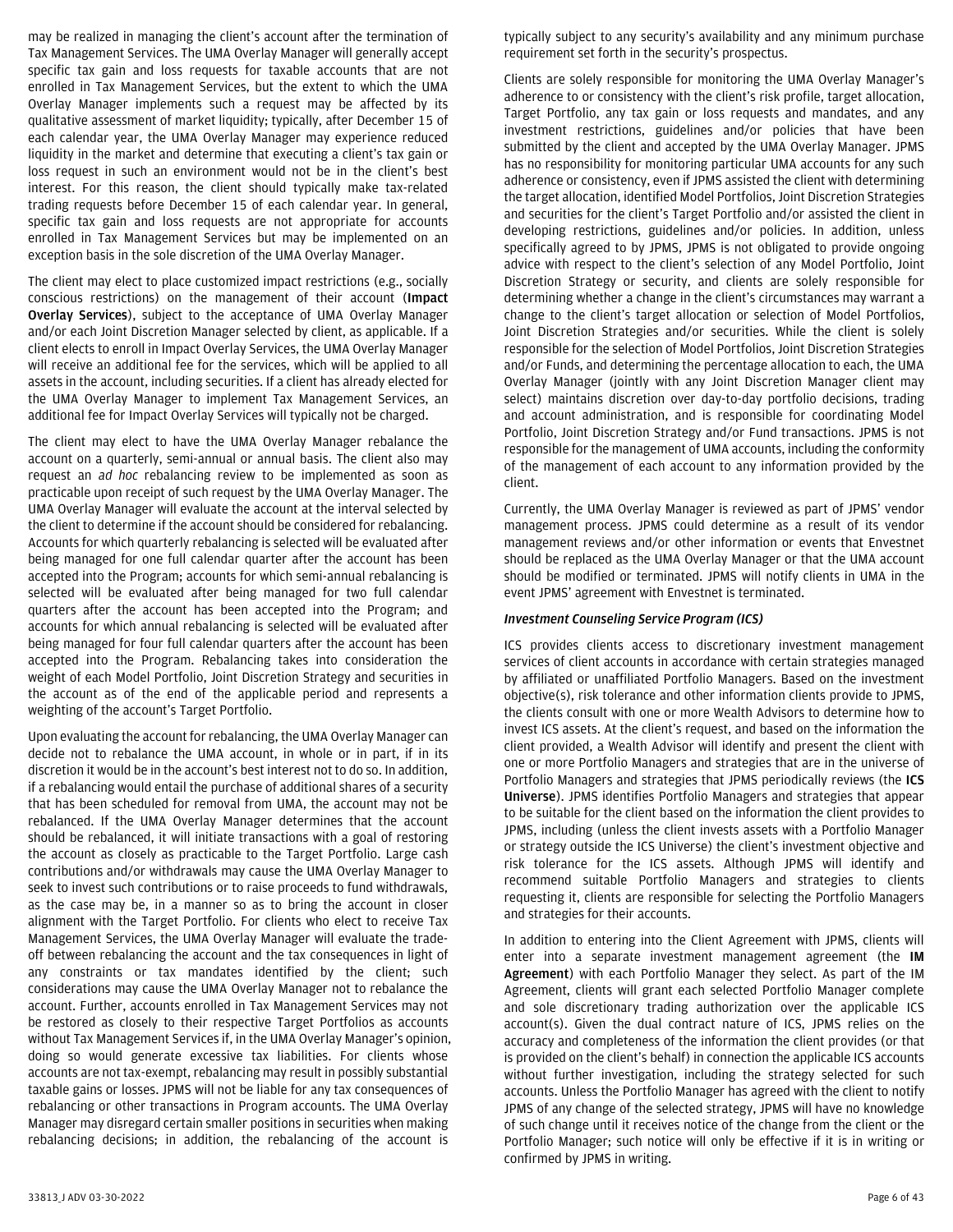If a client requests tax harvesting, the Portfolio Manager may sell certain investments at a gain or loss to offset the client's tax liability. If utilizing tax harvesting, the client's account holdings can differ from those accounts that do not utilize such election and therefore performance will likely differ. JPMS or the Portfolio Manager may reject a client's request for tax harvesting in whole or in part, at its discretion.

Each client is responsible for monitoring the client's ICS account(s). This monitoring includes reviewing any asset allocation between or among strategies on an ongoing basis and determining whether to rebalance and/or reallocate the ICS assets, as applicable. The actual allocation of the ICS assets may change over time due to fluctuations in market value of the ICS assets and/or additions or withdrawals by the client. In addition, clients are responsible for determining whether a change in the client's circumstances may warrant a change to the client's strategy selection.

Clients are responsible for monitoring a Portfolio Manager's adherence to or consistency with any investment restrictions or guidelines that have been submitted by the client for the account and accepted by the Portfolio Manager. JPMS has no responsibility for monitoring ICS accounts, even if JPMS assisted the client in selecting a Portfolio Manager and strategy in ICS, or in determining an asset allocation or in developing investment restrictions and/or guidelines. Unless specifically agreed to by JPMS, JPMS is not obligated to provide ongoing advice with respect to the client's selection of any Portfolio Manager or strategy. JPMS is not responsible for the management of any ICS account, including the consistency of the management of any account with the client's investment objective for the account or any other information provided by the client.

JPMS determines which Portfolio Managers and strategies are available in the ICS Universe, and reviews (or arranges for the review of) such Portfolio Managers and strategies on a periodic basis to determine whether they will continue to meet the investment needs of ICS clients. Accordingly, JPMS may add or remove specific Portfolio Managers and/or strategies to or from the ICS Universe at any time. Please refer to Item 6.ii for more information.

JPMS generally does not recommend the replacement of a particular Portfolio Manager or strategy for a particular client unless JPMS removes the Portfolio Manager or strategy from the Program, in which event JPMS may assist the client in identifying a suitable replacement manager and/or strategy based on the same types of factors used by JPMS to identify Portfolio Managers and strategies for ICS clients in the first instance.

In certain circumstances, a client may be permitted to maintain ICS assets with a Portfolio Manager or in a strategy that no longer is, or never was, in ICS (**ICS Non-Researched**). While the client in such cases will typically receive the other services customarily provided by JPMS and its affiliates in the Program to clients, JPMS will not perform periodic reviews of any such Portfolio Manager or strategy. In addition, JPMS (and its affiliates) may have access to or may collect information about ICS Non-Researched Portfolio Managers and strategies, but they have no obligation to share any such information with any client, even if such information is negative or reflects poorly on the relevant Portfolio Manager or strategy. Any strategy that is not specifically included in the ICS Universe is excluded. If clients select an ICS Non-Researched Portfolio Manager and strategy, they will not receive the full range of services available in ICS for Portfolio Managers and strategies that are part of the ICS Universe. Clients will pay the full Fee to JPMS for any account invested in an ICS Non-Researched Portfolio Manager's strategy, even though they will not receive all of the services, including initial and ongoing reviews of such Portfolio Managers and strategies that other clients utilizing Portfolio Managers and strategies in the ICS Universe may receive. The decision to utilize an ICS Non-Researched Portfolio Manager or strategy and the review and selection of the Portfolio Manager(s) is the client's decision and responsibility. JPMS will not assist with the recommending or soliciting of Portfolio Managers selected in the ICS Non-Researched program.

JPMS may also determine that it will no longer permit clients to maintain ICS assets with an ICS Non-Researched Portfolio Manager or strategy. In such cases, clients may select a Portfolio Manager or strategy that is part

of the ICS Universe or the ICS account may be terminated by the client or by JPMS.

#### *J.P. Morgan Core Advisory Portfolio Program (JPMCAP)*

JPMCAP is a discretionary unified managed account Program managed and offered by JPMS. In JPMCAP, client assets are invested in a manner consistent with one of the single-asset class (managed fixed income and managed equities) or multi-asset class (conservative, balanced, growth and aggressive growth) investment strategies made available by JPMS to clients. Assets within an investment strategy are generally invested in each asset class through one or more open-end mutual Funds. On or after May 20, 2022, multi-asset investment strategies primarily consisting of funds or other investments that consider environmental, social and governance (**ESG**) factors and/or focus on sustainable themes will be made available in JPMCAP, beginning with a new Balanced ESG strategy. Other multi-asset ESG strategies will be considered in the future. Clients have the option to make certain elections including municipal fixed income elections (for taxable accounts) and U.S. focused elections, as well as the election to use index-oriented vehicles or non-J.P. Morgan Funds, as described further below.

Clients with at least \$250,000 in JPMCAP can elect to include funds that hold more non-traditional investments and employ more complex strategies than traditional mutual funds (**Liquid Alternative Funds**); please refer to "Liquid Alternative Funds" in Item 6.vi below for more information and a detailed description of the risks associated with investing in Liquid Alternative Funds.

JPMPI, as sub-adviser of JPMCAP, is responsible for securities selection (including selecting Funds for investment) and determining portfolio construction. Funds available through JPMCAP include both Funds sponsored or managed by affiliates of JPMS (**J.P. Morgan Funds** or **J.P. Morgan-affiliated Funds**) or by Funds managed by third party asset managers (**non–J.P. Morgan Funds** or **unaffiliated Funds**). A portion of the assets in JPMCAP models are expected to be invested in J.P. Morgan Funds. See "Use of J.P. Morgan Funds and Model Portfolio Providers and Potential Conflicts of Interest" below for more information on the use of J.P. Morgan Funds.

In managing JPMCAP, JPMPI will not consider any assets owned by the client outside of the relevant JPMCAP account, including any assets held in other JPMCAP accounts.

The investment strategy for a particular client is based on the client's discussion with JPMS and the client's risk tolerance. The investment strategies available in JPMCAP are conservative, balanced, growth, aggressive growth, managed fixed income and managed equities. In addition, on or after May 20, 2022, multi-asset investment strategies primarily consisting of funds or other investments that consider ESG factors and/or focus on sustainable themes will be made available in JPMCAP, beginning with a new Balanced ESG strategy. Other multi-asset ESG strategies will be considered in the future. The conservative, balanced, and growth investment strategies are generally available for clients regardless of whether they are eligible to include or have elected to include Liquid Alternative Funds in their accounts. The aggressive growth investment strategies are only available to those clients who are eligible for (i.e., who have invested at least \$250,000) and have elected to include Liquid Alternative Funds in their account. Liquid Alternative Funds are not available in managed equities or managed fixed income strategies. For more information on these investment strategies and related risks, clients should review the advisory brochure for JPMPI, which can be obtained upon request from a Wealth Advisor or at the SEC's website at [https://www.adviserinfo.sec.gov.](https://www.adviserinfo.sec.gov/)

JPMS has delegated certain of its discretionary responsibilities and authority to JPMPI as the Program's sub-adviser. JPMPI is an affiliate of JPMS. JPMPI, as the sub-adviser, constructs and evaluates the investment strategies and selects the Funds available through the Program using due diligence produced by JPMPI. JPMS oversees the selections using an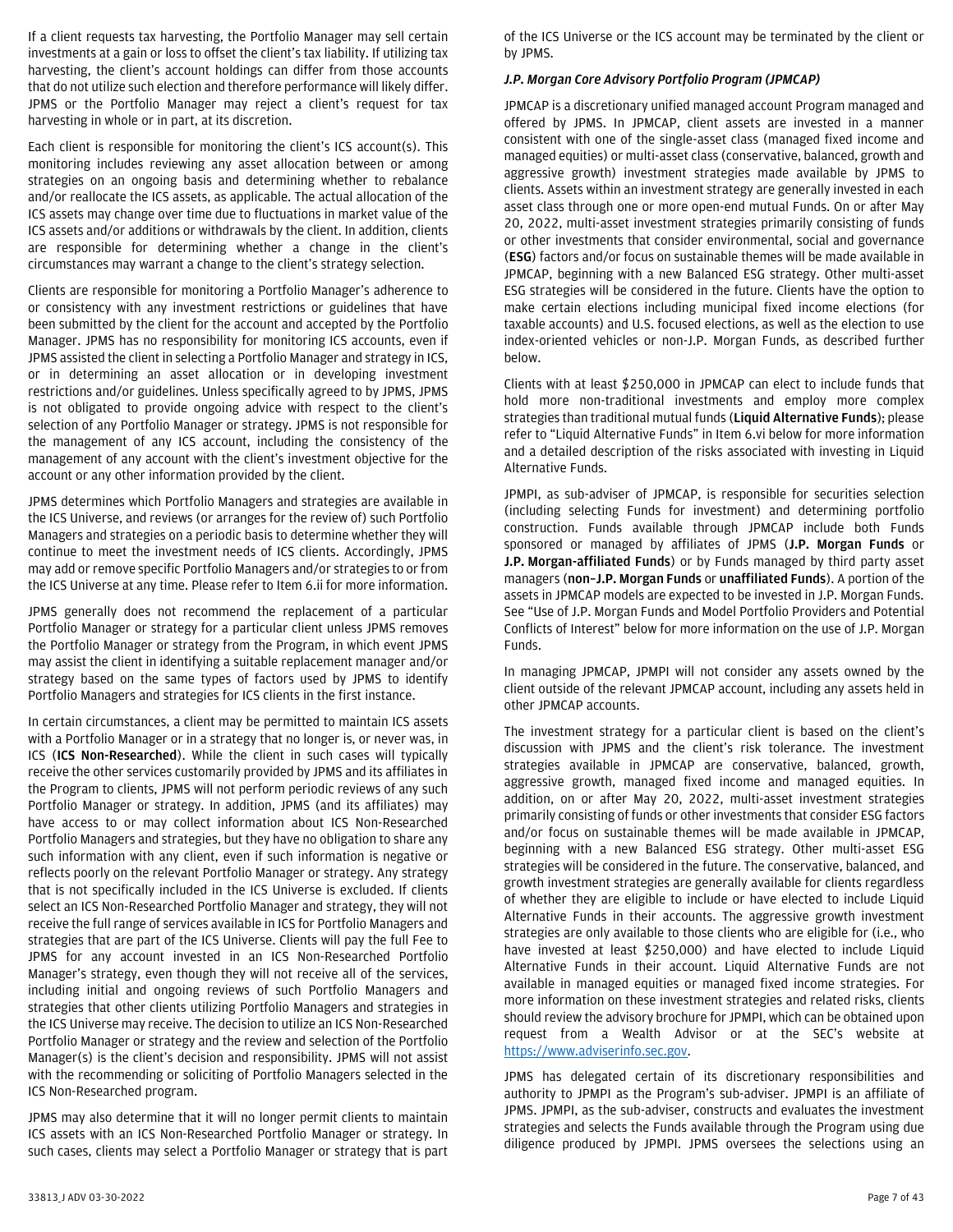investment policy statement and remains responsible for overseeing JPMPI's role as sub-adviser.

The investment policy statement specifies investment guidelines established by JPMS, including those designed by JPMS to address operational considerations. These operational considerations, such as Fund concentration, and capacity issues, can affect the timing of certain tactical trades and can result in the timing or implementation of trades for a client's account differing from that of another client or group of clients of JPMS or its affiliates. It is JPMS' policy, to the extent practicable, to allocate, within its reasonable discretion, investment opportunities among clients over a period of time on a fair and equitable basis.

JPMS and JPMPI have full discretionary investment advisory authority, to be exercised in their exclusive judgment and consistent with the investment strategy selected by the client, to determine asset allocation, the allocation of assets among Funds and, at appropriate asset levels, Liquid Alternative Funds to select, add, remove and/or replace Funds; and to purchase and sell Funds and other securities for Program accounts.

JPMS has also retained JPMPI as the overlay manager for JPMCAP accounts. JPMPI, as the overlay manager for JPMCAP, provides portfolio implementation and coordination services to JPMCAP accounts. Overlay manager services include: (1) managing the accounts on a discretionary basis by implementing instructions to purchase, hold, or sell securities with broker-dealers or shares of Funds; (2) continuously monitoring the account holdings and coordinating the trading activity; and (3) implementing specific reasonable restrictions requested by the client that are placed on the accounts. In providing services to JPMS, JPMPI relies on affiliated and unaffiliated third parties to fulfill its services as overlay manager.

*Rebalancing.* Since rebalancing has tax implications for most clients, unless the account is in an Individual retirement account (**IRA**), or another qualified retirement plan not subject to the Employee Retirement Income Security Act of 1974, as amended (**ERISA**), Program accounts will be rebalanced only if the percentage variance at the asset class level exceeds a threshold amount that has been established as effective for rebalancing to the investment strategy. To rebalance the account, shares of Funds in the client's account that are underweight or overweight compared to their asset class percentage in the model are bought or sold, as applicable, until the account holdings are consistent with the client's selected model. Over time, the Funds will appreciate (or depreciate) in value at different rates. Client asset allocations will be reviewed relative to the selected investment strategy and JPMPI will generally rebalance the Program account to the allocation in the chosen investment strategy when the asset allocation percentages deviate from parameters established by JPMS. To rebalance the account, shares of Funds that are underweight or overweight compared to their asset class percentages in the investment strategy will be bought or sold, as applicable, until the account holdings are consistent with the investment strategy. Without rebalancing, the change in the percentages of each asset class held will change the level of risk from the risk level that is associated with the original model and/or with the allocations in the selected investment strategy.

#### *Election for Municipal Fixed income (for taxable accounts)*

For taxable (non-retirement) accounts, clients can elect to substitute taxaware investments for certain equities or municipal investment for some fixed income options.

*Election to Use U.S. Focused Models.* Clients have the option to elect a U.S. Focused model within an investment strategy. U.S. Focused models seek to primarily invest in the United States.

*Election to Use Index-Oriented Vehicles***.** JPMPI prefers to follow an investment process that maintains the option of using a range of active and passive vehicles, some of which are Index-Oriented Vehicles and some of which are not. However, clients can elect to have their accounts (other than cash and liquidity Funds) implemented using Index-Oriented Vehicles. JPMCAP offers clients the option to implement certain account investment strategies using an Index-Oriented Vehicle election, as described below.

For purposes of JPMCAP'S Index-Oriented Vehicle election: "Passively Managed Vehicles" include ETFs and index mutual funds; "Actively Managed Vehicles" include mutual funds. In determining whether a particular Actively Managed Vehicle or Passively Managed Vehicle can be considered an "Index-Oriented Vehicle," JPMPI will, using research and vehicle evaluation from its affiliates, consider, among other things, how closely the vehicle's historical returns track the index JPMPI is targeting for the relevant asset class as well as the cost, liquidity, complexity and potential tax efficiency of the vehicle's strategy. The determination of whether a vehicle is an Index-Oriented Vehicle is in JPMPI's sole discretion, is subject to change and does not guarantee that an Index-Oriented Vehicle will perform in line with, or in excess of, the underlying index. The election does not apply to cash and liquidity funds.

Clients who have selected the conservative, balanced, growth or managed equities investment strategies, and who have not elected to include Liquid Alternative Funds, can elect to use Index-Oriented Vehicles to implement their accounts for asset classes other than cash and liquidity Funds. The election to have an account implemented using Index-Oriented Vehicles is not available for accounts invested in aggressive growth or managed fixed Income investment strategies. This election directs JPMPI to use Passively Managed Vehicles except when, in JPMPI's judgment, active management is expected to closely reflect an underlying index and either (i) to better reflect the overall characteristics of the underlying asset class or market segment, or (ii) is necessary to implement the client's instructions.

Clients who elect to have their accounts implemented using Index-Oriented Vehicles must also elect to have their accounts implemented using non-J.P. Morgan Funds, as defined and further described below.

If the client is making an election for Index-Oriented Vehicles for an existing JPMCAP account, sales of Funds can be subject to redemption fees. There can be a period of time during which non–Index-Oriented Vehicles remain in a client's account.

When a client elects to implement his or her JPMCAP account using Index-Oriented Vehicles, it can affect the ability to make investments, access asset classes, or take advantage of opportunities that are available to clients who do not make that election. As a result, performance of an account with an election can differ from the performance of other accounts without an election. Actively managed vehicles typically charge higher management fees than passively managed vehicles. JPMPI's preference to follow an investment process that maintains the option of using a range of active and passive vehicles presents a conflict of interest because JPMPI has the option to include more actively managed vehicles in the portfolio, which could include J.P. Morgan Funds, in which case J.P. Morgan would receive more overall fees (except with respect to the Six Circles Funds and any retirement accounts investing in J.P. Morgan Funds). See "Use of J.P. Morgan Funds and Model Portfolio Providers and Potential Conflicts of Interest" below.

*Election to Use non–J.P. Morgan Funds and Unaffiliated Model Portfolio Providers***.** As described below in "Use of J.P. Morgan Funds and Model Managers and Potential Conflicts of Interest," JPMPI prefers J.P. Morgan Funds and affiliated Model Portfolio Providers. However, clients can elect to exclude from their JPMCAP accounts J.P. Morgan managed strategies (except for J.P. Morgan sweep vehicles; see "Cash Allocations or Balances and the Sweep Feature" below for more detail), including strategies managed by J.P. Morgan where a party other than J.P. Morgan is appointed investment adviser. This "Non-Proprietary Strategy Election" excludes from JPMCAP accounts J.P. Morgan Funds (except J.P. Morgan sweep vehicles).

Currently, the Non-Proprietary Strategy Election is available for all JPMCAP strategies, including where clients are eligible for and have elected to include Liquid Alternative Funds in their accounts. It is possible that the availability of this election will change in the future.

When a client elects to exclude J.P. Morgan managed strategies, it can affect the ability to make investments, access asset classes, or take advantage of opportunities that are available to clients who do not make the Non-Proprietary Strategy Election. As a result, performance of an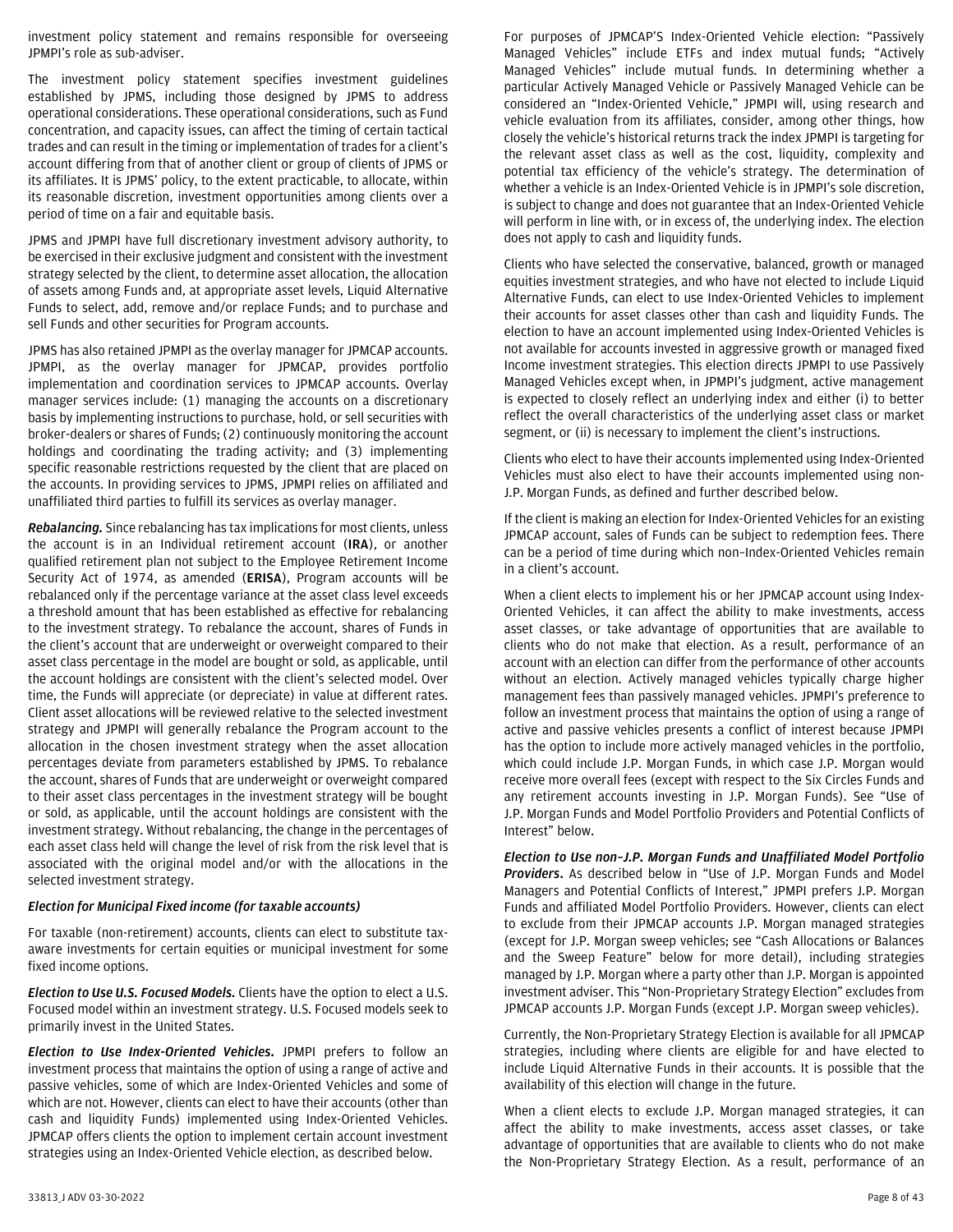account with an election can differ from the performance of other accounts without an election.

To the extent a client holds J.P. Morgan managed investments in an existing JPMCAP account at the time of making the Non-Proprietary Strategy Election, the sales of Funds can be subject to redemption fees.

*Liquid Alternative Funds*. For additional information related to risks associated with Liquid Alternative Funds, please refer to Item 6.vi.

## **The following disclosures are for all Programs, as applicable:**

## *Tax Consequences*

When client elections result in the sale of securities, when accounts are funded with securities, or when funds are removed or replaced in a client portfolio, clients may incur redemption charges and taxable gains or losses. Clients should consult their own tax advisors when making these decisions. JPMS and its affiliates do not provide tax advice.

## *Funding*

In instances where the client gives discretion to the JPMS or the Portfolio Manager, cash or securities can be used to fund Program accounts. Investment management will begin after JPMS has accepted the account into the Program. Account acceptance may be delayed or rejected if the account is overfunded or underfunded. Cash to fund an account will be placed in the sweep option selected by the client. Clients funding Program accounts with securities direct JPMS or Portfolio Manager, as applicable, to liquidate the securities on behalf of the client and allocate the proceeds in accordance with the applicable investment strategy. The Portfolio Manager, on a best-efforts basis, will sell a portion or all of any securities that are not consistent with the applicable investment strategy. Neither JPMS nor any Portfolio Manager, will advise client regarding the liquidation of these securities. Liquidation will be done free of commission charges or spread on fixed income trades unless the trade is placed away from JPMS. Depending on the type of security involved, liquidation may result in redemption charges and taxable gains or losses. Clients should review the potential tax consequences of these liquidations with their tax advisor before funding their Program account with securities. JPMS does not provide tax advice. If non-U.S. denominated securities are sold, the client will incur currency conversion charges. When liquidating these securities and other securities that are affiliated with J.P. Morgan for purposes of establishing a client's account, JPMS will be acting as a broker, not an investment adviser. Liquidations will be effected promptly after funding client accounts at the then prevailing market prices, separately from the acceptance of the account by the Portfolio Manager. If a particular security cannot be liquidated or is not eligible for the Program, it will not be used to fund an account and will be transferred to another account.

## *Share Class Conversion of Mutual Funds and Contribution of Ineligible Funds, ETFs or Share Class*

For PA and PM:

- **Approved Mutual Funds.** If a client contributes or holds a mutual fund that is approved for the platform, but is not in the approved advisory share class, then JPMS can exchange the client's shares into the eligible advisory share class of the same mutual fund, under the authority provided to JPMS under the Client Agreement, mutual fund prospectus rules and its own policies, as soon as practicable. The eligible share class will generally be subject to lower net expenses, though in certain circumstances, can be subject to higher net expenses. JPMS may not elect to exchange particular share classes of a mutual fund if, for example, there is no equivalent advisory share class eligible for the Programs or if other circumstances exist.
- **Non-Approved Mutual Funds.** When a client contributes to or holds a mutual fund that is not approved for the platform, and a client or Wealth Advisor decides to hold the non-approved mutual fund, JPMS will not monitor or review the appropriateness of the existing share class. In certain circumstances, JPMS can, but is not required to, exchange the client's shares into an approved advisory share class of

the same mutual fund. The non-approved mutual fund will be subject to the Fee. Clients should discuss with their Wealth Advisor the impact of contributing or holding any non-approved mutual fund shares in their account. Please see Item 6 (Portfolio Manager Selection and Evaluation) for more information on mutual fund selection.

For STRATIS, UMA and JPMCAP, if a client holds a mutual fund share class that was previously approved and JPMS now deems to be ineligible for the Program, JPMS can exchange them into the newly approved advisory share class of the same mutual fund, under the authority provided to JPMS under the Client Agreement, mutual fund prospectus rules and its own policies, as soon as practicable. The newly approved advisory share class will generally be subject to lower net expenses, though in certain circumstances, can be subject to higher net expenses as compared to the previously approved share class. If a client contributes funds, ETFs or certain share classes, JPMS will generally require the client to remove a mutual fund or ETF from the account if the mutual fund, the share class, or ETF is not approved for the Program or is not part of the client's target allocation. If the mutual fund is approved for the platform, however the client's share class of the mutual fund is not the approved share class, then JPMS will not exchange the client's share class into the approved share class. However, the Portfolio Manager may sell their share class and purchase the approved share class. There can be tax consequences related to the sale and purchase of mutual fund shares.

Pursuant to the Client Agreement, clients authorize and instruct JPMS, upon the termination of the account or the removal of the client's account from the Programs, to the extent that the mutual fund shares in the account are an institutional or other share class not eligible to be held by the client in a brokerage account or an account outside of the Programs, to convert such shares to a retail or other share class. Certain mutual funds may charge a redemption fee in the event of such conversions, and conversions may have tax consequences for clients.

Please see Item 9.iii.3 (Additional Information - Other Compensation from Affiliated and Unaffiliated Mutual Funds and Other Pooled Investment Vehicles) for more information on share class selection and mutual fund compensation.

<span id="page-8-0"></span>**ii. Fees and Compensation**

# **a. Wrap Fee**

The Programs are known as "wrap fee" investment advisory programs because clients pay JPMS an asset-based fee for the various services JPMS and the Wealth Advisors provide in the Programs. This fee covers JPMS' investment advisory services, trade execution, clearing and settlement, custody, reporting and other administrative services, and (where applicable) portfolio management and/or rebalancing services. Unless otherwise disclosed, a separate fee is charged for any Portfolio Manager investment management services and any Model Portfolio Provider's provision of Model Portfolios. These separate fees (i.e., the asset-based fee to JPMS and the fee charged for any Portfolio Manager or Model Portfolio Provider services) are referred to collectively as the "Fee" and will appear either together as a single fee or as separate fees on account statements and other communications. However, for ICS, the Fee *does not include* the fee that the client agrees to pay any Portfolio Managers.

Typically, Program accounts are charged the Fee quarterly, in advance, on the net market value of the assets in the account (including all cash and cash alternatives such as money market mutual funds), and in most cases is automatically deducted from the account. However, certain accounts may be charged the Fee in arrears and/or on other than a quarterly basis (e.g., monthly), and JPMS also may agree in certain instances to calculate the Fee on a basis other than a percentage of the net market value of the assets in the Program account (e.g., calculating the Fee on a cents-pershare-deposited-into-the-account basis).

The quarterly Fee paid by the client may be adjusted upward or downward if the client deposits additional cash or securities into, or withdraws cash or securities from, the account. The Client Agreement typically provides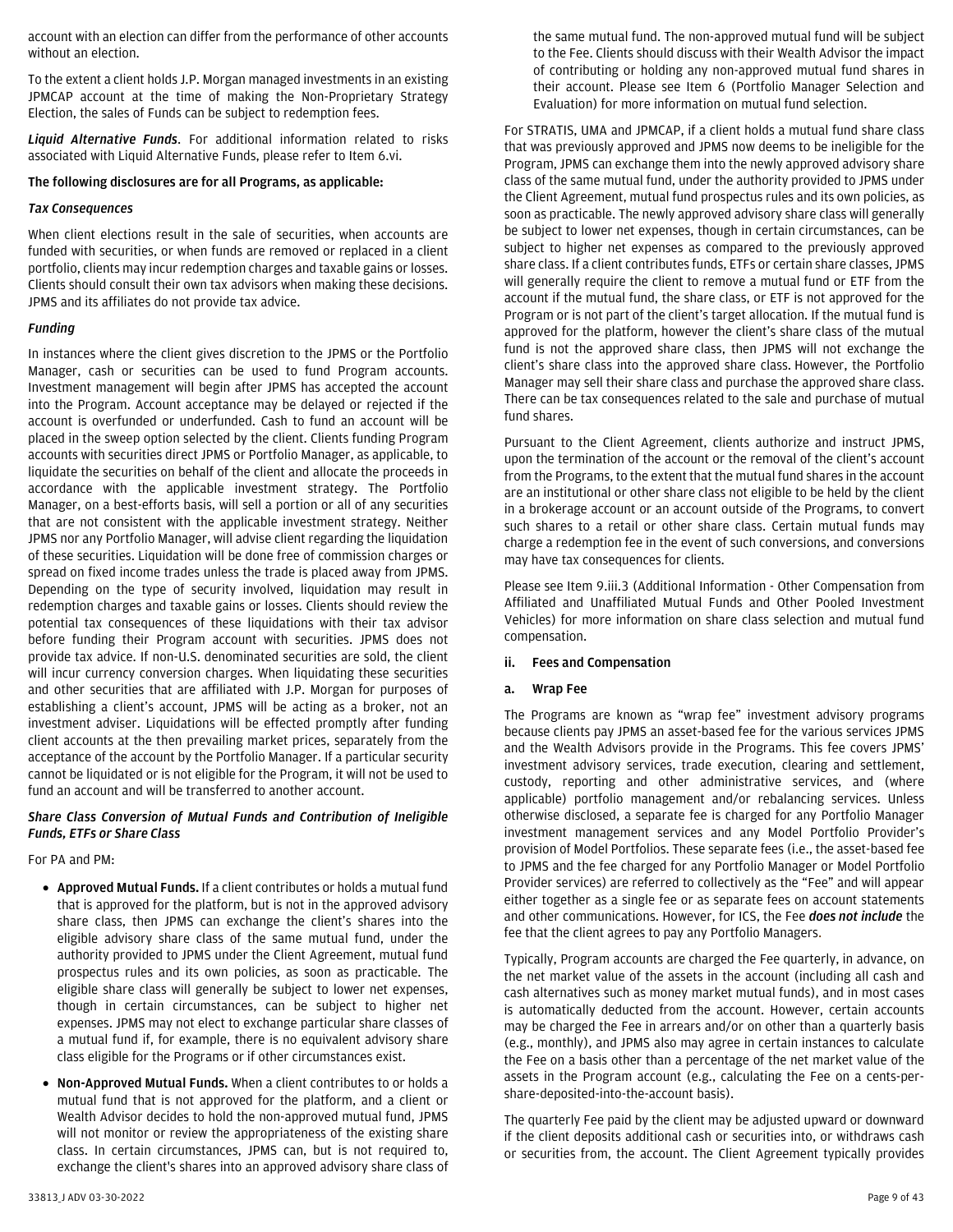that (i) a prorated Fee will be charged on total same-day contributions to the Account (net of total same-day withdrawals from the account) of \$25,000 or more to cover the period from the date of the net same- day contribution until the end of the quarterly billing period and (ii) a prorated Fee credit will be made for total same-day withdrawals from the account (net of total same-day contributions to the account) of \$25,000 or more to cover the period from the date of the net same-day withdrawal until the end of the quarterly billing period. Upon termination of the account, JPMS will refund to the client any prepaid amount of the Fee prorated for the number of days remaining in the billing period.

The amount of the Fee is specified in communications that JPMS sends to clients, which include playbacks and/or statements for the account. Except as otherwise agreed to in writing by JPMS, accounts are charged the Fee with respect to all assets in the account regardless of whether the client has previously paid or incurred commissions, sales charges or "loads," mark-ups, mark-downs, dealer spreads, or other costs, charges, fees or expenses in connection with the client's previous purchase of some or all of the assets in a brokerage account or otherwise outside of the Programs.

The maximum annual rate for JPMS' component of the Fee is 2.00% for all Programs except for:

- C-BoS, which has a maximum annual rate for JPMS' component of the Fee of 0.70%,
- Certain strategies in STRATIS managed by affiliates of JPMS, which may have a lower maximum annual rate for JPMS' component of the Fee of 2.00%. (For example, JPMPI Liquidity Management Strategy is offered in STRATIS for which the maximum annual rate for JPMS' component is 0.40%.)

*Important Information Regarding the Maximum for JPMS' component of the Fee:* Wrap-fee programs that offer the same and similar programs and/or investment strategies are offered in the different sales channels and at different fee levels. Although JPMCAP and investment strategies in STRATIS are available through Wealth Advisors at maximum annual rate for the JPMS' component of the Fee of 2.00%, the same program or strategy, is available through another J.P. Morgan sales channel, with a maximum annual rate of 1.45%.

Wealth Advisors receive less compensation for Programs or strategies with a lower maximum annual rate for JPMS' component of the Fee than the other Programs or strategies described herein.

*Credit of Certain Fees to IRAs and Certain Other Retirement Plan Accounts:*  On or after the second quarter of 2022, certain retirement accounts will be able to hold affiliated Funds. When applicable on or after such date, if an account owned by an IRA, or other client that is a qualified retirement account subject to the prohibited transaction provisions of Section 4975 of the Internal Revenue Code of 1986, as amended (**IRC**), holds any J.P. Morgan Funds, the actual amount of the J.P. Morgan Funds' underlying fees paid to J.P. Morgan and associated with the client's Program account assets will be credited to the account. The credit will appear as a separate line item on the client's Program account statement. This credit does not apply to account investments in non–J.P. Morgan Funds. In addition, for those J.P. Morgan accounts that hold unaffiliated investment sub-advisers for all or a portion of portfolio management, the amount of the advisory fees paid to unaffiliated investment sub-advisers is not credited.

*Portfolio Manager and Model Portfolio Provider Fees.* General information regarding fee rates of the Portfolio Managers, the UMA Overlay Manager, each Model Portfolio Providers and Joint Discretion Managers are included below, though such rates may change over time. You can obtain the Fee schedules for the Portfolio Managers and certain Model Portfolio Providers by asking your Wealth Advisor(s), or by visiting: [https://www.jpmorgan.com/content/dam/jpm/securities/documents/Man](https://www.jpmorgan.com/content/dam/jpm/securities/documents/Manager-Fee-Rates.pdf) [ager-Fee-Rates.pdf.](https://www.jpmorgan.com/content/dam/jpm/securities/documents/Manager-Fee-Rates.pdf)

- (i) **PM**
	- JPMS typically pays a portion of the Fee it receives from each client to the Wealth Advisor(s) for that client, rather than a component of the Fee separate from and in addition to JPMS' component of the Fee.
- (ii) **STRATIS**
	- The Portfolio Manager or Model Portfolio Provider component of the Fee varies by Portfolio Manager, Model Portfolio Provider, type of account, and type of strategy. The Portfolio Manager component of the Fee is currently up to 1.00% annually of the net market value of the accounts managed by a Portfolio Manager, generally as set forth in a fee schedule that is part of an agreement between JPMS and each such Portfolio Manager. The Model Portfolio Provider component of the Fee is currently up to 0.425% annually of the net market value of the accounts managed by the Model Portfolio Provider.
	- The fee schedule also may contain breakpoints at which the percentage of the value of the managed assets paid to the Portfolio Manager goes down as the total of all client assets the Portfolio Manager manages in STRATIS increases.
	- The Portfolio Manager's or Model Portfolio Provider's component of the Fee is generally separate from and in addition to JPMS' component of the Fee.
	- For the strategies managed by JPMPI, JPMS reimburses JPMPI for its costs for investment advisory services in support of the strategy, rather than being paid a component of the Fee separate from and in addition to JPMS' component of the Fee.
- (iii) **C-BoS**
	- JPMIM's component of the Fee is paid over by JPMS and generally ranges from 0.11% to 0.25% annually of the net market value of the accounts managed by JPMIM, which is set forth in a fee schedule that is part of an agreement between JPMS and the Portfolio Manager.
	- In its sole discretion, the Portfolio Manager may waive or reduce its portion of the Fee.
- (iv) **UMA**
	- The UMA Overlay Manager's component of the Fee (for Model Portfolios and Joint Discretion Strategies, the UMA Overlay Manager's fee is comprised of an investment management fee and an administration fee) is maximum 0.15% annually of the market value of the account's assets allocated in the Target Portfolio to Model Portfolios, maximum 0.10% annually of the market value of the account's assets allocated in the Target Portfolio to Joint Discretion Strategies, maximum 0.05% annually of the market value of the account's assets allocated in the Target Portfolio to securities and, if the client has elected to receive Tax Management Services and/or Impact Overlay Services, maximum 0.10% annually of the account's assets.
	- Each Joint Discretion Manager's and Model Portfolio Provider's component of the Fee is generally between 0.20% and 0.45% annually (depending upon the Joint Discretion Manager or Model Portfolio Provider) of the market value of the account's assets allocated in the Target Portfolio to each Model Portfolio and Joint Discretion Manager.
	- The Model Portfolio Provider and Portfolio Manager's component(s) of the Fee is separate from and in addition to JPMS' component of the Fee.
	- When two or more UMA accounts are related together for billing purposes, clients may be able to benefit by reducing the Overlay Manager's component of the Fee (including Tax Management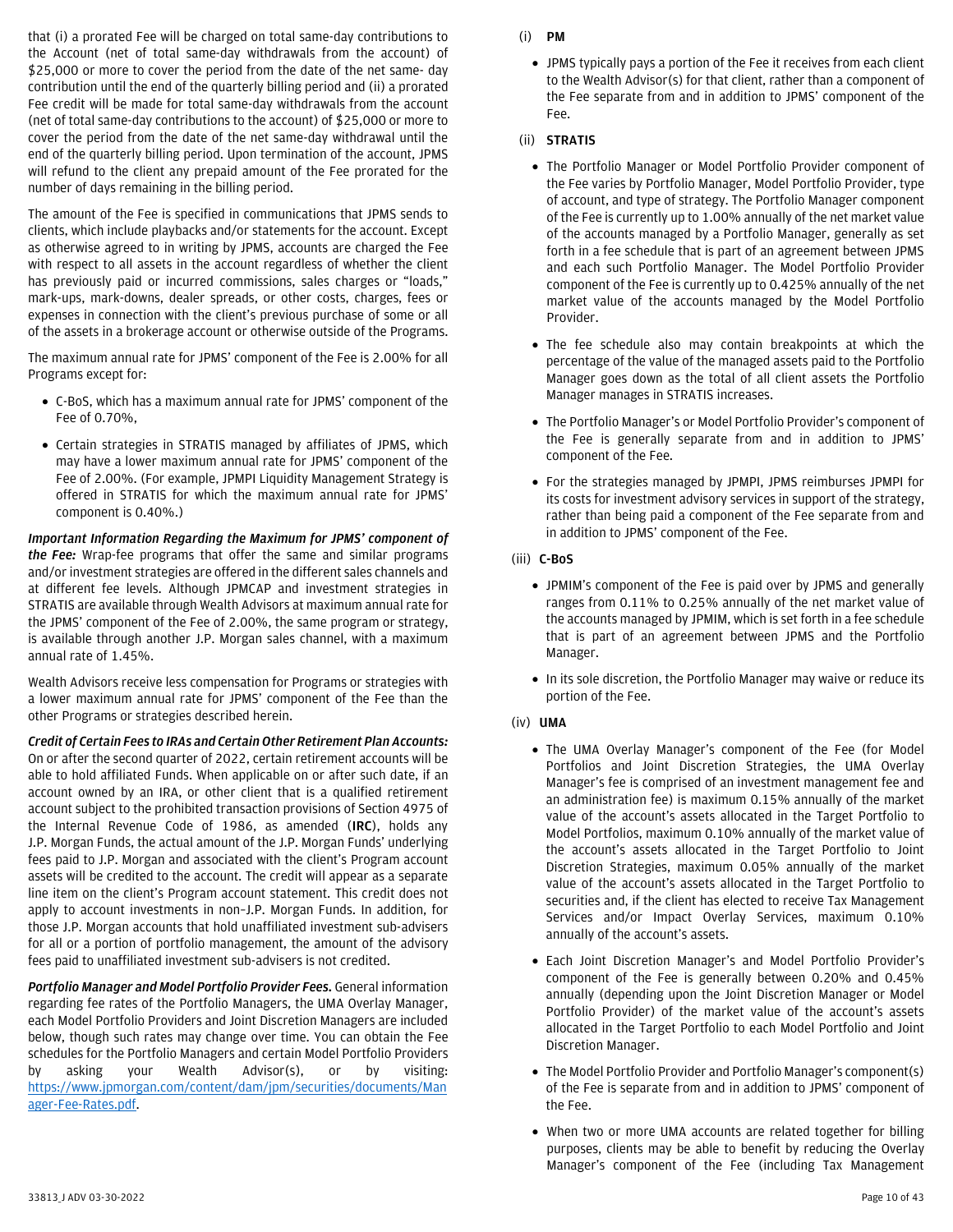and/or Impact Overlay Services). Only certain accounts may be related for billing purposes, based on the law and JPMS' policies and procedures. UMA accounts with the same primary tax identification number will be automatically related for billing purposes. Even where other accounts are eligible to be related under the policies and procedures, they will only be related if agreed to between the client and the client's Wealth Advisor.

## (v) **ICS**

- The applicable ICS Universe Portfolio Manager fee rate is agreed to separately by and between a client and Portfolio Manager.
- For certain Portfolio Manager strategies, rather than the Fee being charged on the net market value of assets in the account, the Fee is charged on a fixed notional value, (the **Mandate Size**) as specified by the client (and agreed to separately by and between a client and Portfolio Manager).
- The Fee does not cover any fees charged by any Portfolio Manager(s) selected by the client to manage the account assets, and clients are responsible for paying Portfolio Managers for their services separately. (Clients typically authorize JPMS to debit their ICS accounts to pay their Portfolio Manager(s) upon JPMS' receipt of instructions from such Portfolio Manager(s).)

## (vi) **JPMCAP**

- JPMS reimburses JPMPI for its costs for investment advisory services, rather than being paid a component of the Fee separate from and in addition to JPMS' component of the Fee.
- In its sole discretion, JPMPI may waive or reduce a portion of the Fee.

Fees for certain Portfolio Managers or Model Portfolio Providers that are affiliated with JPMS are waived or rebated to client Program accounts that are IRAs or tax-qualified plans, including plans subject to ERISA. In this case, JPMS may share a portion of the Fee with the affiliated Portfolio Manager. This revenue sharing arrangement will not affect the total fees due by the client.

The lower pricing structure creates a conflict of interest and provides an opportunity for Wealth Advisors to charge a higher JPMS Fee for these strategies than they would for strategies that charge an additional Portfolio Manager fee.

For UMA, the UMA Overlay Manager's and each Model Portfolio Provider's and Joint Discretion Manager's components of the Fee are based on the application of potentially varying fee rates to the market value at the end of each quarter of the account's *allocation in the Target Portfolio* to Model Portfolios, Joint Discretion Strategies and securities. As a result, the amount of the Fee could differ, perhaps significantly, from what it would be if it were instead based on application of the rates to the market *value* at the end of each quarter of the account's *actual allocation* to Model Portfolios, Joint Discretion Strategies and securities. For example, the quarterly Fee for an account with a quarter-end market value of \$100,000 and an allocation in the Target Portfolio of 25% to Model Portfolios, 25% to Joint Discretion Strategies and 50% to securities will be based on the application of the relevant rates to an allocation of \$25,000 to Model Portfolios, \$25,000 to Joint Discretion Strategies, and \$50,000 to securities – even if (because of changes in the values of the securities in the account over time) the *actual* allocation of the account's market value at quarter-end was 35% (\$35,000) to Model Portfolios, 20% (\$20,000) to Joint Discretion Strategies, and 45% (\$45,000) to securities. The extent to which an account's Target Portfolio allocation to the various types of investment vehicles available in the Program will differ from its actual allocation to such vehicles may depend upon the frequency of account rebalancing requested by the client; in general, clients who choose more frequent rebalancing may be expected to experience less divergence over time between an account's Target Portfolio allocation and its actual allocation. Note that this divergence between the Target Portfolio

allocation and the actual allocation that results from market movements between rebalancing could result in a client paying an advisory fee that is higher or lower than the amount that would be paid if the rate was applied to the actual market value of the account. The rate used each quarter for each component of the Fee will be approximately one-fourth of the annual rate based on the number of days in the quarter. Any change to the Target Portfolio of an existing account will not result in an adjustment of the Fee for the quarter in which the change is made; any new or different fee rate(s) for the UMA Overlay Manager's, Model Portfolio Provider's or Joint Discretion Manager's component(s) of the Fee will take effect the following quarter.

For STRATIS and UMA, if a client requests that any securities be transferred out of an account or there is a trade error in an account, JPMS may temporarily suspend trading in the account until the transfer is complete or the trade error is remediated. During such time, Fees (as defined in this Item 4) will continue to accrue.

## **b. Negotiability of Fee**

In its discretion, and subject to the maximum Fee described above, JPMS may negotiate the amount and calculation of the Fee based on a number of factors, including the type and size of the account, anticipated level of trading activity, services provided to the account, historical factors and/or the scope of the client's relationship with JPMS, subject to certain internal guidelines.

With respect to the portion of the Fee paid to a Portfolio Manager, on a case-by-case basis, Portfolio Managers may agree to apply a lower fee rate with respect to individual client accounts in the Program, (e.g., if an account has over \$5,000,000 in assets).

The Fee (or component of the Fee) paid by a client may be higher or lower than the fees other clients pay in the same Program or another Program and/or the cost of similar services offered through other financial firms.

# **c. Portion of Fee Paid to Wealth Advisors**

JPMS typically pays a portion of the Fee it receives from each client to the Wealth Advisor(s) for that client. The exact portion of the Fee paid by JPMS to the Wealth Advisor varies among the Wealth Advisors and depends on factors such as each Wealth Advisor's overall annual revenue production but is most commonly within a range from 40% to 50%. *Because the amount received by a Wealth Advisor as a result of a client's participation in certain Programs may be more than the Wealth Advisor would receive if the client participated in certain other Programs or paid separately for investment advice, brokerage and other services covered by the Fee, the Wealth Advisor can have a financial incentive to recommend certain Programs over other Programs or services. Differences in fees for Portfolio Managers creates a conflict of interest and provide an opportunity for Wealth Advisors to charge a higher JPMS Fee for a strategy with lower or no separate Portfolio Manager fees than they would for strategies that charge a higher Portfolio Manager fee.(See Item 4.ii.h (Services, Fees and Compensation – Margin) for additional information.*

# **d. Comparative Cost of the Program**

Participation in a Program may cost the client more or less than purchasing the services provided in such Program separately. Comparable services may be available at lower aggregate costs on an "unbundled" basis outside of the Programs or through other firms. Factors that bear upon the relative cost of a Program include:

- The cost of the services if provided and charged for separately;
- The Fee rate charged to the client in the Program;
- The trading activity in the client's account; and
- The quality and value of the services provided.

For example, certain Programs may offer "buy-and-hold" investment strategies that generally seek investments intended to be held on a longterm basis. Accounts invested in such a strategy will typically experience less trading activity and lower turnover than accounts invested in a shorter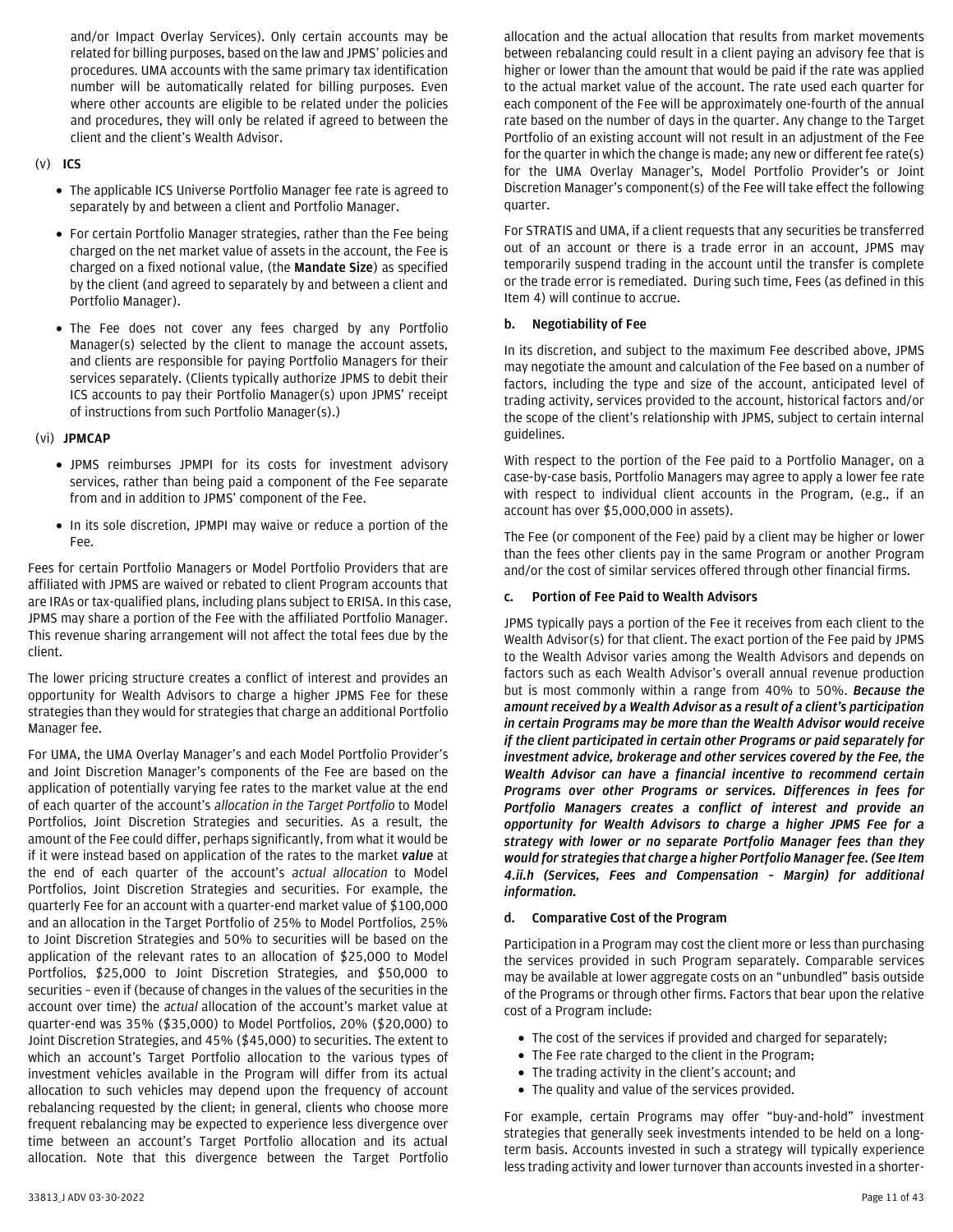term strategy. Therefore, because the client pays the full Fee regardless of the low number of transactions in the account, such an account increases the likelihood that the client would pay less for the services provided in the particular Program (including brokerage services) on a separate, "unbundled" basis than on that Program's "wrap-fee" basis, other things being equal.

As described in Item 4.i above, for certain Programs, a client's acceptance of a Model Portfolio, strategy or security designated by JPMS as the default replacement for one removed from certain Programs (as described in Item 4.i above) may cause the client to incur expenses or to pay an overall Fee greater than the client was incurring or paying prior to the replacement or than client would have incurred or paid had JPMS selected a different default replacement. In addition, for UMA, certain default replacements will cause an increase in the amount of the UMA Overlay Manager's component of the Fee.

For PA, PM, and UMA, the securities may be available to clients directly from the issuers of the securities or a broker-dealer, as applicable, pursuant to the terms of their prospectuses and without paying the Fee.

#### **e. Costs in Addition to the Fee**

The Fee does not cover commissions or other charges resulting from transactions not executed through JPMS, or its affiliates or clearing, settlement and custody services provided by a custodian other than JPMS. When trade clearing and settlement services are provided by another executing broker-dealer or custodian – either because applicable law requires it or upon the client's request and JPMS' consent – they are not included in the Fee, and the other broker-dealer and/or custodian are entirely responsible for the execution, clearing and/or settlement of the transaction and/or custody of the client's account assets.

In addition, the Fee does not cover "mark-ups," "mark-downs," or "dealer spreads" charged by dealers unaffiliated with JPMS when JPMS, acting as agent for the client in the Program, effects a transaction with an unaffiliated dealer acting as principal (i.e., for the dealer's own account), typically in connection with certain fixed income and over-the-counter securities that are traded primarily in "dealer" markets. Such "mark-ups" on securities bought by the client, "mark-downs" on securities sold by the client and "dealer spreads" (the difference between the bid price and offer price) are generally incorporated into the net price that the client pays or receives in the transaction.

Similarly, the Fee does not cover "dealer spreads" that JPMS (or its affiliates) or other broker-dealers may receive when acting as principal in certain transactions. However, JPMS and its affiliates will not charge, and the net price paid or received by the client will not incorporate, any "markup" or "mark-down" in connection with such principal transaction.

The Fee also does not cover certain costs or charges that may be imposed by JPMS (or its affiliates) or third parties, including costs associated with using margin, exchanging foreign currencies, borrowing fees on short sales, odd-lot differentials, activity assessment fees, transfer fees, transfer taxes, exchange fees, wire transfer fees, postage fees, auction fees, certain structured products, foreign clearing and settlement fees and expenses associated with American Depository Receipts (**ADRs**), Global Depository Receipts (**GDRs**), World Equity Benchmark Shares (**WEBS**), exchangetraded notes (**ETNs**), real estate investment trusts (**REITs**), closed-end investment companies that invest a substantial portion of their assets in the securities of specified foreign countries (**closed-end country funds**), and with converting non-U.S. securities into ADRs or GDRs, if applicable, and other fees or taxes required by law.

#### **f. Trading Away and Associated Costs**

Portfolio Managers have the authority to effect transactions through brokers or dealers other than JPMS and its affiliates when they determine, in their sole discretion, that such other broker or dealer may provide better execution than would be the case if JPMS (or its affiliates) executed the transaction. In general, Portfolio Managers whose strategies consist primarily of fixed income or debt securities, among others, are more likely to place purchase and sale orders for such securities with broker-dealers other than JPMS and its affiliates for execution.

With respect to such trades, the trade confirmation issued by JPMS with the details of the trade will typically show a price for the traded security that is inclusive (i.e., net) of the commission, commission equivalent (markup/mark-down), dealer spread or other charge paid by the client to the other broker-dealer, rather than separately broken out. However, where JPMS has been provided with the information, the amount of any such additional costs may be broken out and shown separately from the price of the traded security on the trade confirmations that JPMS provides. Clients can view more specific information about the "trading away" practices of Portfolio Managers at [https://www.chase.com/managed-account-disclosures.](https://www.chase.com/managed-account-disclosures) In addition, for more information about the factors that a Portfolio Manager may consider in determining which broker or dealer to execute transactions through, please refer to that Portfolio Manager's Form ADV Part 2A Brochure or other applicable disclosure document(s).

#### **g. Mutual Funds/Pooled Investment Fees**

Clients may incur indirect fees and expenses for investments in mutual funds (including money market funds), ETFs, closed-end funds, and other pooled investment vehicles. These fees and expenses are initially paid by the Funds but ultimately are borne by the client as a Fund shareholder. Such fees and expenses are in addition to, and generally will not be deducted from, the Fee. Assets of Program clients may be invested in a share class of a mutual fund with internal fees and expenses that are higher than one or more other share classes of the same mutual fund. JPMS and its affiliates also may receive compensation in addition to the Fee in connection with the operation and/or sale of shares of affiliated or unaffiliated Funds to clients in the Programs. Please refer to Item 9.iii for more information.

Certain investment companies may not permit shares to be transferred outside of a Program account and in certain circumstances may in their sole discretion redeem fund shares held by clients; the liquidation of these fund shares may have tax consequences to clients. Any such sales charges and applicable redemption fees (including contingent deferred sales charges) incurred by clients in connection with the liquidation of mutual funds or other securities for investment of the proceeds in this Program are in addition to the Fee.

Further, to the extent that cash used for investment in such Programs comes from redemptions of investments outside of the Programs, there may be tax consequences or additional cost from sales charges previously paid and/or redemption fees incurred.

Clients do not pay any sales charges for purchases of mutual funds in the programs. However, some mutual funds may charge, and not waive, a redemption fee on certain transaction activity in accordance with their prospectuses.

## **h. General Fee and Compensation Issues**

In valuing assets in Program accounts, JPMS uses information provided by recognized independent quotation and valuation services or will rely on information it receives from other third parties, if applicable. JPMS believes this information to be reliable but does not verify the accuracy of the information provided by these sources. If any information provided by these sources is unavailable or is believed to be unreliable, JPMS will value assets in a manner JPMS determines in good faith to reflect fair market value. JPMS may use different valuation sources for different purposes. As a result, the determination of asset values may differ for different purposes. For example, the account asset values used in the Fee calculation may not match the asset values listed on the account's custodial statements. Detailed calculations of any account asset values are available upon request.

Because the Fee is typically charged on all assets in the account, in a low interest rate environment, a client may earn less interest on assets held in the account as cash or cash alternatives such as money market funds than the amount of the Fee the client is paying JPMS with respect to such assets,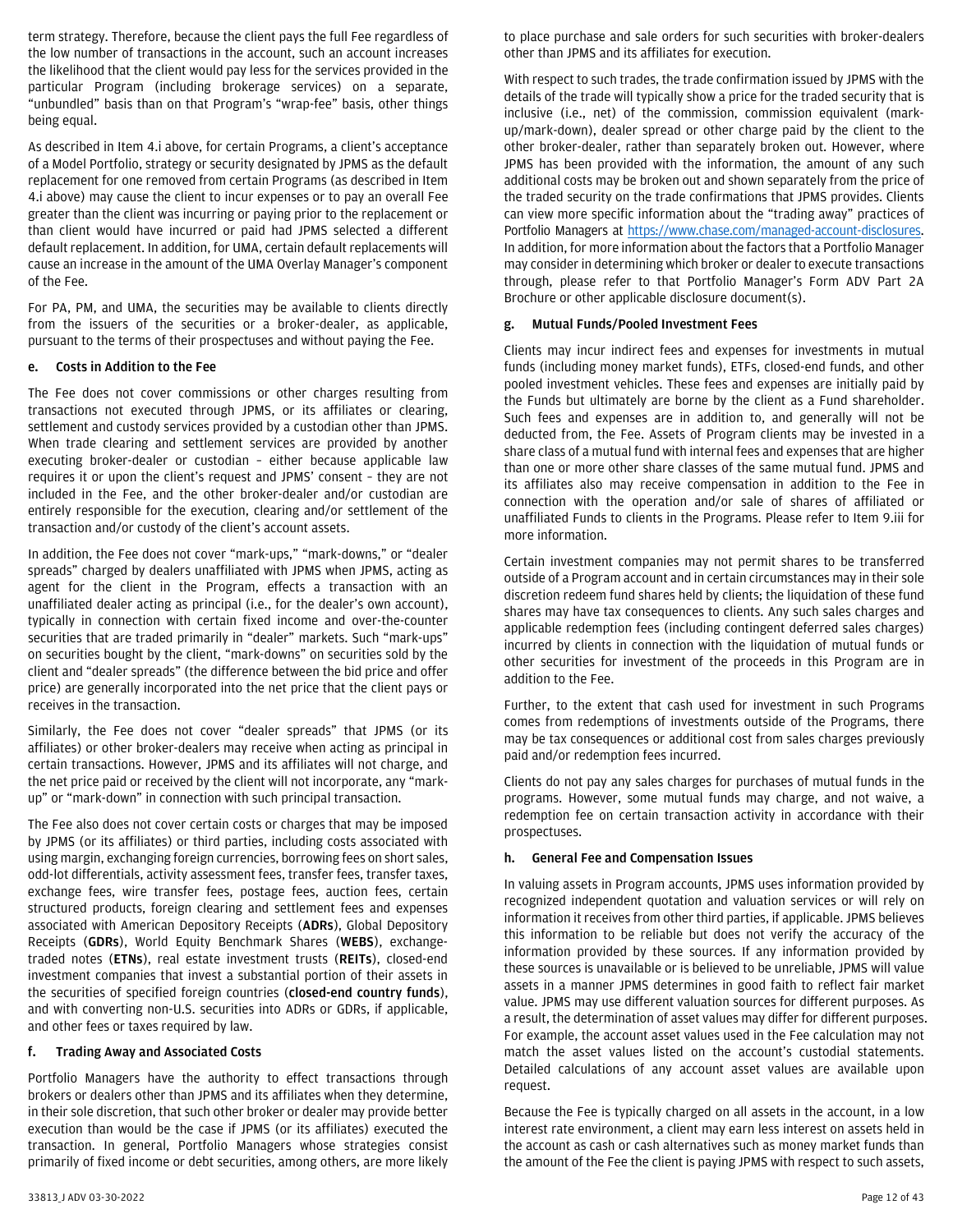and therefore the client's net yield with respect to such assets may be negative.

JPMS may offer recruiting and retention packages to certain new or existing Wealth Advisor(s). These packages can be substantial and are generally based on the business serviced by the Wealth Advisor at JPMS or a prior firm. Such incentives may include sign-on bonuses and or/or loan bonus arrangements, equity awards and buyout of forfeited deferred compensation or retention arrangements. We address these conflict of interests by disclosing them to you and requiring Wealth Advisors and certain supervisors to review a client's account at account opening to ensure that it is suitable for the client in light of the client's investment objective and risk tolerance.

*Brokerage and Best Execution.* In keeping with the wrap fee nature of the Programs, JPMS typically provides the following services for client accounts in the Programs: execution of transactions; clearing and settlement services; custody and processing; and the maintenance of securities in good possession and control locations. Typically, in the Client Agreement, the client directs that transactions in the client's account be executed by JPMS or its affiliates, or where a client has selected an unaffiliated or affiliated third-party Portfolio Manager in an applicable Program, the client authorizes each selected Portfolio Manager to effect transactions for the client's account(s) through JPMS (or its affiliates), subject to each Portfolio Manager's duty under applicable law to seek "best execution" and JPMS' capacity and willingness to execute the transaction. By recommending the Programs to clients, therefore, JPMS also is recommending itself as brokerdealer.

In effecting transactions for client assets in a Program, JPMS or its affiliates will be acting exclusively as a broker-dealer and trades will be handled by JPMS consistent with its best execution and other regulatory obligations under applicable law. Directing that JPMS or its affiliates execute transactions for Program accounts may deprive the client of any savings on trade execution and other costs that otherwise might be negotiated with other broker-dealers and benefits that may result from using alternative trading systems, may result in less favorable execution than would be obtained through the use of one or more other broker-dealers, and may cost the client more money. Not all investment advisers require their clients to direct brokerage in such a fashion. Clients should consider the costs and disadvantages of directing that JPMS or its affiliates execute transactions for Program accounts. When JPMS executes transactions for Program clients, the division of JPMS that handles the execution may receive compensation from one or more other affiliates or divisions of JPMS, including the division through which the Programs are offered. Program clients are not charged for any such intracompany or inter-affiliate compensation.

In managing the strategies available through C-BoS, the Portfolio Manager will generally place orders for C-BoS client accounts with broker-dealers other than JPMS due to the Portfolio Manager's regulatory requirement to avoid principal transactions and the nature of fixed income and preferred securities. Fixed income and preferred securities are primarily traded in dealer markets. These securities are directly purchased from or sold to a financial services firm acting as a dealer (or principal). A dealer executing such trades may include a mark-up (on securities it sells), a mark-down (on securities it buys), or a spread (the difference between the price it will buy, or "bid," for the security and the price at which it will sell, or "ask," for the security) in the net price at which transactions are executed. The bid and ask are prices quoted by the dealer, so C-BoS clients should understand that a dealer's bid price would be the price at which a client is selling their security, and the dealer's ask price would be the price at which a client is buying the security. These transaction fees (i.e., mark-ups, mark-downs, or spreads charged by third-party broker-dealers) are not included in the Fee. Clients should carefully consider these costs before selecting a strategy in C-BoS. Please see "Trading Away and Associated Costs" above for more information.

*Interest Earned on Float.* JPMS or its affiliates may retain, as compensation for the performance of services, an account's proportionate share of any

interest earned on aggregate cash balances held by JPMS (or its affiliates) with respect to "assets awaiting investment or other processing." This amount, known as "float," is earned by JPMS or its affiliates through investment in a number of short-term investment products and strategies, including without limitation loans to customers and investment securities, with the amount of such earnings retained by JPMS or its affiliates, due to the short-term nature of the investments, being generally at the prevailing Federal Funds interest rate, (a publicly available average rate of all Federal Funds transactions entered into by traders in the Federal Funds market on a given date), less FDIC insurance and other associated costs, if any. "Assets awaiting investment or other processing" for these purposes includes, to the extent applicable, new deposits to the account, including interest and dividends, as well as any uninvested assets held in the account caused by an instruction to purchase and sell securities. JPMS or its affiliates will generally earn float until such time as such assets may be automatically swept into a sweep vehicle or otherwise reinvested. "Assets awaiting investment or other processing" may also arise when JPMS facilitates a distribution from the account. Thus, pursuant to standard processes for check disbursement, cash is generally debited from the account on the date on the face of the check (also called the payable date). Such cash is deposited in a non-interest bearing omnibus deposit account held by JPMS or its affiliates, where it remains until the earlier of the date the check is presented for payment or the date payment on the check is stopped at client's instruction (in which case the underlying funds are returned to the account). JPMS or its affiliates derive earnings (float) from their use of funds that may be held in this manner, as described above.

*J.P. Morgan's Use and Ownership of Trading Systems*. JPMS may effect trades on behalf of Program accounts through exchanges, electronic communications networks, alternative trading systems and similar execution systems and trading venues (collectively, "Trading Systems"), including Trading Systems in which J.P. Morgan has a direct or indirect ownership interest. J.P. Morgan will receive indirect proportionate compensation based upon its ownership percentage in relation to the transaction fees charged by such Trading Systems in which it has an ownership interest. An up-to-date list of all Trading Systems through which JPMS might trade and in which J.P. Morgan has an ownership interest can be found at [https://www.jpmorgan.com/wealth-management/wealth](https://www.jpmorgan.com/wealth-management/wealth-partners/legal/ecn)[partners/legal/ecn.](https://www.jpmorgan.com/wealth-management/wealth-partners/legal/ecn) Such Trading Systems (and the extent of J.P. Morgan's ownership interest in any Trading System) may change from time to time. JPMS addresses this conflict by disclosure to its clients.

Payment for Order Flow. JPMS does not receive payment for order flow from market makers for customer orders in equity securities. JPMS receives rebates from and pays fees to some registered securities exchanges for providing or taking liquidity on those exchanges, according to those exchanges' published fee schedules approved by the SEC. Alternative trading systems also charge fees and, in some cases, pay rebates for the provision or removal of liquidity. In addition, JPMS receives marketing fees from options exchanges under marketing fee programs sponsored by some exchanges. Under some circumstances, the amount received by JPMS from a trading center over a period of time may exceed the amount that JPMS is charged by a trading center. These practices are one of many factors that may impact routing decisions and do not alter JPMS' policy to route customer orders in securities to the trading centers where it believes customers will receive the best execution, taking into account, among other factors, price, transaction cost, volatility, reliability, market depth, and speed.

Affiliates of JPMS have ownership interests in some trading centers. Accordingly, JPMS stands to share in any profits that these trading centers earn from the execution of JPMS customer orders on those trading centers. Additional information on the material aspects of JPMS' relationships with the primary trading centers to which JPMS routes, including descriptions of arrangements for payment for order flow and profit-sharing relationships, is available in JPMS' SEC Rule 606 reports at [https://www.jpmorgan.com/disclosures/sec-order-execution.](https://www.jpmorgan.com/disclosures/sec-order-execution)

*Margin.* JPMS may earn additional compensation through brokeragerelated services it provides, such as extending margin loans to clients and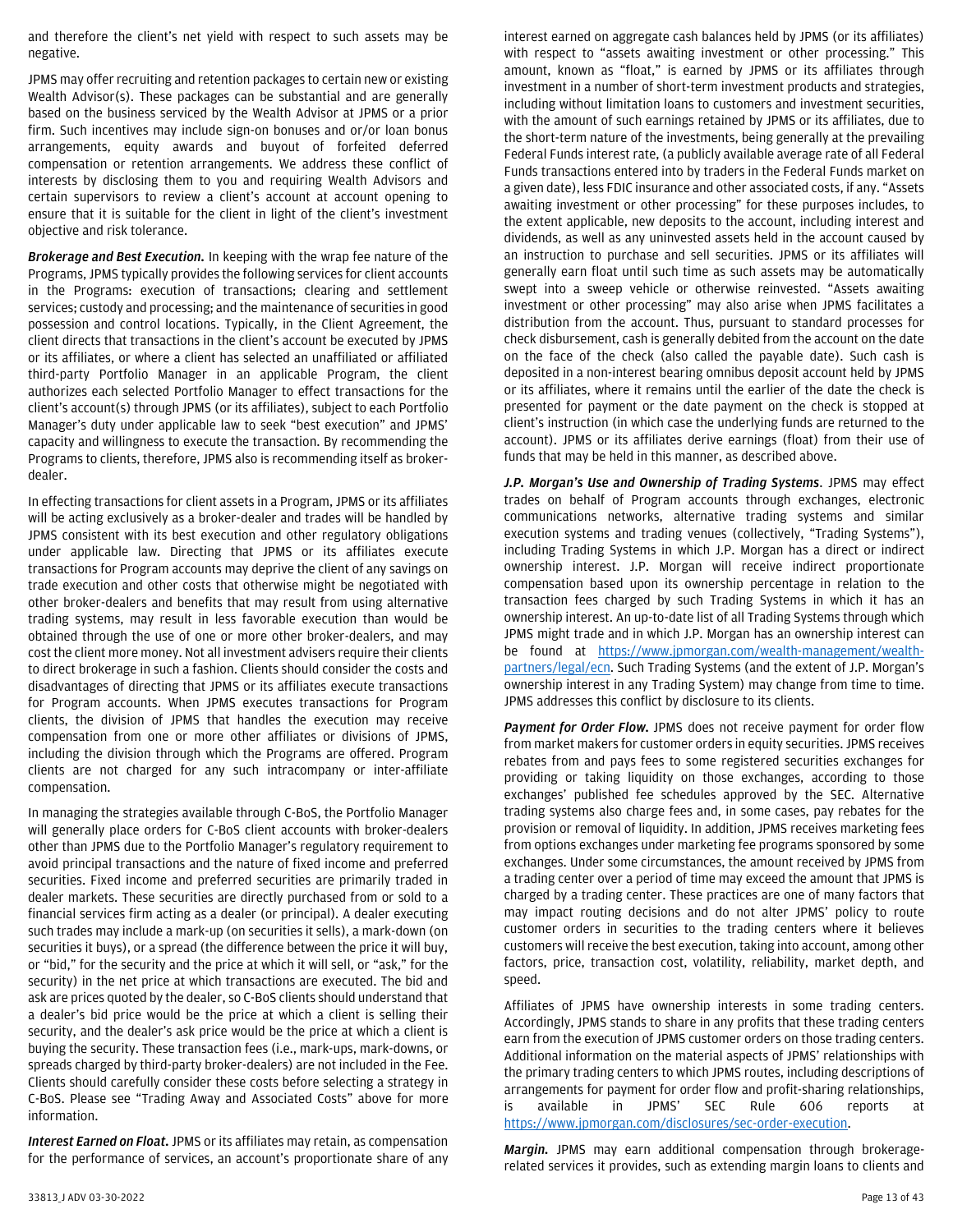holding free-credit balances. Certain Wealth Advisors may receive production-based bonuses that take into account these amounts in addition to investment advisory fees (including the Fee paid by clients in the Programs) and other revenue generated by the Wealth Advisor. These bonuses may create a conflict of interest for those Wealth Advisors in that they have a financial incentive to recommend that Program accounts to incur additional or higher fees for these services by, for example, incurring additional or larger margin loans. In addition, because the rate of fees charged for these brokerage-related services is negotiable, this compensation may give these Wealth Advisors a financial incentive to charge clients higher rates for these services.

Excluding PA and PM, in general, any margin debit balances held by the client cannot be held in a Program account. For purposes of the calculation of the Fee, the net market value of the client's assets on which the Fee is based generally will *not* be reduced by the amount of any margin debit balances held by the client in any account outside of the Programs, even if some or all of the proceeds of the loan represented by the margin debit balances are held in the client's Program account(s) or were used to purchase securities held in the client's Program account(s), and even if some or all of the assets in the client's Program account(s) are used to collateralize or secure the loan represented by the margin balances. Similarly, any interest and fees paid by the client in connection with any margin debit balances held by the client in any account outside of the Programs will not be taken into account in the calculation of the net equity or performance of the client's Program account(s), as reflected in account statements, written performance reviews or otherwise.

In PA and PM, the Wealth Advisor will not receive compensation in respect of interest and fees paid by the client on margin debit balances held in the client's Program account. Nonetheless, for all of the Programs, JPMS and the Wealth Advisor have a financial incentive for the client to incur margin debit to buy securities in the client's Program account because: (1) the client will be required to pay JPMS interest and fees on the debt, and they have a further financial incentive for the client's margin debit balance to be held in an account outside of the Program because in that case, (2) the Fee paid by the client on the Program account will be higher than it would be if the margin debit balance was held in the Program account, (3) the Wealth Advisor may receive compensation from JPMS in respect of the margin interest and fees paid by the client that he or she would not receive if the margin debit balance was held in a Program account, and (4) the net market value of the Program account will be increased by the value of the additional securities purchased with the proceeds of the margin loan (and will not be offset by the amount of the client's margin debit held in the account outside of the Program), resulting in a higher Fee.

*Excluded Securities.* In PA and PM, the client may designate certain securities as "Excluded Securities" by notifying their Wealth Advisor(s) upon enrollment of an account in the Programs. Excluded Securities are only permitted to be held in a Program account with the consent of JPMS, but they are not part of the Program portfolio on which JPMS provides investment advice in the Programs. Accordingly, JPMS will not be obligated to provide any investment advice with respect to Excluded Securities, including making any recommendation to the client with respect to the suitability, risks, sale or holding of the Excluded Securities. Excluded Securities typically will not be included in the calculation of the Fee, although transactions in Excluded Securities will be subject to commissions and other transaction charges. Excluded Securities will be considered brokerage assets and not advisory assets and, as a consequence, a client's rights and JPMS' duties and obligations to the client with respect to Excluded Securities will differ from those rights, duties and obligations with respect to the client's other Program assets.

#### **i. Cash Allocations or Balances and the Sweep Feature**

Clients in the Programs authorize JPMS, to the extent permitted by applicable law, to invest (i.e., sweep) available cash balances in the J.P. Morgan Chase Deposit Account (the "Deposit Account") or one or more money market mutual funds that are managed by affiliates of JPMS. The Deposit Account is the default "sweep" option for Program clients who

reside in the U.S. and do not select an available "sweep" alternative. Investment in a non-proprietary model or a Non-Proprietary Strategy Election to exclude J.P. Morgan Funds does not apply to cash balances held in sweep options. Cash "swept" or allocated to the Deposit Account is remitted for deposit by JPMS, acting as the client's agent, into a demand deposit account maintained at JPMCB. Balances in the Deposit Account are covered by FDIC insurance, subject to applicable limits, terms and conditions, but are not protected by the Securities Investor Protection Corporation. JPMS does not review or monitor FDIC insurance limits for clients. Clients are responsible for monitoring the total amount of deposits that they have with JPMCB to determine the extent of FDIC deposit insurance coverage available to them on their deposits. The J.P. Morgan Chase Deposit Account Disclosure provides further information about the Deposit Account, including the limits, terms and conditions of FDIC insurance coverage.

The interest rate on the Deposit Account may be higher or lower than yields on other available cash alternatives (e.g., money market mutual funds). From time to time, JPMS or a Portfolio Manager may deem it in the client's best interest to maintain a certain percentage of assets in cash or cash alternatives, especially when markets are volatile. However, because the Fee is typically charged on the value of all assets in the account (including cash and cash alternatives), in a low interest rate environment the net investment return on cash and cash alternatives, including the Deposit Account, will be negative. The current rates and yields for available cash options for Program accounts, including the Deposit Account, can be found online at [https://www.jpmorgan.com/wealth-management/wealth](https://www.jpmorgan.com/wealth-management/wealth-partners/legal/sweepoption)[partners/legal/sweepoption.](https://www.jpmorgan.com/wealth-management/wealth-partners/legal/sweepoption) These rates and yields change regularly, so it is prudent to check this website on at least a quarterly basis.

Although there is no charge to clients with respect to the Deposit Account, JPMCB benefits from the Deposit Account because, through the Deposit Account, JPMCB receives a stable, cost-effective source of funding. JPMCB uses customer deposits in the Deposit Account to fund current and new businesses, including lending activities and investments. The profitability on such lending activities and investments is generally measured by the difference, or "spread," between the interest rate and other costs associated with the Deposit Account paid by JPMCB, and the interest rate and other income earned by JPMCB on the loans and investments made with the deposits. The income that JPMCB earns through its lending and investing activities is usually significantly greater than the interest earned by clients through the Deposit Account. It is typically also greater than the fee earned by all J.P. Morgan entities from managing and distributing money market mutual funds available to Program clients. Additionally, JPMCB has agreed to pay JPMS a monthly flat fee for each account that uses the Deposit Account; however, JPMS is currently waiving receipt of this fee.

Therefore, JPMS and JPMCB have a conflict of interest in offering or utilizing the Deposit Account (and in making it the default "sweep" option for Program clients residing in the U.S.). JPMS believes that the conflict is addressed through:

- The fact that Wealth Advisors do not receive any additional compensation for assets held in the Deposit Account as opposed to another cash alternative;
- Online disclosure of the available cash options and yields at [https://www.jpmorgan.com/wealth-management/wealth](https://www.jpmorgan.com/wealth-management/wealth-partners/legal/sweepoption)[partners/legal/sweepoption;](https://www.jpmorgan.com/wealth-management/wealth-partners/legal/sweepoption)
- The client's ability to affirmatively select another available "sweep" option and to change the "sweep" option selection to an available alternative at any time;
- The J.P. Morgan Chase Deposit Account Disclosure provided to the client; and
- The client's ability to obtain the prospectus for each money market mutual fund that is an available alternative to the Deposit Account.

## <span id="page-13-0"></span>**ITEM 5 – ACCOUNT REQUIREMENTS AND TYPES OF CLIENTS**

JPMS requires that all clients who wish to open and maintain an account in the Programs enter into the applicable JPMS investment advisory Client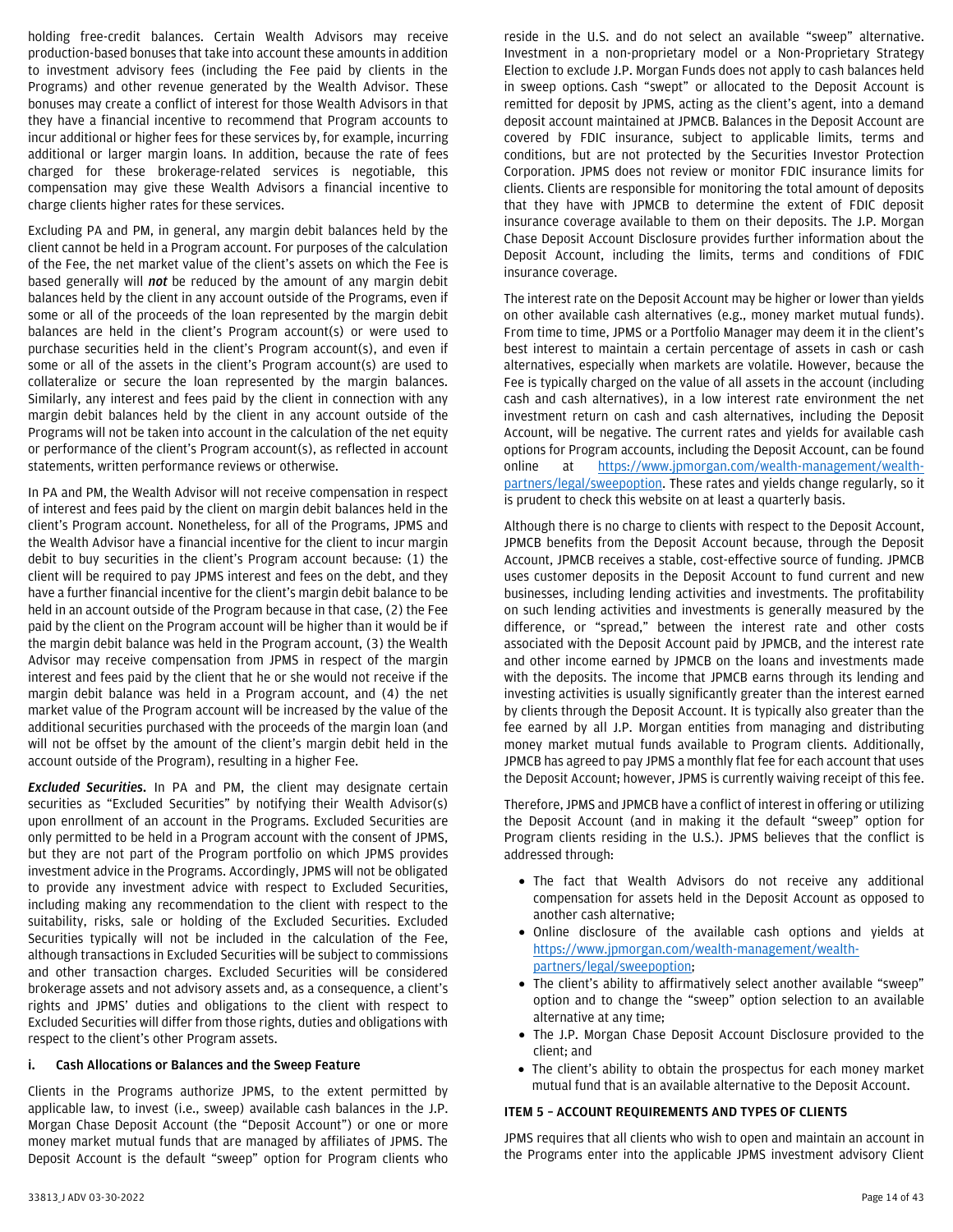Agreement, which sets forth the services that JPMS (or if applicable, the Portfolio Manager(s)) will provide to the client. The specific terms and conditions of the Client Agreement will govern the handling of the client's Program account(s) and the investment advisory relationship between the client and JPMS and, as applicable, other parties to the agreement with respect to the account(s). A separate account is required for each strategy selected by the client, even if they are managed by the same Portfolio Manager.

The investment objective and risk tolerance identified by the client for an account in any Program will apply to such account while in the Program (unless the client subsequently changes the investment objective or risk tolerance by promptly notifying the client's Wealth Advisor(s)), notwithstanding any different investment objective or risk tolerance previously identified by the client for the account when it was a brokerage account or an account in one of the other Programs. If the account is terminated and becomes a brokerage account outside the Programs, the investment objective previously identified by the client for the account as a brokerage account will again apply to the account.

For ICS, the client must also enter into an Investment Manager (**IM**) Agreement directly with each selected Portfolio Manager that will manage the client's ICS assets, giving the manager(s) trading authority over the ICS assets. The IM Agreement(s) will govern the terms of the client's investment advisory relationship with the Portfolio Manager(s).

#### <span id="page-14-0"></span>**i. Program Minimums**

Certain Programs require the client to maintain a minimum amount of assets for opening an account in that Program. JPMS may, in its discretion, waive or reduce the minimum account opening size for certain clients or accounts. If a Program account falls below the Program minimum, JPMS can terminate the Program account at its discretion. The minimum account size typically required in the Programs are as follows:

#### *(i) PA and PM*

## **\$10,000.**

## *(ii) STRATIS*

In general, **\$100,000** for equity strategies**; \$50,000** for investment strategies in Multi-Manager Strategies and **\$250,000** for fixed income strategies, subject to minimum account requirements imposed by the applicable Portfolio Manager.

#### *(iii) C-BoS*

- **C-MAP: \$500,000** or **\$1,000,000**, depending on customization
- **C-TAX: \$500,000** or **\$1,000,000**, depending on credit quality
- **C-PREP: \$500,000**

On or after April 29, 2022, the minimum account size will be **\$250,000** for municipal portfolios and **\$500,000** for taxable accounts.

## *(iv) UMA*

There is generally no across-the-board minimum account size to participate in UMA. However, depending on investment selections and allocations, minimums will be applied.

# *(v) ICS*

**\$100,000** subject to any minimum amount requirement imposed by the applicable Portfolio Manager. The account opening minimums imposed by Portfolio Managers in the ICS Universe may often vary **substantially**. Information about a particular manager's minimum account opening requirement is available from a client's Wealth Advisor(s).

# *(vi) JPMCAP*

**\$10,000** or **\$250,000** for models containing Liquid Alternative Funds.

Certain Portfolio Managers may impose minimums that are higher or lower than those specified above. In addition, JPMS may impose a higher minimum account opening size if the client wishes to use a custodian other than JPMS and JPMS, in its discretion, is willing to maintain the account on such a basis.

## <span id="page-14-1"></span>**ii. Types of Clients**

The types of clients generally eligible to participate in the Programs include individuals, trusts, estates, corporations and other business entities, retirement plans (including IRAs and pension plans), foundations and endowments. Not all types of clients are eligible for each Program. Discretionary Programs are **not** typically intended for investors who seek to maintain control over trading in their accounts, who have a short-term investment horizon (or expect ongoing and significant withdrawals), or who expect to maintain consistently high levels of cash or money market funds.

## <span id="page-14-2"></span>**iii. Employee Benefit Plans and Retirement Plans**

The accounts of employee benefit plans (as defined in ERISA) and retirement plans (as defined in Section 4975(e)(1) of the IRC), which include IRAs, is subject to certain JPMS policies, restrictions and other terms and conditions that are different from those applicable to other accounts in a Program. Such policies, restrictions and other terms and conditions may affect, for example, the Portfolio Managers that may be available for selection for the management of such accounts (for applicable Programs), the securities that may be available for investment in such accounts, the manner in which transactions may be effected in such accounts, the ability of such accounts to trade on margin, and the fees and expenses that may be charged to such accounts. As a result, in certain circumstances application of the policies, restrictions and other terms and conditions can result in the performance of employee benefit plan and retirement plan accounts being worse than it would have been absent such policies, restrictions and terms and conditions.

J.P. Morgan Single-Manager Strategies are currently available to retirement accounts, though fees for certain Portfolio Managers or Model Portfolio Providers are waived or rebated to client Program accounts. Please see Item 4.ii above for more information.

JPMS policy generally prohibits the purchase of affiliated Funds for retirement plan accounts in the Programs (including IRAs and accounts subject to ERISA). JPMS will not designate an affiliated strategy, Model Portfolio or Program security as the default replacement for retirement plan accounts (including IRAs and accounts subject to ERISA) invested in a strategy, Model Portfolio or Program security that has been removed from the Program. If such a strategy, Model Portfolio or Program security has been designated as the default replacement for non-retirement plan accounts, JPMS will either designate a different, unaffiliated default replacement or will not designate any default replacement for retirement plan accounts. However, on or after the second quarter of 2022, retirement plan accounts can invest in strategies that include affiliated Funds. When applicable, the actual amount of the J.P. Morgan Funds' underlying fees paid to J.P. Morgan and associated with the client's Program account assets will be credited to the relevant account. Please see Item 4.ii above for more information. On or after the second quarter of 2022, JPMS can designate any strategy or Portfolio Manager as the replacement for any retirement plan accounts.

In addition, certain strategies may not be available to retirement accounts. For instance, certain ESG strategies are currently not available to retirement accounts.

Retirement accounts can be restricted from investing in Funds that have a certain relationship with J.P. Morgan. As a result, performance of retirement accounts would differ from non-retirement accounts invested in the same strategy.

#### <span id="page-14-3"></span>**iv. Acceptance of Accounts**

JPMS and, where applicable, the Portfolio Manager may each decline to accept a particular client or account in the applicable Program at any time and for any reason at their sole discretion. Additionally, in cases where a Portfolio Manager's strategy is available in two Programs, (i.e., STRATIS and ICS), JPMS may, in its sole discretion, require the client to participate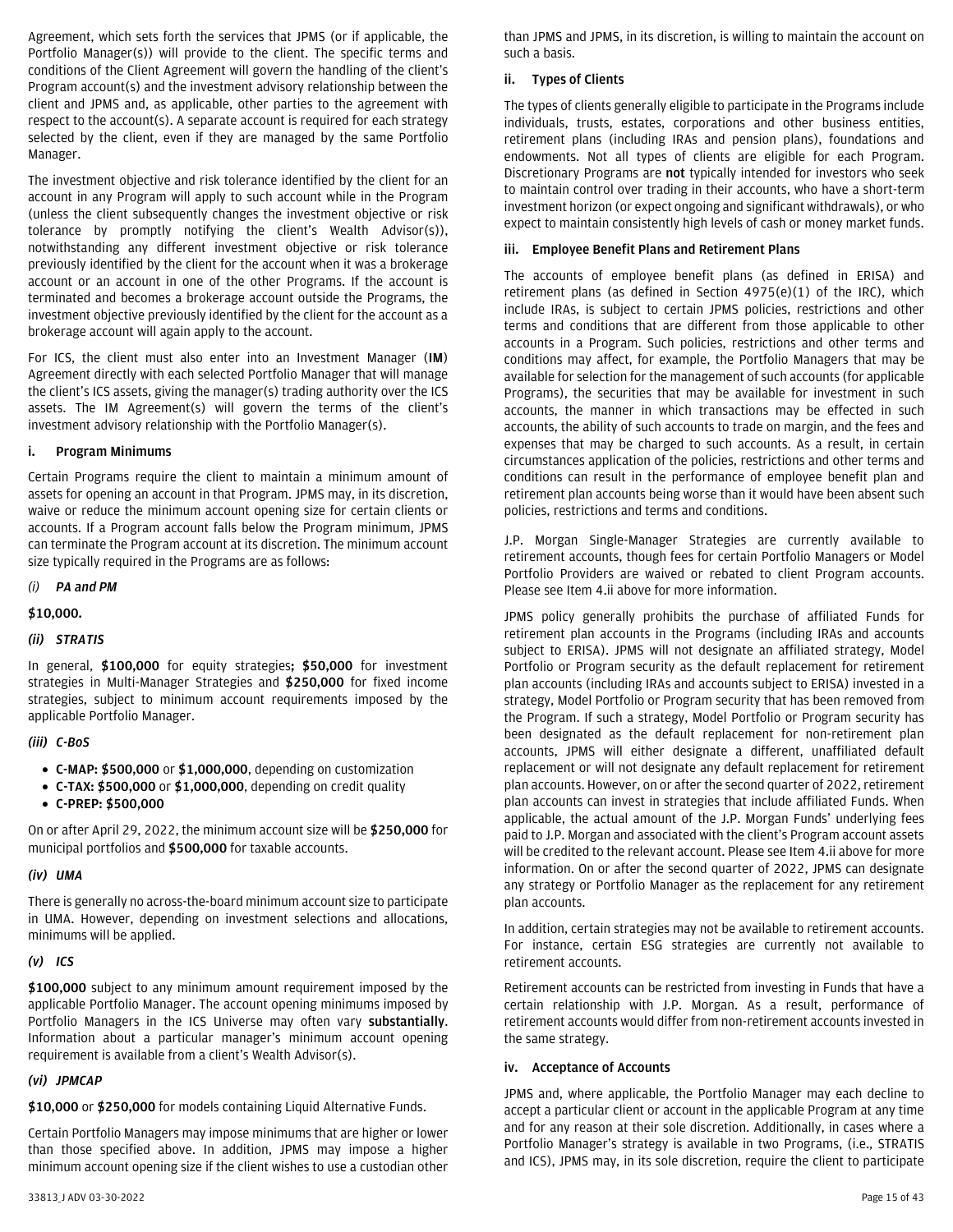in the strategy through one Program (STRATIS) rather than through the other (ICS).

# <span id="page-15-0"></span>**ITEM 6 – PORTFOLIO MANAGER SELECTION AND EVALUATION**

For the applicable Programs, JPMS selects Portfolio Managers and specific strategies and/or Model Portfolio Providers and specific Model Portfolios and securities for inclusion in such Programs.

Because PA is a Program in which the advice provided to clients is exclusively non-discretionary, clients authorize JPMS to identify, review and make available a universe of Program securities, the Program does not entail the recommendation, selection, evaluation or use of "Portfolio Managers."

## <span id="page-15-1"></span>**i. Selection of Portfolio Managers, Model Portfolio Providers, and/or Program Securities, as applicable**

## **PA**

Because PA is an investment advisory Program in which the advice provided to clients is exclusively non-discretionary, the Program does not entail the recommendation, selection, evaluation or use of "Portfolio Managers." In this Item, therefore, JPMS addresses its selection and evaluation of the Wealth Advisors who individually provide non-discretionary investment advice to clients for their PA accounts on behalf of JPMS. Wealth Advisors participating in PA are generally required to complete certain internal training that provides an overview of the Program, PA guidelines and policies, and other information essential to administering PA accounts and advising PA clients.

Typically, JPMS does not affirmatively seek to identify Wealth Advisors to participate in the Program. In general, Wealth Advisors are themselves responsible for expressing an interest in advising client accounts in the Program, either in connection with their transition to JPMS from other firms where they might have advised client accounts in investment advisory Programs or arising out of their existing brokerage and advisory client relationships at JPMS. Accordingly, JPMS ordinarily does not recommend or select Wealth Advisors in the Program for particular clients – even if a different Wealth Advisor or his or her investment style or strategy may be better suited for the achievement of the investment objective of a particular client or prospective client than the Wealth Advisor with whom the investor has a relationship or who has marketed his or her Program services to that investor.

## **PM**

In the Client Agreement, PM clients authorize JPMS itself — not a specific Wealth Advisor — to manage the clients' PM accounts on a discretionary basis. In that sense, JPMS is the sole Portfolio Manager in PM. In this Item, therefore, JPMS addresses its initial evaluations and periodic reviews of the Wealth Advisors who seek to manage, and those who are approved and therefore do manage, PM accounts on a discretionary basis on behalf of JPMS.

In PM, approved Wealth Advisors, each as agent for JPMS, act as Portfolio Managers and manage PM client accounts on a discretionary basis. To become approved to manage accounts in the Program, Wealth Advisors are required to meet certain criteria used by JPMS in its evaluation of potential candidates. Typically, JPMS does not affirmatively seek to identify Wealth Advisors to participate in and for selection as Portfolio Managers to manage accounts in PM. In general, Wealth Advisors are themselves responsible for expressing an interest in advising and managing client accounts on discretion in PM, either in connection with their transition to JPMS from other firms where they might have advised and managed client accounts in investment advisory Programs or arising out of their existing brokerage and advisory client relationships at JPMS. Some Wealth Advisors are put forward as PM candidates by their managers after discussions between them.

JPMS' evaluation of a Portfolio Manager candidate for PM typically involves a review of various factors including nature and length of experience in the securities industry; the types of brokerage and investment advisory

services previously provided to clients by the candidate; proposal of investment strategy or strategies within PM guidelines/parameters that the candidate intends to implement in PM; the candidate's knowledge and understanding of relevant portfolio management concepts and of the markets and securities in which the candidate proposes to invest client assets; the nature and size of the candidate's existing clientele and the anticipated number and size of the candidate's client accounts expected to participate in the Program; and the opinion of the candidate's manager(s) concerning the candidate's qualifications for discretionary portfolio management and the growth of his or her book of business.

## **STRATIS, UMA, and ICS (Portfolio Managers and Strategies in the ICS Universe)**

JPMS selects Portfolio Managers and certain of their strategies, as well as Model Portfolio Providers and certain of their Model Portfolios and/or Program securities, as applicable, for inclusion in STRATIS, UMA, and the ICS Universe. For UMA, Envestnet Asset Management, Inc. (formerly known as Placemark Investments, Inc.) (**Envestnet**) is the UMA Overlay Manager. Because there is only one UMA Overlay Manager, JPMS' recommendation of UMA is a recommendation of Envestnet as UMA Overlay Manager for the client and assets at issue.

JPMS engages one or more third parties (including affiliates of JPMS) (each, a **Review Vendor**) to perform initial and periodic reviews of Portfolio Managers and their strategies, Model Portfolio Providers and their Model Portfolios, Funds and Program securities (collectively referred to herein as **Researched Products**) and/or perform such periodic reviews itself, as described in more detail below. A Review Vendor may also make recommendations to JPMS about which Researched Product to include in the Programs.

As a general matter, JPMS decides whether to include particular Researched Products in a Program (or whether to remove them from a Program) based on a variety of factors, including client need or demand, how many and which strategies in the relevant asset class are already available in the Program, JPMS' ability to reach agreement with the Portfolio Manager or Model Portfolio Provider on the terms and conditions of its participation in the Program, and the results of certain reviews conducted or arranged by JPMS. JPMS may consider both affiliated and unaffiliated Portfolio Managers, Model Portfolio Providers or Funds for inclusion in certain Programs.

JPMS' decision to include a particular Researched Product in a Program is based upon the totality of the results of the review process and other factors like those referred to below, and does not necessarily reflect a rigid application of any or all of the guidelines described. JPMS may consider and/or select for inclusion in a Program only certain of the strategies or Model Portfolios available from a particular Portfolio Manager or Model Portfolio Provider and only certain of the Program securities issued by a particular issuer or sponsored or managed by a particular Fund sponsor or manager.

JPMS identifies to clients only Researched Products from those it has made available through the Programs. JPMS identifies suitable Researched Products for a client based on the investment objective(s) and other information the client has provided. Other factors that may affect identification for a particular client include asset size, any investment restrictions and/or guidelines the client may wish to impose, or other factors that may make a particular Researched Product more desirable to the client. Clients are solely responsible for the selection of Researched Products from among those identified by JPMS.

## **ICS Non-Researched Portfolio Managers and Strategies**

In certain circumstances, a client may be permitted to maintain assets in ICS with a Portfolio Manager or in a strategy that has been removed from, or never was in, the ICS Universe. Such cases typically involve a client invested in a Portfolio Manager's strategy through a wrap fee program sponsored by another firm who wishes to move his or her account to a JPMS wrap fee program but remain invested in the same or a substantially similar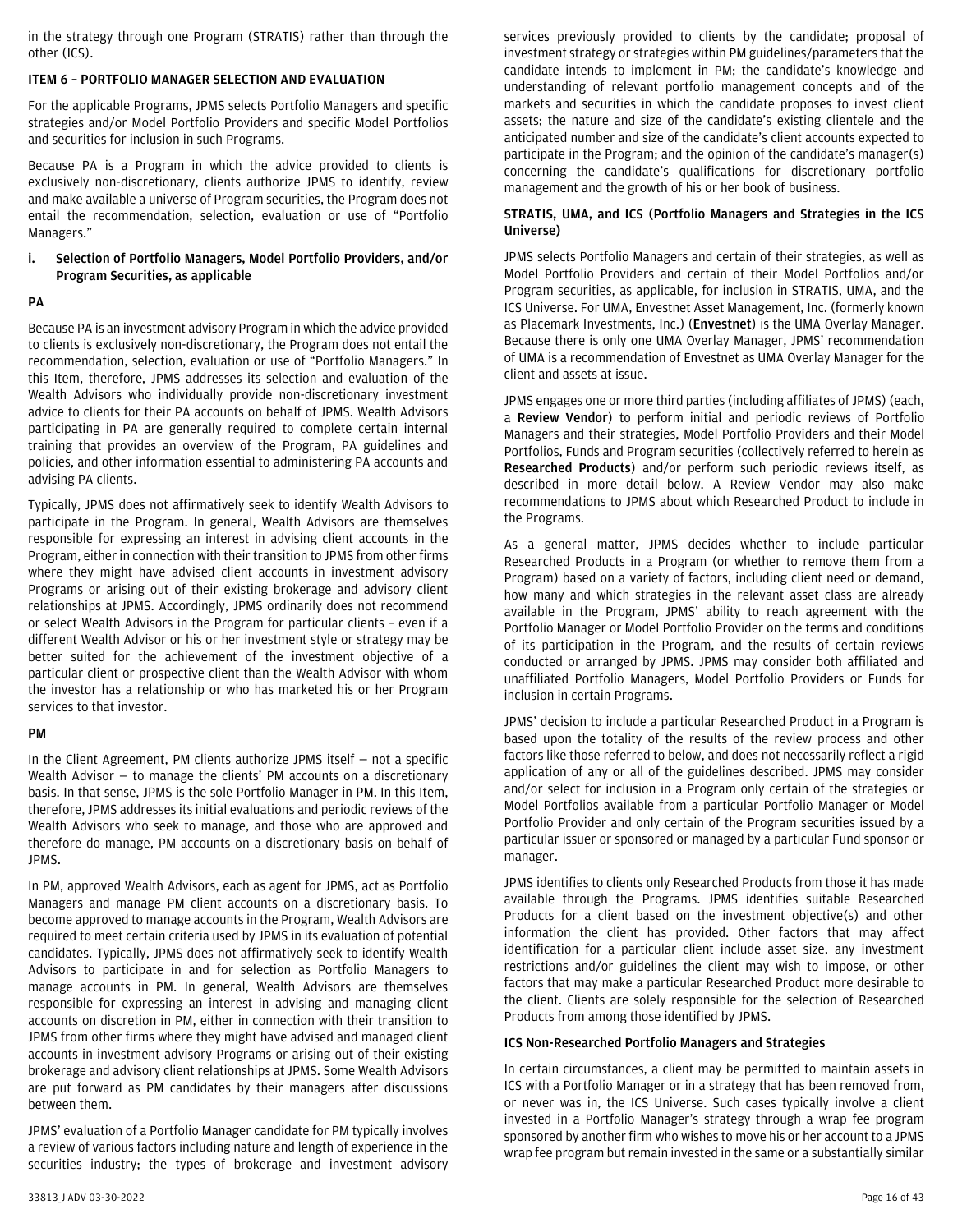strategy; or a client who identifies a Portfolio Manager's strategy to JPMS. In all cases, it is in JPMS' sole discretion whether to permit the client to maintain an ICS account managed by a Portfolio Manager or in a strategy outside of the ICS Universe. JPMS may also determine that it will no longer permit clients to maintain ICS assets with an ICS Non-Researched Portfolio Manager and/or strategy. In such cases, clients may select a Portfolio Manager or strategy that is part of the ICS Universe or JPMS may terminate the Program account.

## **C-BoS and JPMCAP**

The Portfolio Manager for C-BoS and the Portfolio Manager for JPMCAP are both affiliates of JPMS. Because there is only one Portfolio Manager in each Program, JPMS' recommendation of such Program is a recommendation of that Portfolio Manager for the client and assets at issue.

For all the above Programs, if a Wealth Advisor leaves the firm or the Program, JPMS will typically reassign any affected Program account to one or more other Wealth Advisors, as JPMS deems suitable and appropriate. The selection of replacement Wealth Advisors is typically made by the Regional Director(s) of the replaced Wealth Advisor in consultation with the team responsible for administration of the Programs. Typically, when possible, JPMS endeavors to reassign the Programs accounts to one or more suitable Wealth Advisors in the same branch office or geographical area.

Additionally for PM, JPMS generally also considers the similarity between the investment strategies implemented by the prior and replacement Wealth Advisors; whether multiple replacement Wealth Advisors will be needed to accommodate different subsets of accounts invested in different investment strategies by the prior Wealth Advisor; and the qualifications and resources of other available Wealth Advisors to assume responsibility for the PM accounts of the prior Wealth Advisor.

Alternatively, JPMS may terminate an account from the Programs, in which event any such account is no longer investment advisory in nature and will revert to a client-directed, non-discretionary brokerage account.

#### <span id="page-16-0"></span>**ii. Review of Portfolio Managers, Model Portfolio Providers and/or Program Securities, as applicable**

#### **Reviews of Researched Products in all Programs (excluding ICS Non-Researched Portfolio Managers and Strategies)**

Currently, Researched Products are reviewed by the Manager Solutions due diligence group (**Manager Solutions**) in the J.P. Morgan Wealth Management division and comprised of employees of JPMorgan Chase Bank, N.A. and other affiliates. Manager Solutions conducts due diligence of the Researched Products that are available for use in the relevant Programs and is responsible for researching and selecting Funds and Model Portfolio Providers, and for subjecting them to a review process. Specialists on the Manager Solutions are supervised persons of JPMPI. However, JPMPI and its strategies, as well as the Parametric U.S. Large Cap DeltaShift options strategy in ICS, are reviewed through different processes. Manager Solutions utilizes both quantitative and qualitative assessments during its initial review process. Manager Solutions then recommends particular Funds and Model Portfolio Providers to an internal governance forum, which is responsible for approving or rejecting them. Manager Solutions is also responsible for monitoring and re-evaluating approved Funds and Model Portfolio Providers as part of its ongoing review process.

JPMPI's Manager Solutions and operational due diligence teams provide research on the Researched Products. For certain Programs, Manager Solutions utilizes a qualitative analysis of the Researched Products by reviewing the organization, investment process, investment philosophy and performance of the Researched Products on an ongoing basis (the **Qualitative Research Process**).

Additionally, Manager Solutions uses an internally developed quantitative screening process to evaluate the Researched Products that do not go through the Qualitative Research Process by reviewing the organization, investment process, service and performance of the Researched Products on an ongoing basis (the **Systematic Research Process**). Researched Products may be removed from a Program, or for certain Programs, as it relates to Funds, no longer be eligible for purchase, if it is determined that they do not meet the criteria set forth in the Systematic Research Process. However, in the event a Researched Product does not pass the Systematic Research Process, Manager Solutions can review the Researched Product and apply the Qualitative Research Process to determine if the Researched Product is eligible. Additionally, there may be certain products or asset classes that have not been included in Manager Solutions' due diligence process (**Non-Researched Products**). Non-Researched Products will generally be treated similarly to those Researched Products that do not meet the criteria of the Systematic Research Products.

As part of the due diligence process, Manager Solutions applies an ESG eligibility framework that establishes minimum criteria for determining the universe of funds and strategies to be considered for inclusion in ESG strategies.

The internal governance forum approves or rejects new Researched Products to be made available. There can be Funds or Model Portfolio Providers that are not available in the Programs, but that are available in other programs advised by JPMPI or its affiliates. Manager Solutions and operational due diligence teams provides a formal presentation on prospective managed strategies to the governance forum for review. The internal governance forum is expected to consider the same factors in its review and approval process for J.P. Morgan and non–J.P. Morgan managed strategies. These factors include, but are not limited to: (a) an analysis of the manager's overall investment opportunity, (b) investment thesis, (c) track record, (d) performance, (e) terms of the vehicle, (f) reputational risk, (g) potential for conflicts of interest and (h) regulatory issues.

Another internal governance forum is responsible for the ongoing monitoring and oversight of Funds and Model Managers as approved and available for the Programs.

For certain Programs, changes in a Portfolio Manager's or Model Portfolio Provider's organization, investment process, service and performance are monitored by Manager Solutions via periodic meetings with the Portfolio Manager's or Model Portfolio Provider's staff and communication. As a result of Manager Solutions' reviews and/or other information and events, Researched Products may be removed from the Program.

In addition, JPMS may remove a particular Researched Product from a Program at any time for any reason. In such event, JPMS will notify affected clients of the removal and for certain Programs, may designate a default replacement in the Program. (JPMS generally does not recommend a replacement for a particular client unless JPMS removes a Researched Product from the Program.) If JPMS designates such a default replacement, each affected client will be notified in writing that, unless the client affirmatively selects, in writing, a different replacement in the Program by the date specified by JPMS, the client's assets in the removed Researched Product will be re-invested into the designated replacement without further notice to or consent of the client. In designating a default replacement, JPMS will consider the appropriateness of the Researched Products available in a Program as suitable replacements. JPMS also may assist the client in identifying a suitable replacement in cases where JPMS does not designate a default replacement, or where the client wishes to consider alternatives to the default designated by JPMS; such assistance is typically based on the same types of factors used by JPMS to identify Researched Products for clients in the first instance.

For UMA, if a Researched Product is removed from the Program and JPMS does not designate a default replacement, the client's assets invested according to the removed Researched Product will automatically be reinvested into an ETF available in the Program, selected by JPMS, that is in an asset class or employs an investment strategy similar (as determined by JPMS) to that of the removed Researched Product, unless the client affirmatively selects a replacement of the client's own choosing prior to the date specified by JPMS in the removal notice. Regardless of whether JPMS designates a default replacement, the sale of the client's assets in the removed Researched Product may have tax consequences for the client.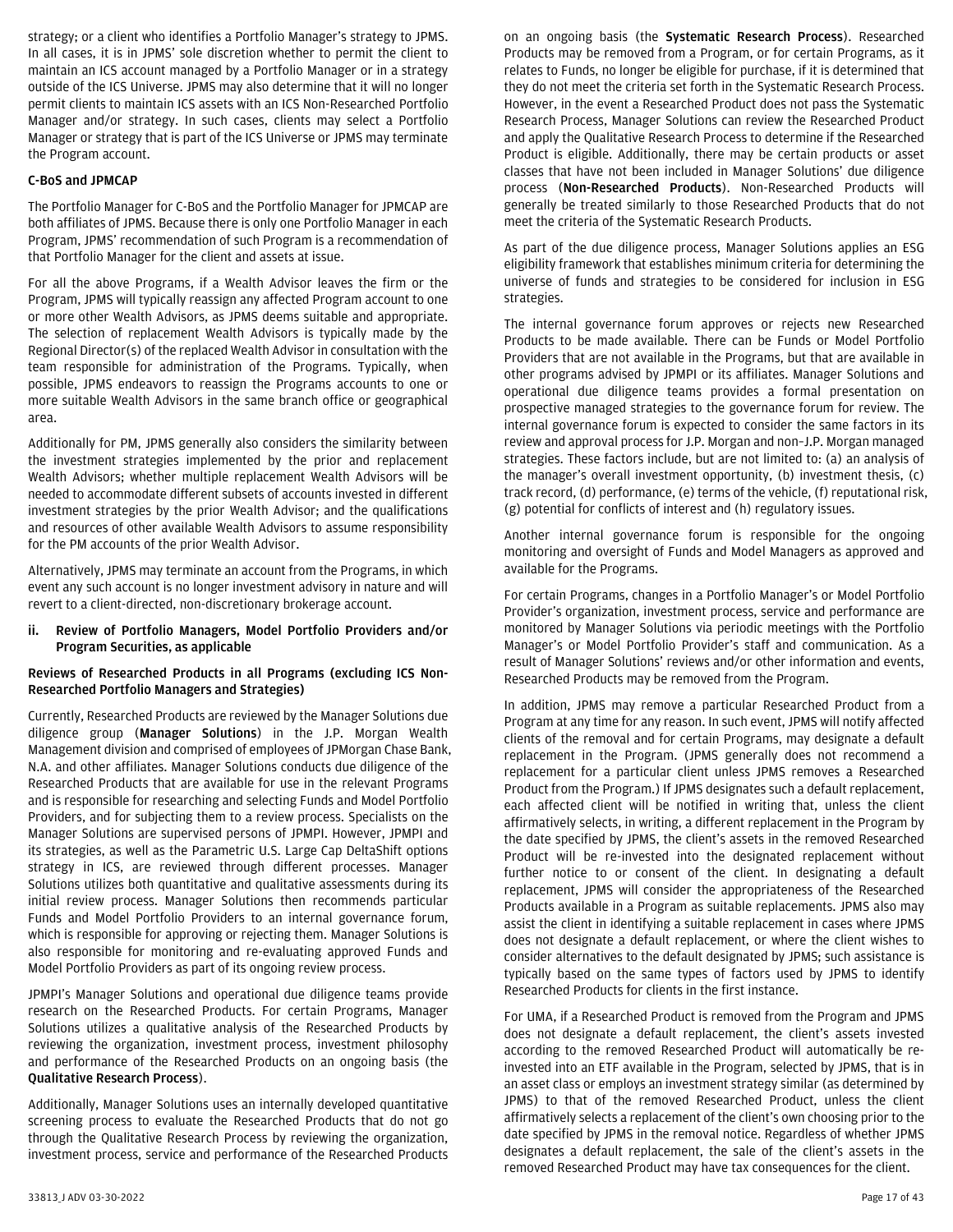Wealth Advisors who learn of JPMS' decision to remove a Researched Product from the Program may take or recommend action on the basis of such knowledge (i) with respect to certain clients and accounts (inside or outside of the Program) before others or (ii) before JPMS' written notice of the removal decision has been sent to all affected Program clients.

The review of a Researched Product and/or other information and events also may result in a Researched Product in the Program being closed to new investors pending further review. Generally, during this time, only those clients already holding or invested in an affected Researched Product when it was closed to new investors are permitted to contribute additional assets to their account(s) invested in that Researched Product, but such clients will generally be notified (in writing) for certain Programs that the Researched Product has been closed to new investors. Further review of an affected Researched Product by JPMS and/or Manager Solutions may result in a re-opening to new investors.

JPMIM and its strategies or Model Portfolios are subject to the same selection and review processes conducted by Manager Solutions as the unaffiliated Portfolio Managers and strategies or Model Portfolio Provider and Model Portfolios in the Program, though Manager Solutions applies its discretion and is not required to apply all factors equally to each Fund in the search universe. JPMPI's strategies are subject to the separate though similar review process incorporating similar quantitative and qualitative assessments but implemented by different governance processes and committees. However, the JPMPI strategy review process does not include a search process to identify a universe and core peer set of strategies from which to select. J.P. Morgan does have a process for taking action on JPMPI's strategies or Model Portfolios in the Program if warranted as a result of its ongoing internal review process. In addition, please refer to the JPMPI Form ADV Part 2A for more information about the applicable research process and its methods of analysis.

Funds in the Programs that are affiliated with JPMS are generally subject to the same selection and review processes as the other securities in the Program.

For ICS, the Parametric U.S. Large Cap DeltaShift options strategy is reviewed within a J.P. Morgan due diligence framework distinct from that of Manager Solutions. Unlike Manager Solutions' review of the other strategies in the ICS Universe, the due diligence currently applied to the Parametric U.S. Large Cap DeltaShift strategy does not include a formal process for the removal of the strategy from the Program.

JPMS may provide clients with important information about Researched Products. The information is typically prepared by JPMS (or a third party) and is based on and/or incorporates information provided by Portfolio Managers, Model Portfolio Providers and other third-party sources. JPMS believes that this information is accurate; however, JPMS does not independently verify or guarantee the accuracy or completeness of the information. JPMS shall have no liability with respect to information provided by third parties. Performance information may be included in the information provided by JPMS. *This performance is calculated by the Portfolio Managers themselves or by third parties and neither JPMS nor a third party engaged by it reviews such performance information to determine or verify its accuracy or its compliance with presentation standards. The performance information may not be calculated on a uniform and consistent basis.*

Clients will be provided with the Portfolio Manager's Form ADV Part 2A and/or other applicable disclosure document(s). Clients should review such disclosure document(s) carefully for important information about the Portfolio Manager, including risks associated with the selected strategy (if applicable). Each Portfolio Manager is solely responsible for the truthfulness, completeness, and accuracy of its own disclosure document(s). The Portfolio Manager is solely responsible for the truthfulness, completeness, and accuracy of its own Form ADV or other applicable disclosure documents.

Before investing in a Fund, clients should review the Fund's prospectus carefully and consider all of the information in it. A Fund's prospectus contains important information about the Fund, including the Fund's investment objectives, risks, charges and expenses. Each Fund is solely responsible for the truthfulness, completeness, and accuracy of its own prospectus.

JPMS is not responsible for the performance of any Researched Product or any Portfolio Manager's, Model Portfolio Provider's or Fund issuer's compliance with applicable laws and regulations or other matters within their control. Each Portfolio Manager, Model Portfolio Provider, or Program security's adviser is solely responsible for the management of that designated account(s) or security. If a client selects more than one Portfolio Manager or Model Portfolio Provider, they may engage in contrary transactions with respect to the same security. JPMS will effect transactions for a Program account only if and to the extent instructed by a Portfolio Manager. Without limiting the generality of the foregoing, JPMS shall not be responsible for any act or omission of any Portfolio Manager, Model Portfolio Provider or any Program security or party acting on behalf of the Program security, or any misstatement or omission contained in any document prepared by or with the approval of any of them or any loss, liability, claim, damage, or expense whatsoever, as incurred, arising out of or attributable to such misstatement or omission. JPMS' periodic reviews of Portfolio Managers and their respective investment strategies by Review Vendors does not substitute for each client's ongoing monitoring of their account(s) and the performance of their investments.

## **ICS Non-Researched Portfolio Managers and Strategies**

In certain circumstances, subject to approval by JPMS, a client in ICS may be permitted to remain invested with, or invest with, a Portfolio Manager and in such Portfolio Manager's strategy that has been removed from, or never was in, the ICS Universe (**ICS Non-Researched**). While clients permitted to maintain such accounts in ICS will typically receive the other services customarily provided by JPMS and its affiliates to ICS clients, JPMS will generally *not* perform periodic reviews of any such Portfolio Manager or strategy. In addition, JPMS and its affiliates may have access to or may collect information about Portfolio Managers and strategies that are in the ICS Non-Researched universe but have no obligation to share any such information with any ICS client, even if such information is negative or reflects poorly on the relevant Portfolio Manager or strategy. Notwithstanding that JPMS and its affiliates will not perform any such reviews, or be obliged to communicate any information it may have about the ICS Non-Researched Portfolio Managers and strategies to the client, the client will pay the same Fee to JPMS as other clients who do receive such services and will not be entitled to any discount or reduced Fee as a result.

## **PA**

Primary responsibility for the supervision of each Wealth Advisor advising accounts in PA lies with the head of the JPMS business and each Wealth Advisor's Regional Director. Certain aspects of the day-to-day supervision of the Wealth Advisors is delegated by the head of the JPMS business (on behalf of the head of the JPMS business and Regional Directors) to one or more JPMS supervisory manager(s) under the Global Head of Wealth Management Supervision. Ongoing reviews by JPMS supervisory managers of Wealth Advisors in PA and the accounts they advise typically include reviewing Program accounts and the transactions effected in them, PA accounts holding a significant amount of assets in cash, money market mutual funds and other short-term securities, PA accounts presenting a certain risk level, unsolicited trades in PA accounts, PA accounts with little or no trading activity, PA accounts holding a small number of securities, PA accounts with excess and extended deviation from the specified target asset allocation, and PA accounts that have not recently been the subject of a portfolio review by the Wealth Advisor and the client.

#### **PM**

JPMS performs periodic reviews of Wealth Advisors in PM which generally include an examination of each Wealth Advisor's implementation of his or her investment strategy or strategies across a sample of the PM accounts he or she manages, the adherence of each Wealth Advisor's PM accounts to certain internal JPMS investment parameters, and the performance of each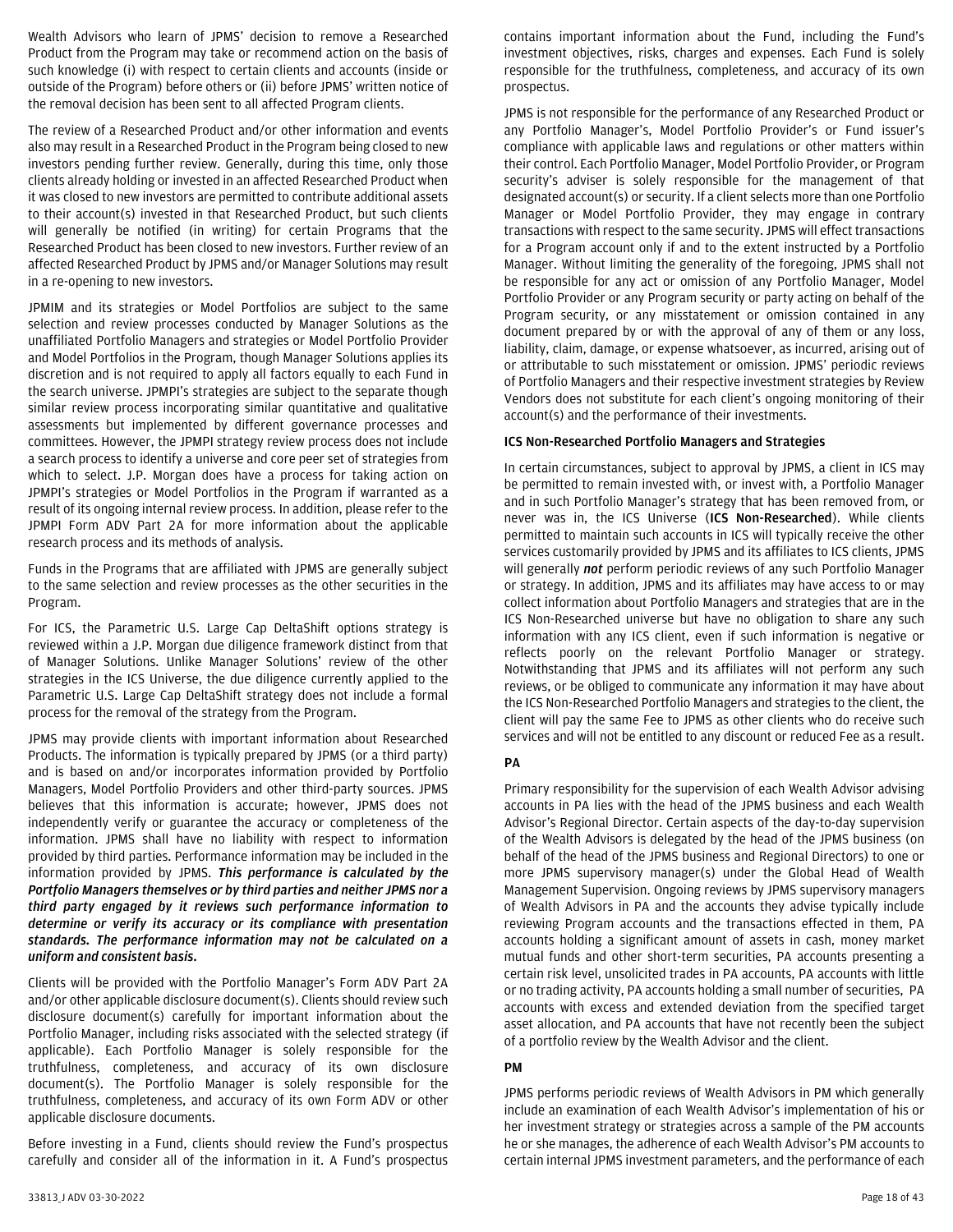Wealth Advisor's investment strategy or strategies. Such reviews are typically conducted on an annual basis but can occur more or less frequently depending on various factors.

JPMS uses various industry and non-industry standards to measure the performance of investment strategies managed by each Wealth Advisor for purposes of the internal periodic reviews. The performance returns of the accounts managed by each Wealth Advisor according to his or her investment strategy or strategies are compared to that of indexes, or "benchmarks," over the same time period being reviewed. The benchmarks used are indexes (or a blend of multiple indexes) commonly used in the securities industry as measures of market performance against which the performance of accounts invested according to specific investment strategies may be compared. The particular index (or blend of multiple indexes) against which performance will be compared may vary from strategy to strategy, and typically depends principally on the nature of the investment style (e.g., equity, income-oriented, balanced, specialty), the specific strategy being implemented (e.g., a "balanced" strategy, a "domestic large cap equity core" strategy) and the types of securities purchased as part of the strategy (e.g., individual stocks, equity ETFs, U.S. Government bonds, municipal bonds).

JPMS' periodic reviews of Wealth Advisors and their respective investment strategies in PM do not substitute for each client's ongoing monitoring of their account(s) and the performance of their investments. The standards applied to the periodic performance and other reviews of a Wealth Advisor's strategy or strategies in PM vary from the reviews applicable to third-party Portfolio Managers in the other Programs (i.e., STRATIS, UMA etc.).

For information relating to the day-to-day supervision of Wealth Advisors and the PA and PM accounts they advise generally, please refer to Item 9.iv below.

#### <span id="page-18-0"></span>**iii. Related Person Portfolio Managers, Model Portfolio Providers and/or Program Securities, as applicable**

As described above, other than the Wealth Advisors in PM, none of JPMS' related persons acts as a Portfolio Manager or Model Portfolio Provider in the other Programs. Each Wealth Advisor in the Program is an employee, registered representative and investment advisory representative of JPMS and is subject to substantially the same selection and review processes and criteria described above. For PA, certain Wealth Advisors in the Program may also act as discretionary Portfolio Managers of client accounts in PM. Clients should understand that, to the extent a Wealth Advisor has clients in both Programs and intends to buy or sell a security for clients in PM at or about the same time he intends to recommend the same transaction to clients in PA, the Wealth Advisor will generally execute the transaction for the discretionary accounts in PM before executing it for non-discretionary investment accounts in PA. This could have a negative effect on the performance of accounts in PA.

In certain of the other Programs, some of the Portfolio Managers are affiliates of JPMS. In addition, certain securities and their issuers and/or advisers are affiliated with JPMS. More specifically, some of the Funds available to clients in the Programs are sponsored by affiliates of JPMS and/or have engaged investment advisers affiliated with JPMS, including JPMIM, to manage their investment.

JPMS has a conflict of interest in including affiliated Researched Products in the Programs, conducting (or having an affiliated Review Vendor/third party conduct) periodic reviews of them in the Programs, in identifying them in the Programs to specific clients and/or in designating them as default replacements for account assets invested in Researched Products that are removed from the Program because if a client selects (or is automatically re-invested into) an affiliated Researched Product, JPMS and its affiliates will receive greater aggregate compensation than if the client selected (or was automatically re-invested into) an unaffiliated Researched Product.

JPMS believes that this conflict is addressed by the fact that neither the persons responsible for the initial and periodic review of Researched Products for inclusion in the Programs and for possible designation as default replacements for Researched Products removed from the Program, nor the Wealth Advisors who recommend or identify specific Researched Products to clients, receive any direct financial benefit (such as additional compensation) from the investment of assets with an affiliated Researched Product instead of than in unaffiliated one. Moreover, because Wealth Advisors are typically compensated in the Program through the receipt of a portion of JPMS' component of the Fee, which is typically tied to or calculated based on the value of Program accounts, Wealth Advisors are to that extent incentivized to identify Researched Products they believe will increase the value of an account, regardless of whether or not they are affiliated with JPMS.

#### <span id="page-18-1"></span>**iv. Use of J.P. Morgan Funds and Model Portfolio Providers and Potential Conflicts of Interest**

Conflicts of interest will arise whenever J.P. Morgan has an actual or perceived economic or other incentive in its management of clients' portfolios to act in a way that benefits J.P. Morgan. Conflicts will result, for example (to the extent the following activities are permitted in the account): (1) when J.P. Morgan invests in an investment product, such as a mutual fund, structured product, separately managed account or hedge fund issued or managed by JPMCB or an affiliate, such as JPMIM; (2) when a J.P. Morgan entity obtains services, including trade execution and trade clearing, from an affiliate; (3) when J.P. Morgan receives payment as a result of purchasing an investment product for a client's account; or (4) when J.P. Morgan or an affiliate receives payment for providing services (including shareholder servicing, recordkeeping or custody) with respect to investment products purchased for a client's portfolio. Other conflicts will result because of relationships that J.P. Morgan has with other clients or when J.P. Morgan acts for its own account.

Investment strategies are selected from both J.P. Morgan and third-party asset managers and are subject to a review process by Manager Solutions. From this pool of strategies, J.P. Morgan portfolio construction teams select those strategies J.P. Morgan's believes fits its asset allocation goals and forward-looking views in order to meet the portfolio's investment objective.

For JPMCAP and J.P. Morgan Multi-Manager Strategies in STRATIS (for which a J.P. Morgan Portfolio Manager or Fund can be selected), as a general matter, J.P. Morgan prefers J.P. Morgan managed strategies. JPMPI expects the proportion of J.P. Morgan managed strategies will be high (in fact, up to 100 percent) in strategies such as, for example, cash and highquality fixed income, subject to applicable law and any account-specific considerations. As an example, JPMPI may allocate a significant portion of the assets in JPMCAP or certain strategies of STRATIS to J.P. Morgan Funds. That portion varies depending on market or other conditions.

While J.P. Morgan's internally managed strategies generally align well with J.P. Morgan's forward looking views, and J.P. Morgan is familiar with the investment processes as well as the risk and compliance philosophy of J.P. Morgan, it is important to note that J.P. Morgan receives more overall fees when internally managed strategies are included. In certain programs, J.P. Morgan offers the option of choosing to exclude J.P. Morgan managed strategies (other than cash and liquidity products) in certain portfolios.

The Six Circles Funds are mutual funds advised by JPMPI and sub-advised by third parties. Although considered internally managed strategies, neither JPMPI nor its affiliates retain a fee for fund management or other fund services.

*Separately Managed Accounts***.** Portfolios invested in individual equity or fixed income securities may be managed by JPMPI, JPMCB, or by a thirdparty manager, including an affiliate. When JPMPI, JPMCB or an affiliate manages these investments, there is a benefit to J.P. Morgan since it increases the overall revenue of J.P. Morgan. Additionally, a manager of a separately managed account may invest in products that may result in additional revenue to J.P. Morgan.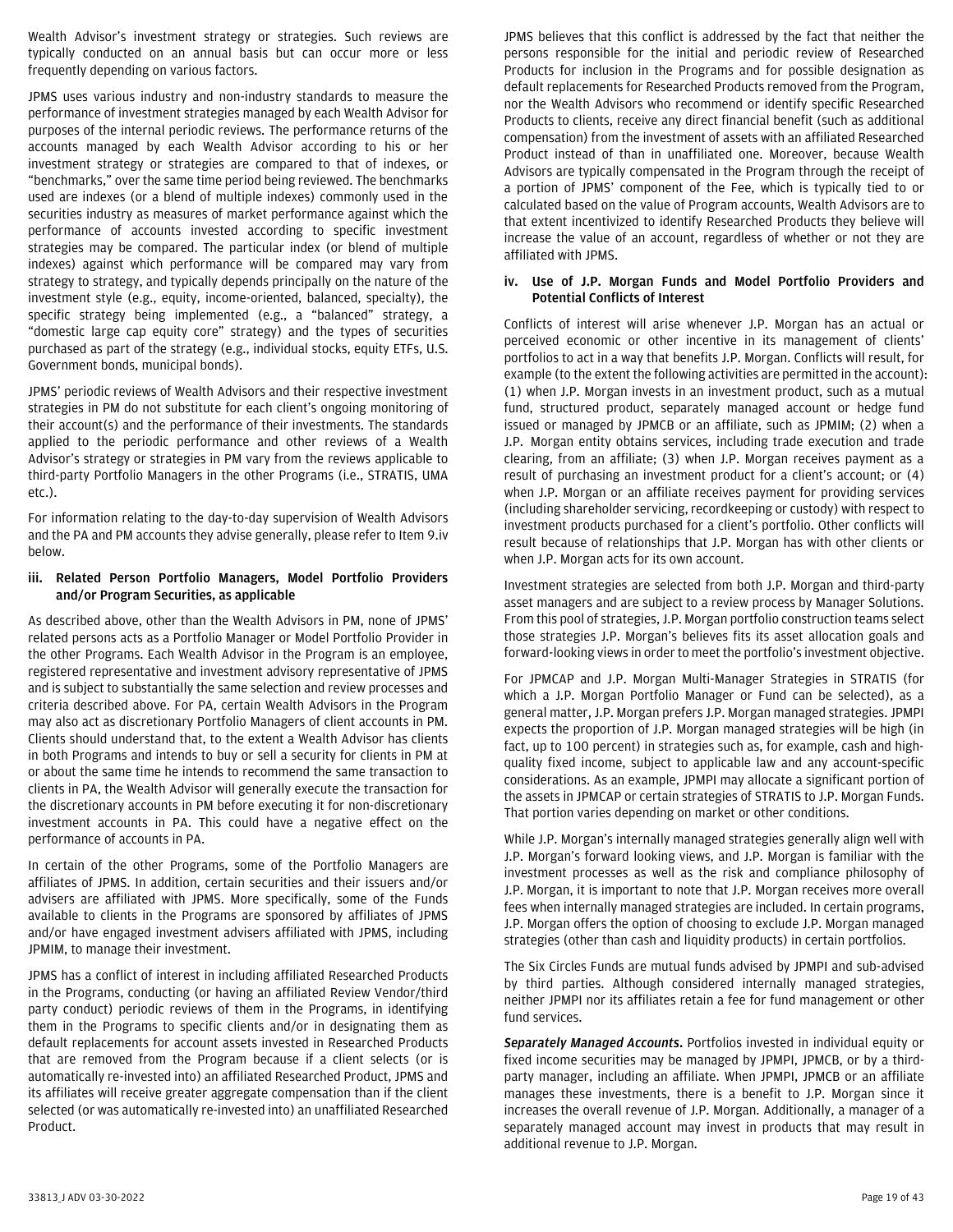## **IMPORTANT INFORMATION ABOUT MUTUAL FUNDS AND EXCHANGE-TRADED FUNDS REGISTERED UNDER THE INVESTMENT COMPANY ACT OF 1940, AS AMENDED**

*J.P. Morgan Funds - Management Fees***.** J.P. Morgan or its affiliates may be the sponsor or manager of Funds, including ETFs, that are purchased for non-retirement accounts. In such case, J.P. Morgan or its affiliates in most cases will receive a fee for managing such Funds or for providing other services to such Funds based on the value of the assets invested in the Funds. As such, J.P. Morgan and its affiliates will receive more total revenue when the client's portfolio is invested in such Funds than when it is invested in third-party Funds. When applicable on or after the second quarter of 2022, JPMS or its affiliates will not retain such additional revenue when the account is an IRA or for a plan subject to ERISA or other tax-qualified plan, and such account is invested in J.P. Morgan Funds; instead, the account will generally be credited an amount equal to the account's pro rata share of all such fees paid to JPMS or its affiliates in connection with the account's investments in J.P. Morgan Funds.

*J.P. Morgan Funds and Third-Party Funds - Other Fees and Expenses***.** All Funds have various internal fees and other expenses that are paid by managers or issuers of the Funds or by the Fund itself, but that ultimately are borne by the investor. J.P. Morgan may receive administrative and servicing and other fees for providing services to both J.P. Morgan Funds and third-party funds that are held in the client's portfolio. These payments may be made by sponsors of the Funds (including affiliates of JPMS) or by the Funds themselves and may be based on the value of the Funds in the client's portfolio. Funds or their sponsors may have other business relationships with J.P. Morgan outside of its portfolio management role or with the broker-dealer affiliates of J.P. Morgan, which may provide brokerage or other services that pay commissions, fees and other compensation.

*Six Circles Funds.* JPMPI and its affiliates have developed the Six Circles Funds exclusively for use in investment advisory accounts. The Six Circles Funds are available through investment advisory accounts managed by JPMPI, including JPMCAP.

The Six Circles Funds are Funds specifically designed by JPMPI and its affiliates for use in discretionary accounts as completion funds to align with J.P. Morgan's core portfolio views. JPMPI acts as investment adviser to the Six Circles Funds and engages third-party investment managers as subadvisers to the Six Circles Funds' investment portfolios. J.P. Morgan will experience certain benefits and efficiencies from investing account assets in the Six Circles Funds instead of unaffiliated investment vehicles; however, JPMPI does not retain investment advisory fees for managing the Six Circles Funds through an agreement to waive any investment advisory fees that exceed the fees owed to the Six Circles Funds' third-party sub-advisers. The Six Circles Funds do not pay fees to JPMPI or its affiliates for any other services to the Six Circles Funds. Services are provided by third-party service providers and are generally paid by the Six Circles Funds or J.P. Morgan. (The market value of assets invested in the Six Circles Funds will be included in calculating the advisory fees paid on the overall Program investment advisory account.)

## **Affiliated Model Portfolio Providers**

With respect to Model Portfolio Providers, if an affiliate serves as a Model Portfolio Provider in the applicable Programs, there is a benefit to J.P. Morgan since it increases the overall revenue of J.P. Morgan. Additionally, both affiliated and unaffiliated Model Portfolio Providers can invest in products that can result in additional revenue to J.P. Morgan.

#### **Allocation of Affiliated Funds in JPMCAP**

JPMPI can allocate a portion of the assets in JPMCAP to J.P. Morgan Funds. That portion varies depending on market or other conditions. There are multiple models in each of the investment strategies available in JPMCAP. Certain models invest only in Funds, while other models can also invest in Liquid Alternative Funds and municipal securities. The prior composition of investment strategies in JPMCAP is not intended to predict the future

composition of investment strategies or use of J.P. Morgan Funds in JPMCAP. The use of J.P. Morgan Funds, non–J.P. Morgan Funds and J.P. Morgan cash in a client's account will depend on the client's asset level, the model selected, reasonable restrictions placed by the client on the management of an account, and other factors. Each client should review account opening documentation, confirmations and quarterly and annual statements for more information about the actual allocation in his or her account.

The following chart for JPMCAP show the allocation of J.P. Morgan Funds (excluding Six Circles Funds), non–J.P. Morgan Funds, Six Circles Funds, and J.P. Morgan cash for JPMCAP taxable models. The chart does not reflect models that elect not to use J.P. Morgan Funds, models that elect only Index-Oriented Vehicles, or models that utilize Liquid Alternative Funds (other than the Aggressive Growth investment strategy because all Aggressive Growth investment strategies include Liquid Alternative Funds) or municipal fixed income options.

|                                             | Year End 2021 - Taxable Models* |                             |                                       |                        |
|---------------------------------------------|---------------------------------|-----------------------------|---------------------------------------|------------------------|
| <b>JPMCAP Investment</b><br><b>Strategy</b> | J.P.<br>Morgan<br><b>Funds</b>  | Non-J.P.<br>Morgan<br>Funds | <b>Six</b><br>Circles<br><b>Funds</b> | J.P.<br>Morgan<br>Cash |
| Conservative                                | 8.00%                           | 62.00%                      | 29.00%                                | 1.00%                  |
| Balanced                                    | 12.00%                          | 56.00%                      | 31.00%                                | 1.00%                  |
| Growth                                      | 11.00%                          | 59.00%                      | 29.00%                                | 1.00%                  |
| Aggressive Growth                           | 10.00%                          | 64.00%                      | 25.00%                                | 1.00%                  |
| Managed Fixed Income                        | 10.00%                          | 66.00%                      | 23.00%                                | 1.00%                  |
| <b>Managed Equities</b>                     | 10.00%                          | 41.00%                      | 48.00%                                | 1.00%                  |

\*For Balanced ESG, retirement accounts are currently restricted from investing in JPMCAP models. For all other JPMCAP models, retirement accounts are currently restricted from investing in JPMCAP models utilizing J.P. Morgan Funds. However, the vehicle for the temporary investment (i.e., "sweeping") of available cash balances for retirement accounts in JPMCAP will be a J.P. Morgan option unless a client elects to select a non-J.P. Morgan cash option.

Allocations shown here are illustrative only, do not necessarily represent actual use of J.P. Morgan Funds and third-party issuers and managers represented in any particular client's account, and can change without notice. In JPMCAP, JPMPI has full discretionary authority to select securities and investment vehicles and is not required to adhere to the illustrative allocations pictured here.

#### **Allocation of Affiliated Funds in J.P. Morgan Multi-Manager Strategies in STRATIS**

JPMPI can allocate a significant portion of the assets in a J.P. Morgan Multi-Manager Strategy to J.P. Morgan Funds. That portion varies depending on market or other conditions. There are multiple investment strategies available in the J.P. Morgan Multi-Manager Strategies. Certain investment strategies invest only in Funds, while other investment strategies also utilize Model Portfolio Providers.

The following chart illustrates, as of the date indicated, the allocation of J.P. Morgan Funds (excluding Six Circles Funds), non–J.P. Morgan Funds, Six Circles Funds, and J.P. Morgan cash for the J.P. Morgan Multi-Manager Strategies. The chart does not reflect strategies that utilize Model Portfolio Providers. For DMAS, the chart does not reflect models that elect not to use J.P. Morgan Funds.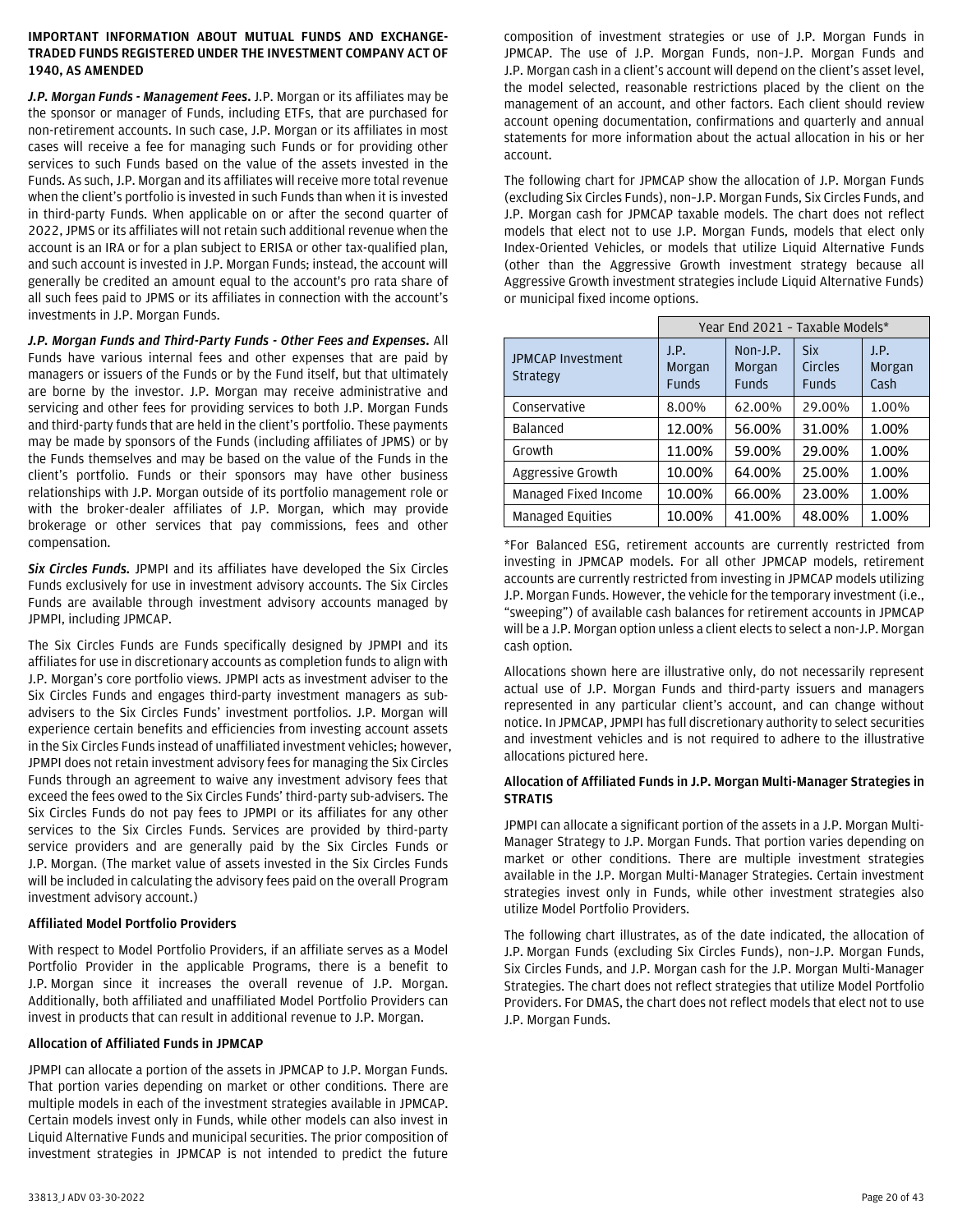|                                                          | Year End 2021 - J.P. Morgan Multi-Manager<br>Strategies* |                                    |                                       |                        |
|----------------------------------------------------------|----------------------------------------------------------|------------------------------------|---------------------------------------|------------------------|
| J.P. Morgan Multi-<br><b>Manager Strategies</b>          | J.P.<br>Morgan<br><b>Funds</b>                           | Non-J.P.<br>Morgan<br><b>Funds</b> | <b>Six</b><br>Circles<br><b>Funds</b> | J.P.<br>Morgan<br>Cash |
| Absolute Return<br><b>Fixed Income</b><br>Strategy       | 22.00%                                                   | 73.00%                             | $0.00\%$                              | 5.00%                  |
| Dynamic Multi-Asset<br>Strategy                          | 29.00%                                                   | 66.00%                             | $0.00\%$                              | 5.00%                  |
| Dynamic Multi-Asset<br>Strategy - Non-Prop               | 0.00%                                                    | 0.00%                              | $0.00\%$                              | 1.00%                  |
| Dynamic Yield<br>Strategy                                | 13.00%                                                   | 84.00%                             | $0.00\%$                              | 3.00%                  |
| <b>Emerging Markets</b><br>Growth and Income<br>Strategy | 1.00%                                                    | 95.00%                             | $0.00\%$                              | 4.00%                  |
| Liquidity<br>Management<br>Strategy                      | 36.00%                                                   | 63.00%                             | $0.00\%$                              | 1.00%                  |
| Liquidity<br>Management<br><b>Strategy Retirement</b>    | 36.00%                                                   | 63.00%                             | 0.00%                                 | 1.00%                  |
| Sustainable Equity<br>Strategy                           | 0.00%                                                    | 99.00%                             | 0.00%                                 | 1.00%                  |
| Sustainable Fixed<br>Income Strategy                     | 5.00%                                                    | 94.00%                             | 0.00%                                 | 1.00%                  |

The prior composition of investment strategies in J.P. Morgan Multi-Manager Strategies is not intended to predict the future composition of investment strategies or use of J.P. Morgan Funds in J.P. Morgan Multi-Manager Strategies. Allocations shown here are illustrative only, do not necessarily represent actual use of J.P. Morgan Funds and non-J.P. Morgan Funds represented in any particular client's account, and may change without notice. JPMPI is not required to adhere to the illustrative allocations pictured here. The allocations in any particular client's account will depend on, among other things, the investment strategy selected, client elections, client asset level, reasonable restrictions placed by clients on the management of an account, and other factors. Each client should review account opening documentation, confirmations, and quarterly and annual statements for more information about the actual allocation in his or her account.

## **Credits for Retirement Accounts holding J.P. Morgan Funds**

If a Program account owned by an IRA, or other client that is a qualified retirement plan subject to the prohibited transaction provisions of Section 4975 of the IRC, holds any J.P. Morgan Funds, the actual amount of the J.P. Morgan Funds' underlying fees paid to J.P. Morgan and associated with Program account assets will be credited to the account. See "Credit of Certain Fees to IRAs and Certain Other Retirement Plan accounts" above.

## <span id="page-20-0"></span>**v. Allocations of Client Assets to J.P. Morgan Funds (Including New Funds) in JPMCAP and the J.P. Morgan Multi-Manager Strategies in STRATIS**

J.P. Morgan has an incentive to allocate assets to new J.P. Morgan Funds to help it develop new investment strategies and products. J.P. Morgan has an incentive to allocate assets of the portfolios to a J.P. Morgan Fund that is small, or to which J.P. Morgan has provided seed capital. In addition, J.P. Morgan benefits when JPMPI does not sell or withdraw assets from a J.P. Morgan Fund in order to avoid or delay the sale or withdrawal's adverse impact on the fund. Accounts managed by J.P. Morgan have significant ownership in certain J.P. Morgan Funds. J.P. Morgan faces conflicts of interest when considering the effect of sales or redemptions on such funds and on other fund shareholders in deciding whether and when to redeem its shares. A large sale or redemption of shares by J.P. Morgan acting on behalf of its clients could result in the underlying J.P. Morgan Fund selling securities when it otherwise would not have done so, potentially increasing transaction costs and adversely affecting fund performance. A large sale or redemption could also significantly reduce the assets of the fund, causing decreased liquidity and, depending on any applicable expense caps, a higher expense ratio, or liquidation of the fund. J.P. Morgan has policies and controls in place to govern and monitor its activities and processes for identifying and managing conflicts of interest.

#### <span id="page-20-1"></span>**vi. Methods of Analysis, Investment Strategies and Risk of Loss**

#### **a. Methods of Analysis and Investment Strategies (PA and PM)**

In addition to various methods of analysis used by Wealth Advisors in PM and/or PA as discussed below, please refer to Item 6.ii above for a discussion of the research and review processes that Manager Solutions conducts on Researched Products used in the Programs, including the Systematic Research Process which is utilized for those Researched Products made available in PA and PM.

In formulating investment advice, managing assets, and recommending or effecting (as applicable) transactions in PA and PM, JPMS (through its Wealth Advisors) uses various methods of analysis, including:

- fundamental analysis, typically an effort to measure the intrinsic value of a security through analysis of the issuer itself, its financial statements and condition, its management and competitive advantages, and its competitors and markets;
- technical analysis, typically involving the study of data generated by market activity, such as past security prices and volume, in an effort to identify patterns and trends that may suggest a security's future price performance; and
- cyclical analysis, generally involving the examination of macroeconomic and market trends as a guide to forecasting security prices.

The method(s) of analysis used for a PA or PM Program client/account varies among and depends on the individual practice and investing philosophy of the Wealth Advisor. There is no assurance that a particular Wealth Advisor will use any of the methods of analysis identified above.

JPMS typically does not provide investment advice in PA and PM with respect to futures and commodities. JPMS may provide advice with respect to, and may invest or recommend that Program accounts invest in, other types of investments and securities, including U.S. equity and incomeoriented securities, shares of open and closed end Funds (including those that invest in futures and commodities), interests in master limited partnerships and other pooled investment vehicles, derivatives, certain structured notes (in PA), options, REITs, and cash.

Descriptions of some of the particular types of investments and investment tactics that may be recommended by certain Wealth Advisors in their implementation of certain investment strategies, and some of the risks presented by such investments are provided below. The information provided below is meant to summarize certain risks and is not inclusive of each and every potential risk associated with each investment type or applicable to a particular client account. Therefore, clients should not rely solely on the descriptions provided below and are urged to speak with their Wealth Advisor and ask questions regarding risk factors applicable to a particular investment strategy or product, read all product-specific risk disclosures and determine whether a particular investment strategy or type of security is suitable for their account in light of their specific circumstances, investment objectives and financial situation.

#### **b. Methods of Analysis and Investment Strategies (Certain Strategies of STRATIS)**

JPMS acts as implementation manager for certain Single-Manager Strategies. JPMIM, acting as a non-discretionary Model Portfolio Provider, will provide a Model Portfolio for the Single-Manager Strategies to be provided directly to JPMS who will implement the model portfolio. When acting as an implementation manager, JPMS generally purchases and sells in the accounts investments that are consistent with the Model Portfolios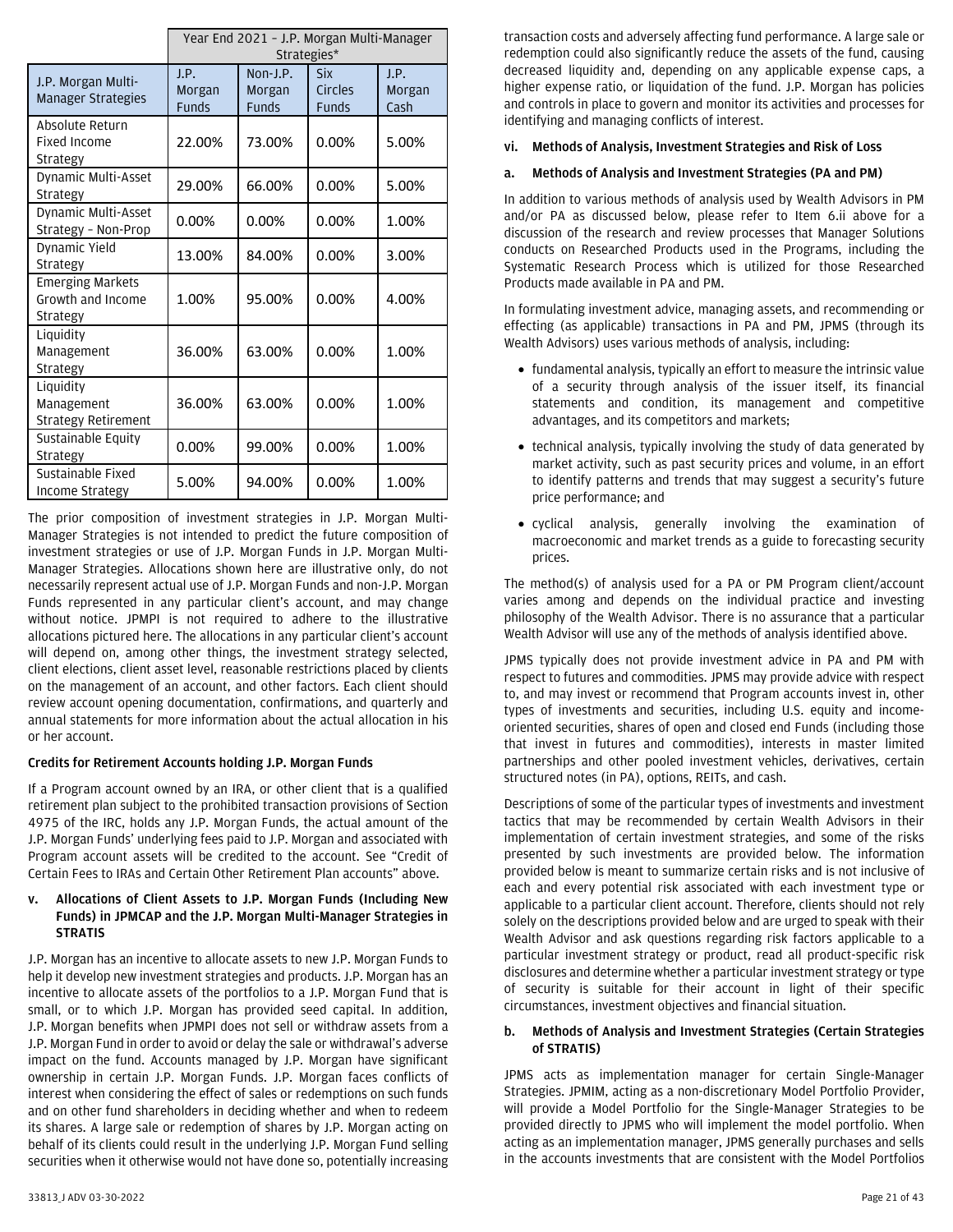provided by the Model Portfolio Provider, though JPMS retains investment discretion over the account investments.

#### **c. Risk of Loss**

**Investing in securities involves risk of loss that clients should be prepared to bear. The investment performance and success of any particular investment cannot be predicted or guaranteed, and the value of a client's investments will fluctuate due to market conditions and other factors. Investments are subject to various risks, including, but not limited to, market, liquidity, currency, economic and political risks, and will not necessarily be profitable. Past performance of investments is not indicative of future performance.**

Set forth below are certain material risk factors associated with all of the Programs. There are certain other risk factors described elsewhere in this Brochure. For a more complete summary of material risk factors and conflicts of interest associated with the strategies of third-party Portfolio Managers in certain Programs, please see the applicable Portfolio Manager's Form ADV Part 2A and/or any applicable prospectuses or other relevant disclosure documents.

## **GENERAL RISKS**

*General Market Risk***.** Economies and financial markets throughout the world are becoming increasingly interconnected, which increases the likelihood that events or conditions in one country or region will adversely impact markets or issuers in other countries or regions. Securities in any one strategy may underperform in comparison to general financial markets, a particular financial market or other asset classes, due to a number of factors, including inflation (or expectations for inflation), deflation (or expectations for deflation), interest rates, global demand for particular products or resources, market instability, debt crises and downgrades, embargoes, tariffs, sanctions and other trade barriers, regulatory events, other governmental trade or market control programs and related geopolitical events. In addition, the value of a strategy's investments may be negatively affected by the occurrence of global events such as war, terrorism, environmental disasters, natural disasters or events, country instability, and infectious disease epidemics, pandemics or endemics.

*Infectious Disease Risk***.** The outbreak of COVID-19, a novel coronavirus disease, has negatively affected economies, markets and individual companies throughout the world, including those in which separately managed accounts and J.P. Morgan affiliated Funds invest. The effects of this pandemic to public health and business and market conditions, including exchange trading suspensions and closures may continue to have a significant negative impact on the performance of the separately managed accounts and J.P. Morgan affiliated Fund investments, increase separately managed account and fund volatility, impact arbitrage and pricing mechanisms for certain J.P. Morgan affiliated Funds, exacerbate preexisting political, social, and economic risks to separately managed accounts and J.P. Morgan Affiliated Funds, and negatively impact broad segments of businesses and populations. JPMS' operations may be interrupted as a result, which may contribute to the negative impact on investment performance. In addition, governments, their regulatory agencies, or self-regulatory organizations may take actions in response to the pandemic that affect the instruments in which a separately managed account or J.P. Morgan affiliated Funds invests, or the issuers of such instruments, in ways that could have a significant negative impact on such account or fund's investment performance. The full impact of the COVID-19 pandemic, or other future epidemics or pandemics, is currently unknown.

*Regulatory Risk*. There have been legislative, tax, and regulatory changes and proposed changes that may apply to the activities of JPMS that may require legal, tax and regulatory changes, including requirements to provide additional information pertaining to a client account to the Internal Revenue Service or other taxing authorities. Regulatory changes and restrictions imposed by regulators, self-regulatory organizations and exchanges vary from country to country and may affect the value of client investments and their ability to pursue their investment strategies. Any

such rules, regulations and other changes, and any uncertainty in respect of their implementation, may result in increased costs, reduced profit margins and reduced investment and trading opportunities, all of which would negatively impact performance.

*Data and Information Risk***.** Although J.P. Morgan obtains data and information from third party sources that it considers to be reliable, J.P. Morgan does not warrant or guarantee the accuracy and/or completeness of any data or information provided by these sources. J.P. Morgan does not make any express or implied warranties of any kind with respect to such data. J.P. Morgan shall not have any liability for any errors or omissions in connection with any data provided by third party sources.

*Intellectual Property and Technology Risks Involved in International Operations***.** There can be risks to technology and intellectual property that can result from conducting business outside the United States. This is particularly true in jurisdictions that do not have comparable levels of protection of corporate proprietary information and assets such as intellectual property, trademarks, trade secrets, know-how and customer information and records. As a result, JPMS and its funds can be more susceptible to potential theft or compromise of data, technology and intellectual property from a myriad of sources, including direct cyber intrusions or more indirect routes such as companies being required to compromise protections or yield rights to technology, data or intellectual property in order to conduct business in a foreign jurisdiction.

*Cyber Security Risk***.** As the use of technology has become more prevalent in the course of business, J.P. Morgan has become more susceptible to operational and financial risks associated with cyber security, including: theft, loss, misuse, improper release, corruption and destruction of, or unauthorized access to, confidential or highly restricted data relating to J.P. Morgan and its clients, and compromises or failures to systems, networks, devices and applications relating to the operations of J.P. Morgan and its service providers. Cyber security risks may result in financial losses to J.P. Morgan and its clients; the inability of J.P. Morgan to transact business with its clients; delays or mistakes in materials provided to clients; the inability to process transactions with clients or other parties; violations of privacy and other laws; regulatory fines, penalties and reputational damage; and compliance and remediation costs, legal fees and other expenses. J.P. Morgan's service providers (including any sub-advisers, administrator, transfer agent, and custodian or their agents), financial intermediaries, companies in which client accounts and funds invest and parties with which J.P. Morgan engages in portfolio or other transactions also may be adversely impacted by cyber security risks in their own businesses, which could result in losses to J.P. Morgan or its clients. While measures have been developed which are designed to reduce the risks associated with cyber security, there is no guarantee that those measures will be effective, particularly since J.P. Morgan does not directly control the cyber security defenses or plans of its service providers, financial intermediaries and companies in which they invest or with which they do business.

*LIBOR Discontinuance or Unavailability Risk.* The London Interbank Offering Rate ("**LIBOR**") is intended to represent the rate at which contributing banks may obtain short-term borrowings from each other in the London interbank market. The U.K. Financial Conduct Authority (**FCA**) has publicly announced that certain tenors and currencies of LIBOR will cease to be published or representative of the underlying market and economic reality they are intended to measure on certain future dates; current information about these dates and certain related risks is available at [https://www.jpmorgan.com/disclosures/interbank\\_offered\\_rates.](https://www.jpmorgan.com/disclosures/interbank_offered_rates) There is no assurance that the dates announced by the FCA will not change or that the administrator of LIBOR and/or regulators will not take further action that could impact the availability, composition or characteristics of LIBOR or the currencies and/or tenors for which LIBOR is published, and we recommend that clients consult their advisers to stay informed of any such developments. Public and private sector industry initiatives are currently underway to implement new or alternative reference rates to be used in place of LIBOR. In addition, certain regulated entities ceased entering into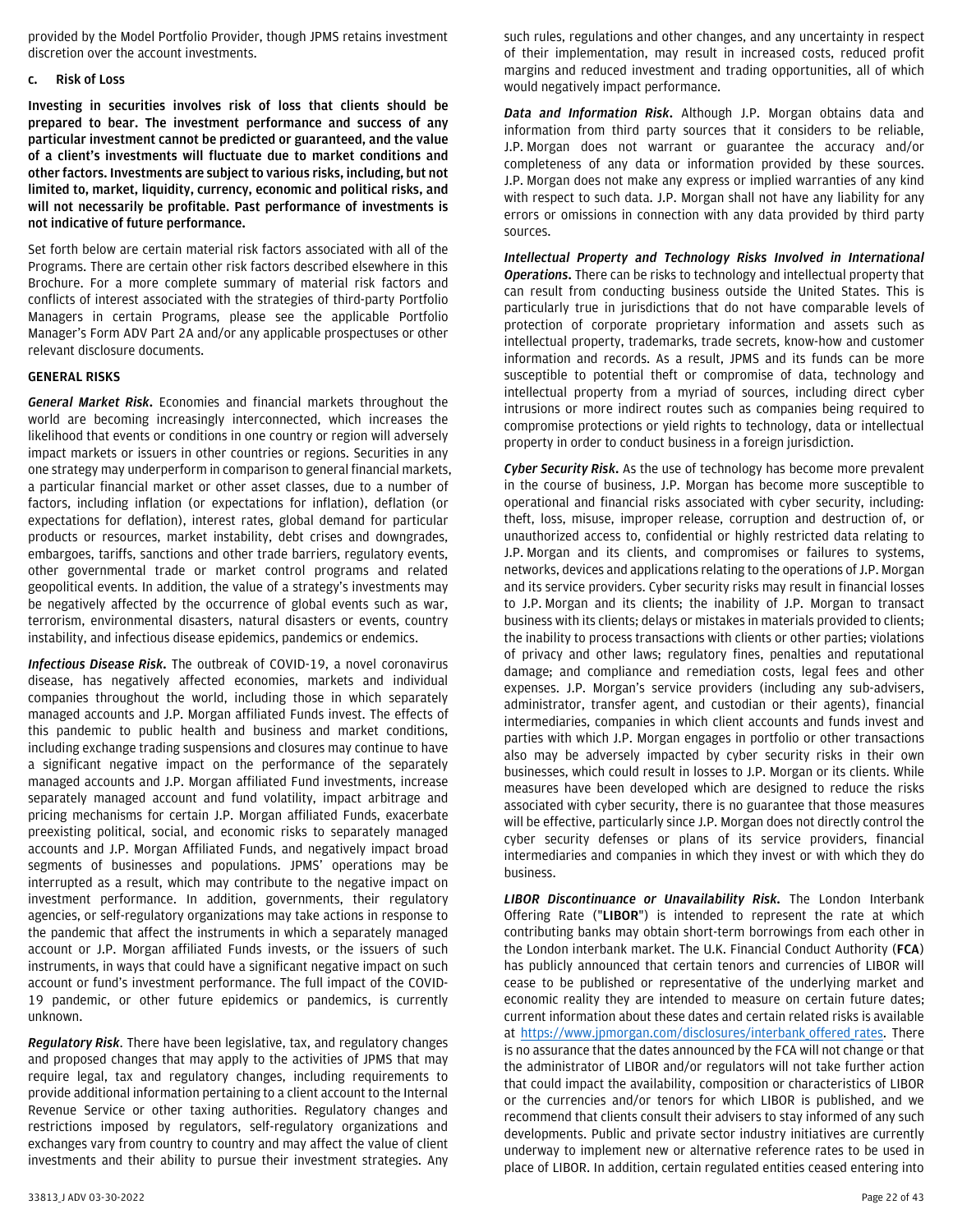most new LIBOR contracts in connection with regulatory guidance or prohibitions. There is no assurance that any such alternative reference rate will be similar to or produce the same value or economic equivalence as LIBOR or that it will have the same volume or liquidity as did LIBOR prior to its discontinuance, unavailability or replacement, all of which may affect the value, volatility, liquidity or return on certain of a fund's or other client account's loans, notes, derivatives and other instruments or investments comprising some or all of a fund's or other client account's portfolio and result in costs incurred in connection with changing reference rates used for positions, closing out positions and entering into new trades. Certain of the fund's or other client account's investments may transition from LIBOR prior to the dates announced by the FCA. The transition from LIBOR to alternative reference rates may result in operational issues for a fund or other client account or some of their investments. No assurances can be given as to the impact of the LIBOR transition (and the timing of any such impact) on a fund or other client account or their investments. These risks may also apply with respect to changes in connection with other interbank offering rates (e.g., Euribor) and a wide range of other index levels, rates and values that are treated as "benchmarks" and are the subject of recent regulatory reform.

*Exchange-Traded Funds and Index Mutual Funds.* ETFs and index mutual funds are marketable securities that are interests in registered funds, and are designed to track, before fees and expenses, the performance or returns of a relevant basket of assets, usually an underlying index. The index may be published or calculated by affiliates of JPMPI. Unlike mutual funds, an ETF trades like a common stock on a stock exchange. ETFs experience price changes throughout the day as they are bought and sold. ETFs typically have higher daily liquidity and lower fees than mutual fund shares.

Physical replication and synthetic replication are two of the most common structures used in the construction of ETFs and index mutual funds. Physically replicated ETFs and index mutual funds buy all or a representative portion of the underlying securities in the index that they track. In contrast, some ETFs and index mutual funds do not purchase the underlying assets but gain exposure to them by use of swaps or other derivative instruments.

In addition to the general risks of investing in funds, there are specific risks to consider with respect to an investment in ETFs, including, but not limited to:

- *Variance from Benchmark Index*. ETF and index mutual fund performance may differ from the performance of the applicable index for a variety of reasons. For example, ETFs and index mutual funds incur operating expenses and portfolio transaction costs not incurred by the benchmark index, may not be fully invested in the securities of their indices at all times, or may hold securities not included in their indices. In addition, corporate actions with respect to the equity securities underlying ETFs and mutual funds (such as mergers and spin-offs) may impact the variance between the performances of the funds and applicable indices.
- *Passive Investing Risk*. Passive investing differs from active investing in that ETF and index mutual fund managers are not seeking to outperform their benchmark. As a result, managers may hold securities that are components of their underlying index, regardless of the current or projected performance of the specific security or market sector. Passive managers do not attempt to take defensive positions based upon market conditions, including declining markets. This approach could cause a passive vehicle's performance to be lower than if it employed an active strategy.
- *Secondary Market Risk*. ETF shares are bought and sold in the secondary market at market prices. Although ETFs are required to calculate their NAV on a daily basis, at times the market price of an ETF's shares may be more than the NAV (trading at a premium) or less than the NAV (trading at a discount). Given the differing nature of the relevant secondary markets for ETFs, certain ETFs may trade at a

larger premium or discount to NAV than shares of other ETFs depending on the markets where such ETFs are traded. The risk of deviation from NAV for ETFs generally is heightened in times of market volatility or periods of steep market declines. For example, during periods of market volatility, securities underlying ETFs may be unavailable in the secondary market, market participants may be unable to calculate accurately the NAV per share of such ETFs, and the liquidity of such ETFs may be adversely affected. This kind of market volatility may also disrupt the ability of market participants to create and redeem shares in ETFs. Further, market volatility may adversely affect, sometimes materially, the prices at which market participants are willing to buy and sell shares of ETFs. As a result, under these circumstances, the market value of shares of an ETF would vary substantially from the NAV per share of such ETF, and the client may incur significant losses from the sale of ETF shares.

• *Tracking the Index*. Certain funds track financial indexes in which J.P. Morgan retains various intellectual property rights. As a result, J.P. Morgan may be entitled to receive index licensing fees from unaffiliated licensees of these indexes. Affiliates of JPMPI may develop or own and operate stock market and other indexes based on investment and trading strategies developed by such affiliates. Affiliates of JPMPI may also assist unaffiliated entities in creating indexes that are tracked by certain ETFs and index mutual funds utilized by JPMPI. Some ETFs and index mutual funds seek to track the performance of these indexes. J.P. Morgan may, from time to time, manage client accounts that invest in the ETFs and index mutual funds. In addition, J.P. Morgan may manage strategies which track the same indexes used by the ETFs and index mutual funds or which may be based on the same, or substantially similar, strategies that are used in the operation of the indexes and the ETFs and index mutual funds. The operation of the indexes, the ETFs and index mutual funds and client accounts in this manner may give rise to potential conflicts of interest. For example, client accounts that track the same indexes used by the ETFs and index mutual funds may engage in purchases and sales of securities relating to index changes prior to the implementation of index updates or at the time as of which the ETFs and index mutual funds engage in similar transactions because the client accounts may be managed and rebalanced on an ongoing basis, whereas the ETFs' and index mutual funds' portfolios are only rebalanced on a periodic basis corresponding with the rebalancing of an index. These differences may result in the client accounts having more favorable performance relative to that of the index and the ETFs and index mutual funds or other client accounts that track the index. Other potential conflicts include the potential for unauthorized access to index information, allowing index changes that benefit JPMPI or other client accounts and not the investors in the ETFs and index mutual funds. J.P. Morgan has established certain information barriers and other policies to address the sharing of information between different businesses within J.P. Morgan, including with respect to personnel responsible for maintaining the indexes and those involved in decision-making for the ETFs and index mutual funds.

## *Risks That Apply Primarily to ESG Strategies*

Environmental, Social, and Governance (**ESG**) investing may include additional risks. For example, ESG or sustainable investing strategies, including ESG SMAs, mutual funds and ETFs (**ESG Strategies**) may limit the types and number of investment opportunities and, as a result, could underperform other strategies that do not have an ESG or sustainable focus. ESG Strategies may invest in securities or industry sectors that underperform the market as a whole or underperform other strategies screened for ESG standards. ESG Strategies can be more concentrated in particular industries or sectors that share common characteristics and are often subject to similar business risks and regulatory burdens. Because investing on the basis of sustainability/ESG criteria can involve qualitative and subjective analysis, there can be no assurance that the methodology utilized by, or determinations made by, an investment manager will align with the beliefs or values of the client. Additionally, other investment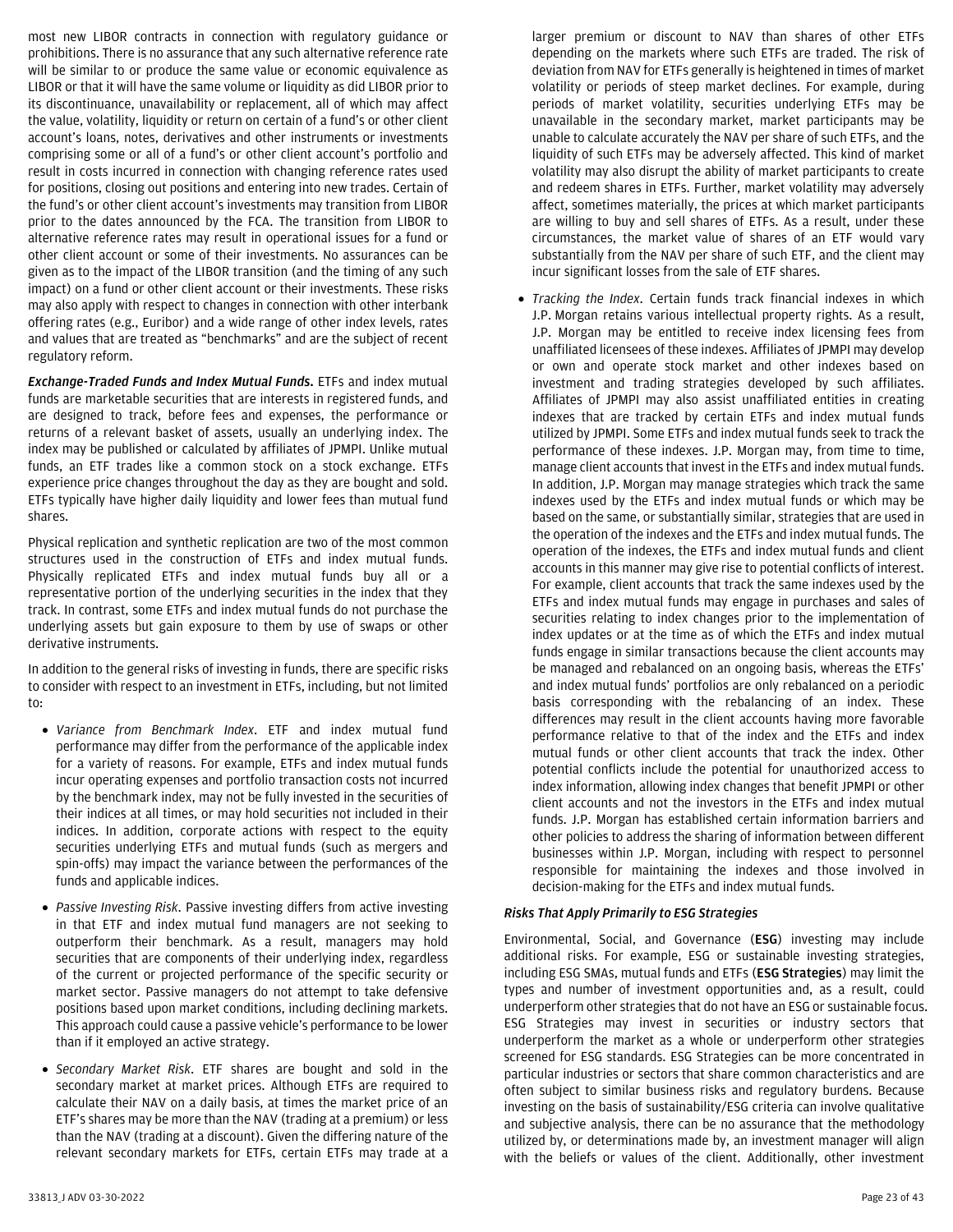managers, including affiliates, can have a different approach to ESG investing from that of J.P. Morgan with respect to the same theme or topic.

ESG Strategies can follow different approaches to ESG investing. For example, some ESG Strategies select companies based on positive ESG characteristics while others may apply negative screens in order to exclude certain investments. Such investment strategies may also offer the ability to exclude particular sectors or industries from a portfolio. Restrictions and exclusions can affect the investment manager's ability to make investments or take advantage of opportunities that may be available to clients that do not choose similar restrictions and, as a result, investment performance could suffer. Issuer screening aims to screen companies (issuers) with revenue derived from the restricted category selected by the client, but it does not exclude all companies with any tie or revenue derived from such restricted category. Additionally, issuer screening is performed by a thirdparty provider, such as MSCI or a third-party investment manager, and J.P. Morgan does not independently verify or guarantee the accuracy of it. Accordingly, it is possible for the client's portfolio to hold investments in companies that derive some revenue from a restricted category. Any faithbased restrictions will exclude multiple categories selected by a third-party provider based generally on the values and norms of such groups; however, such restrictions may not completely represent or fully align with the client's values or religious beliefs.

ESG or sustainable investing is not a uniformly defined concept and scores or ratings may vary across data providers that use similar or different screens based on their process for identifying ESG issuers. The companies selected as demonstrating positive ESG characteristics may not be the same companies selected by other investment managers that use similar ESG screens or methodologies. In addition, companies selected might not exhibit positive or favorable ESG characteristics. ESG investing practices differ by asset class, country, region, and industry and are constantly evolving, and a company's ESG practices and J.P. Morgan's assessment of such practices can change over time.

J.P. Morgan takes a global approach to sustainable investing and the solutions offered through our sustainable investing platform are based on our internally defined criteria for a sustainable investment. The evolving nature of sustainable finance regulations and the development of jurisdiction-specific legislation setting out the regulatory criteria for a "sustainable" or "ESG" investment mean that there is likely to be, in the future, a degree of divergence as to the regulatory meaning of such terms. This is already the case in the European Union, for example, where under the Sustainable Finance Disclosure Regulation (EU) (2019/2088) (**SFDR**) certain criteria must be satisfied in order for a product to be classified as a sustainable investment.

*Liquid Alternative Funds.* Programs that make Liquid Alternative Funds available do so subject to asset threshold requirements. Liquid Alternative Funds refer to Funds that may hold more non-traditional investments, trade more frequently, employ more complex trading strategies and that have higher total expense ratios (plus higher annual operating expenses) than traditional mutual funds.

*Risks of Investing in Structured Products.* In PA, clients may invest in, or allocate assets among, various unaffiliated structured products, which are generally unsecured debt obligations of the companies that issue them (each, an **issuer**). As such, any payment on a structured product, including any repayment of principal, is subject to the creditworthiness of the issuer.

Structured products may not be suitable for all clients. Investing in structured products involves the use of derivatives and a higher degree of risk factors substantially different than those associated with other traditional investments, including risk of adverse or unanticipated market developments, issuer credit quality risk, risk of counterparty or issuer default, risk of lack of uniform standard pricing, risk of adverse events involving any underlying reference obligations, entity or other measure, risk of high volatility, and risk of illiquidity. The return on a structured product, including the amount paid at maturity, if any, is linked to the performance of an underlying asset (e.g., single stocks, indices, currencies,

commodities or interest rates) and thus exposed to market and other risks related to the underlying asset(s). Therefore, it is possible that the return may be zero or significantly less than what investors could have earned on an ordinary, interest-bearing debt security. Past performance of an underlying asset class is not indicative of the profit and loss potential on any particular structured product. The value of the underlying assets can experience significant periods of fluctuation and prolonged periods of underperformance. Structured products are not FDIC insured and are not listed on any securities exchange. There may be little or no secondary market for a structured product and information regarding independent market pricing for a structured product may be limited. This is true even if the product has a ticker symbol or has been approved for listing on an exchange. The price, if any, at which structured products can be purchased in secondary market transactions, if at all, will likely be lower than the original issue price and any sale prior to the maturity date could result in a substantial loss. Structured products are not designed to be short-term trading instruments; clients who purchase structured products should be willing to hold until maturity. The tax treatment of a structured product may be very different than that of a traditional investment or of the underlying asset and significant aspects of the tax treatment of a structured product may be uncertain. It is important that before investing in a structured product, investors should review the accompanying prospectus and prospectus supplement to understand the actual terms of the risks associated with specific structured products. In certain transactions, investors may lose their entire investment, i.e., incur an unlimited loss.

#### **Material Risks Associated with Investments and Strategies in PA, PM and certain Strategies of STRATIS where JPMS has discretion**

The investments and strategies available for PA, PM and certain strategies of STRATIS where JPMS has discretion entail varying degrees of risk. Each client is urged to consult with his or her own Wealth Advisor to discuss the risks associated with the particular investment strategy or strategies, investments and/or transactions recommended or effected for the client's account(s).

## **RISKS THAT APPLY PRIMARILY TO EQUITY INVESTMENTS**

*Equity Securities.* Strategies that invest in equity securities (such as stocks) will be more or less volatile and carry more risks than some other forms of investment. The price of equity securities may rise or fall because of changes in the broad market or changes in a company's financial condition, sometimes rapidly or unpredictably. These price movements will generally result from factors affecting individual companies, sectors or industries selected or recommended for a portfolio or the securities market as a whole, such as changes in economic or political conditions.

Equity securities that are included or recommended for inclusion in growth strategies are generally those that the Wealth Advisor or Portfolio Manager believes are more likely to experience rapid earnings growth relative to value or other types of stocks. The value of these stocks generally is much more sensitive to current or expected earnings than stocks of other types of companies. Short-term events, such as a failure to meet industry earnings expectations, can cause dramatic decreases in the growth stock price compared to other types of stock. Growth stocks generally trade at higher multiples of current earnings compared to value or other stocks, leading to inflated prices and thus potentially greater declines in value.

Equity securities that are included or recommended for inclusion in value strategies are generally those that the Wealth Advisor or Portfolio Manager believes the market has undervalued. A Wealth Advisor or Portfolio Manager that engages in value investing selects stocks which are trading at prices that he/she believes are temporarily low relative to factors such as the company's earnings, cash flow or dividends. A value stock can decrease in price or not increase in price as anticipated by the Wealth Advisor or Portfolio Manager if other investors fail to recognize the company's value or the factors that the Wealth Advisor or Portfolio Manager believes will cause the stock price to increase do not occur.

Certain strategies or Portfolio Managers may invest or may recommend investments in securities of smaller companies. Investments in smaller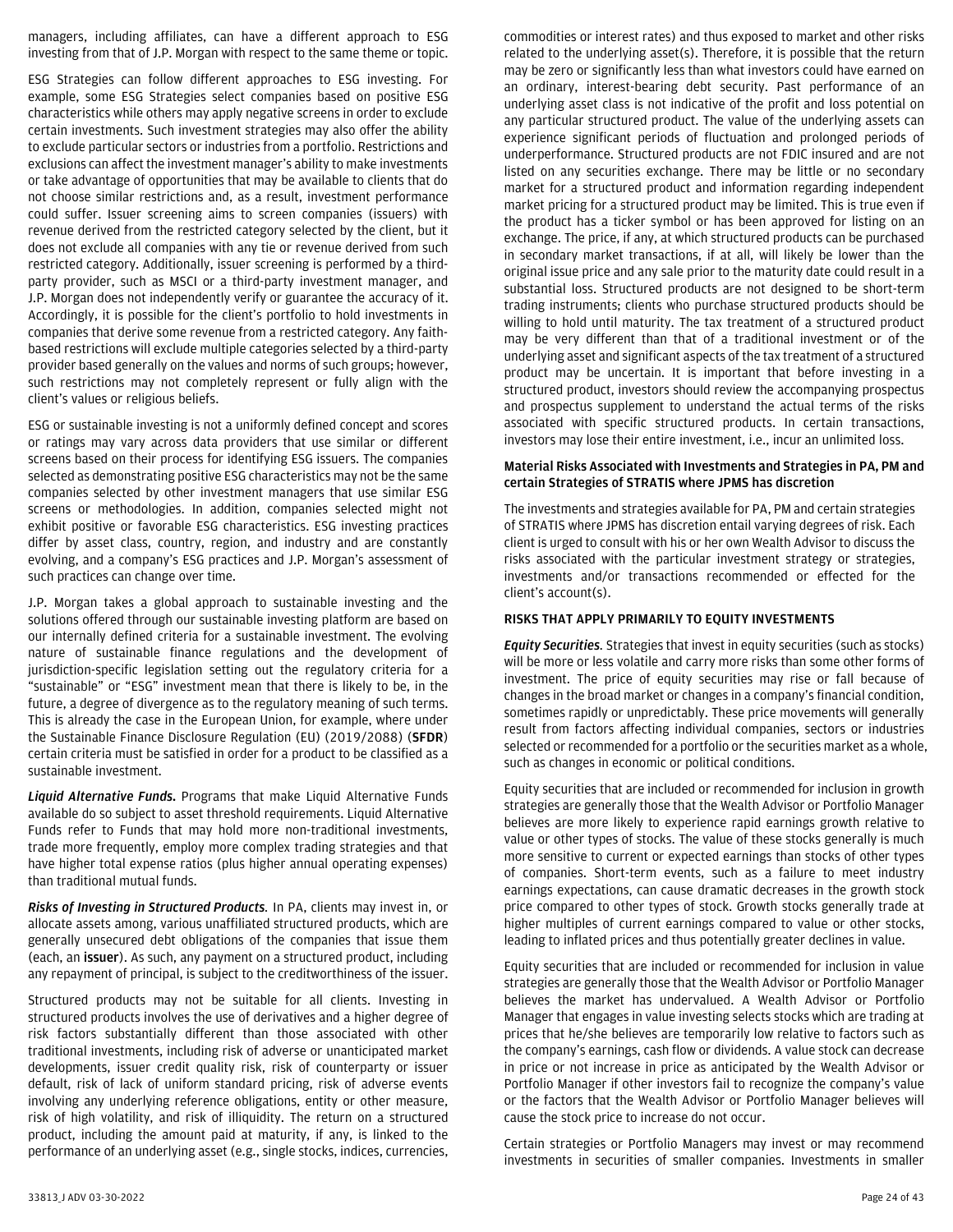companies are generally riskier than investments in larger companies. Securities of smaller companies tend to be less liquid than securities of larger companies. In addition, small companies are generally more vulnerable to economic, market and industry changes. As a result, the changes in value of their securities may be more sudden or erratic than in large capitalization companies, especially over the short term. Because smaller companies may have limited product lines, markets or financial resources or may depend on a few key employees, they may be more susceptible to particular economic events or competitive factors than large capitalization companies. This may cause unexpected and frequent decreases in the value of an account's investments. Finally, emerging companies in certain sectors may not be profitable and may not realize earning profits in the foreseeable future.

## **RISKS THAT APPLY PRIMARILY TO FIXED INCOME INVESTMENTS**

*Interest Rate Risk.* Fixed income securities increase or decrease in value based on changes in interest rates. If rates increase, the value of these investments generally decline. On the other hand, if rates fall, the value of the investments generally increases. Securities with greater interest rate sensitivity and longer maturities generally are subject to greater fluctuations in value. Variable and floating rate securities are generally less sensitive to interest rate changes than fixed rate instruments, but the value of variable and floating rate securities may decline if their interest rates do not rise as quickly, or as much, as general interest rates. Many factors can cause interest rates to rise. Some examples include central bank monetary policy (such as an interest rate increase by the Federal Reserve), rising inflation rates and general economic conditions.

*Credit Risk.* There is a risk that issuers and/or counterparties will not make payments on securities and instruments when due or default completely. Such default could result in losses. In addition, the credit quality of securities may be lowered if an issuer's or a counterparty's financial condition changes. Lower credit quality may lead to greater volatility in the price of a security, affect liquidity and make it difficult to sell the security. Certain strategies may invest in securities that are rated in the lowest investment grade category. Such securities also are considered to have speculative characteristics similar to high yield securities, and issuers or counterparties of such securities are more vulnerable to changes in economic conditions than issuers or counterparties of higher-grade securities. Prices of fixed income securities may be adversely affected and credit spreads may increase if any of the issuers of or counterparties to such investments are subject to an actual or perceived deterioration in their credit quality. Credit spread risk is the risk that economic and market conditions or any actual or perceived credit deterioration of an issuer may lead to an increase in the credit spreads (i.e., the difference in yield between two securities of similar maturity but different credit quality) and a decline in price of the issuer's securities.

*Government Securities Risk.* Some strategies invest in securities issued or guaranteed by the U.S. government or its agencies and instrumentalities (such as the Government National Mortgage Association (**Ginnie Mae**), the Federal National Mortgage Association (**Fannie Mae**) or the Federal Home Loan Mortgage Corporation (**Freddie Mac**)). U.S. government securities are subject to market risk, interest rate risk and credit risk. Securities, such as those issued or guaranteed by Ginnie Mae or the U.S. Treasury, that are backed by the full faith and credit of the U.S. are guaranteed only as to the timely payment of interest and principal when held to maturity; however, circumstances could arise that would prevent the payment of principal and interest. Securities issued by U.S. government related organizations, such as Fannie Mae and Freddie Mac, are not backed by the full faith and credit of the U.S. government and no assurance can be given that the U.S. government will provide financial support.

*High Yield Securities Risk.* Certain strategies invest in securities and instruments that are issued by companies that are highly leveraged, less creditworthy or financially distressed. These investments (commonly known as junk bonds) are considered speculative and are subject to greater risk of loss, greater sensitivity to interest rate and economic changes, valuation difficulties and potential illiquidity.

*Equity Investment Conversion Risk.* A non-equity investment, such as a convertible debt obligation, may convert to an equity security. Alternatively, equity securities may be acquired in connection with a restructuring event related to non-equity investments. An investor may be unable to liquidate the equity investment at an advantageous time from a pricing standpoint.

*Municipal Obligations Risk.* The risk of a municipal obligation generally depends on the financial and credit status of the issuer. Changes in a municipality's financial health may make it difficult for the municipality to make interest and principal payments when due. Municipal bonds may be more susceptible to credit rating downgrades or defaults during recessions or similar periods of economic stress. Factors contributing to economic stress on municipalities may include lower property tax collections as a result of lower home values, lower sales tax revenue as a result of consumers cutting back spending, and lower income tax revenue as a result of a higher unemployment rate. In addition, since some municipal obligations may be secured or guaranteed by banks and other institutions, the risk to an investor could increase if the banking or financial sector suffers an economic downturn and/or if the credit ratings of the institutions issuing the guarantee are downgraded or at risk of being downgraded by a national rating organization. If such events were to occur, the value of the security could decrease or the value could be lost entirely, and it may be difficult or impossible for an investor to sell the security at the time and the price that normally prevails in the market.

#### **OTHER MISCELLANEOUS RISKS**

*Key Personnel Risk*. If one or more key individuals become unavailable, including any of the portfolio managers of the investment strategies, who are important to the management of the portfolio's assets, the portfolio could suffer material adverse effects, including substantial share redemptions that could require the portfolio to sell portfolio securities at times when markets are not favorable.

*Liquidity Risk*. Investments in some equity and privately placed securities, structured notes or other instruments can be difficult to purchase or sell, possibly preventing the sale of these illiquid securities at an advantageous price or when desired. A lack of liquidity can also cause the value of investments to decline and the illiquid investments can also be difficult to value. Additionally, there may be no market for a fixed income instrument, and the holder may not be able to sell the security at the desired time or price. Even when a market exists, there may be a substantial difference between the secondary market bid and ask prices for a fixed income instrument.

*Active Trading*. Certain strategies engage in active and frequent trading leading to increased portfolio turnover, higher transaction costs, and the possibility of increased capital gains, including short-term capital gains that are generally taxable as ordinary income.

*Model Risk*. Some strategies can include the use of various proprietary quantitative or investment models. Investments selected using models may perform differently than expected as a result of changes from the factors' historical  $-$  and predicted future  $-$  trends, and technical issues in the implementation of the models, including, for example, issues with data feeds. Moreover, the effectiveness of a model may diminish over time, including as a result of changes in the market and/or changes in the behavior of other market participants. A model's return mapping is based partially on historical data regarding particular economic factors and securities prices. The operation of a model, similar to other fundamental, active investment processes, may result in negative performance, including returns that deviate materially from historical performance, both actual and pro-forma. For a model-driven investment process — and again similar to other, fundamental, and active investment processes, there is no guarantee that the use of models will result in effective investment outcomes for clients. Additionally, client accounts with lower asset levels can experience some dispersion from the established models.

*Geographic and Sector Focus Risk.* Certain strategies and funds concentrate their investments in a region, small group of countries, an industry or economic sector, and as a result, the value of the portfolio will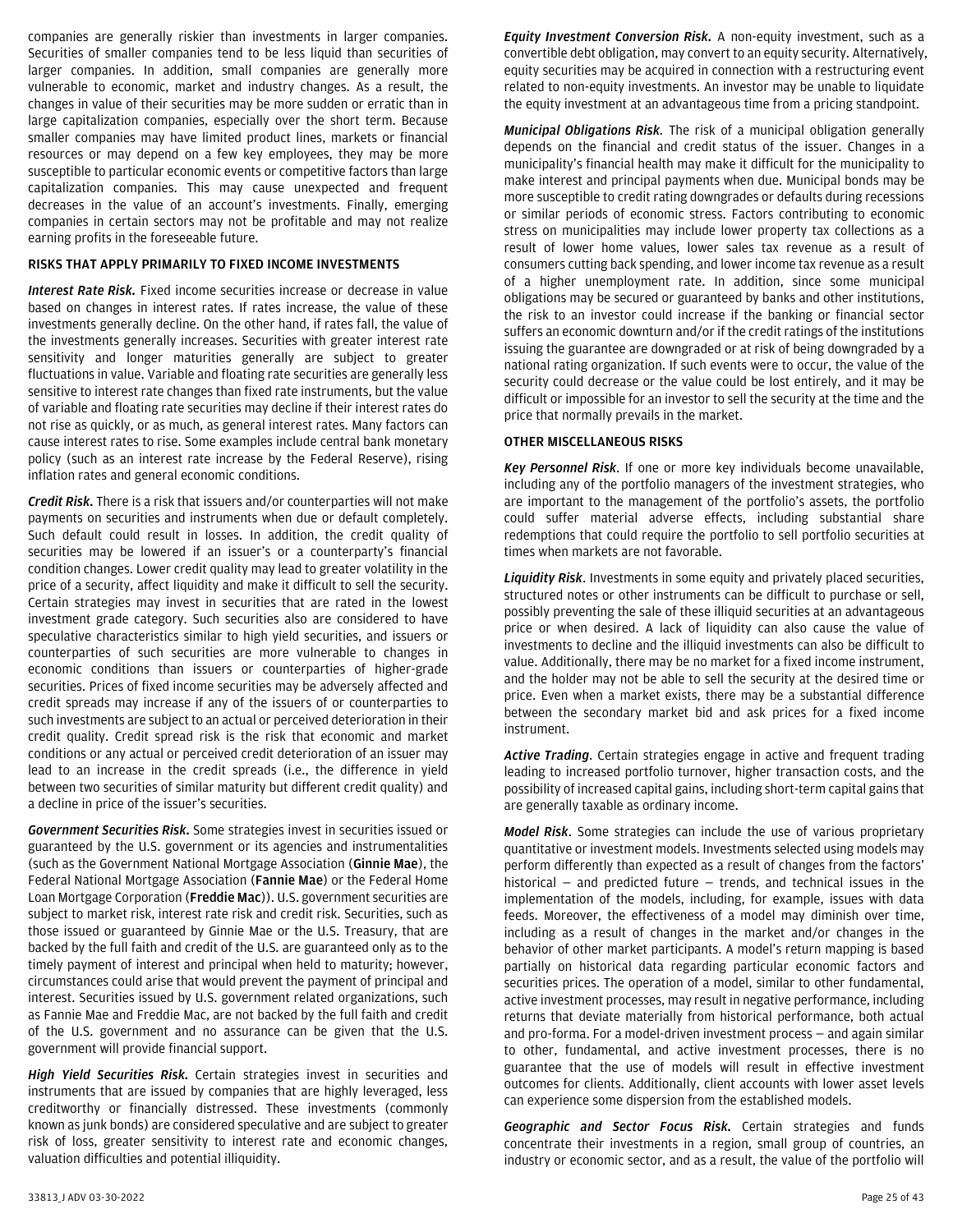generally be subject to greater volatility than a more geographically or sector diversified portfolio. Investments in issuers within a country, state, geographic region, industry or economic sector that experiences adverse economic, business, political conditions or other concerns will impact the value of such a portfolio more than if the portfolio's investments were not so concentrated. A change in the value of a single investment within the portfoliomay affect the overall value of the portfolio and may cause greater losses than it would in a portfolio that holds more diversified investments.

*Diversification Risk*. Certain asset allocation and model portfolio construction processes assume that diversification is beneficial. This concept is a generally accepted investment principle, although no amount of diversification can eliminate investment risk, and the investment returns of a diversified portfolio may be lower than a more concentrated portfolio or a single investment over a similar period.

*Focused Portfolio Risk*. A focused portfolio investment strategy's portfolio will generally have more volatility risk than a strategy that invests in securities of a greater number because changes in the value of an individual security will have a more significant effect, either negative or positive, on the portfolio's value. To the extent that the portfolio invests its assets in fewer securities, the portfolio is subject to greater risk of loss if any of those securities lose value.

*Foreign Issuers Risk*. Investments in securities of foreign issuers denominated in foreign currencies are subject to risks in addition to the risks of securities of U.S. issuers. These risks include political and economic risks, civil conflicts and war, greater volatility, expropriation and nationalization risks, sanctions or other measures by the United States or other governments, currency fluctuations, higher transactions costs, delayed settlement, possible foreign controls on investment, liquidity risks, and less stringent investor protection and disclosure standards of some foreign markets. Events and evolving conditions in certain economies or markets may alter the risks associated with investments tied to countries or regions that historically were perceived as comparatively stable becoming riskier and more volatile. These risks are magnified in countries in "emerging markets," which may have relatively unstable governments and less-established market economies than those of developed countries.

*Emerging Markets Risk.* International investing bears greater risk due to social, economic, regulatory and political instability in countries in "emerging markets." Emerging market securities can be more volatile and less liquid than developed market securities. Changes in exchange rates and differences in accounting and taxation policies outside the U.S. can also affect returns. Investments in foreign currencies and foreign issuers are subject to additional risks, including political and economic risks, greater volatility, civil conflicts and war, currency fluctuations, higher transaction costs, delayed settlement, possible foreign controls on investment, expropriation and nationalization risks, and less stringent investor protection and disclosure standards. These risks are magnified in countries in "emerging markets."

*Counterparty Risk*. An account may have exposure to the credit risk of counterparties with which it deals in connection with the investment of its assets, whether engaged in exchange traded or off-exchange transactions or through brokers, dealers, custodians and exchanges through which it engages. In addition, many protections afforded to cleared transactions, such as the security afforded by transacting through a clearing house, might not be available in connection with over-the-counter (**OTC**) transactions. Therefore, in those instances in which an account enters into OTC transactions, the account will be subject to the risk that its direct counterparty will not perform its obligations under the transactions and will sustain losses.

*Currency Risk.* Changes in foreign currency exchange rates will affect the value of certain portfolio securities. Generally, a decline in the exchange rate of the foreign currency in which a portfolio security is quoted or denominated relative to the U.S. dollar would reduce the value of the portfolio security in U.S. dollars proportionally. Currency exchange rates may fluctuate significantly over short periods of time for a number of reasons, including changes in interest rates. Devaluation of a currency by a

country's government or banking authority also will have a significant impact on the value of any investments denominated in that currency. Currency markets generally are not as regulated as securities markets, may be riskier than other types of investments and may increase the volatility of a portfolio.

*Derivatives Risk*. Derivatives are financial instruments or arrangements in which the risk and return are related to changes in the value of other assets such as stocks, interest rates, or securities indices. Derivatives, including forward currency contracts, futures, options and commodity-linked derivatives and swaps, may be riskier than other types of investments because they may be more sensitive to changes in economic and market conditions, and could result in losses that significantly exceed the investor's original investment in the derivative. Many derivatives create leverage thereby causing a portfolio to be more volatile than it would have been if it had not been exposed to such derivatives. Derivatives also expose a portfolio to counterparty risk (the risk that the derivative counterparty will not fulfill its contractual obligations), including the credit risk of the derivative counterparty. Certain derivatives are synthetic instruments that attempt to replicate the performance of certain reference assets. With regard to such derivatives, an investor does not have a claim on the reference assets and is subject to enhanced counterparty risk. Derivatives may not perform as expected, so an investor may not realize the intended benefits. The possible lack of a liquid secondary market for derivatives and the resulting ability to sell or otherwise close a derivatives position could expose a portfolio to losses. When used for hedging, the change in value of a derivative may not correlate as expected with what is being hedged. In addition, given their complexity, derivatives expose an investor to risks of mispricing or improper valuation

*Options.* Clients may invest assets in or trade options on specific securities and indices. Assets may be used to buy or sell (**write**) both call options and put options. Options may be written on either a "covered" or "uncovered" basis. A covered option is an option position that is fully hedged by a long or short position in the underlying asset. Covered options transactions may be part of a hedging strategy (i.e., offsetting the risk involved in another securities position). Uncovered options are unhedged options positions. Uncovered options transactions are generally a speculative use of leverage whereby a client's portfolio has the right to benefit from price movements in a large number of securities with a small commitment of capital. Trading uncovered options involves significant risks. Buying uncovered options may result in a total loss of the purchase price if the options expire "out-of-themoney." The potential loss of uncovered call writing is unlimited. The writer of an uncovered call is in an extremely risky position and may incur large losses if the value of the underlying instrument increases above the exercise price. The risk of writing uncovered put options is substantial and may far exceed the premiums received. The writer of an uncovered put option bears a risk of loss if the value of the underlying instrument declines below the exercise price. The writer of uncovered options must post margin. If the value of the underlying instrument moves against an uncovered writer's options position, additional margin payments may be required. If the client is unable to meet such margin calls, positions in the account may be liquidated at substantial losses with little or no prior notice and render the client unable to benefit from any rebound in the value of the investments that were liquidated.

*Exchange-Traded Funds and Index Mutual Funds.* Please refer to Item 6.vi for details on ETFs and Index Mutual Funds.

*Leveraged, Inverse and Other Non-Traditional ETFs and Mutual Funds.* Although JPMS does not generally permit the recommendation and/or purchase of leveraged, inverse and volatility Funds for Program accounts, certain Program clients may have already been invested in or may wish to invest in such non-traditional Funds. Like traditional Funds, non-traditional Funds may track broad indices, specific sectors, or be linked to commodities or currencies. Some Funds are both short and leveraged, meaning that they seek to achieve a return that is a multiple of the inverse performance of the underlying index or benchmark. Most non-traditional ETFs "reset" daily, meaning that they are designed to achieve their stated objective on a daily basis. Due to the effects of compounding and "decay,"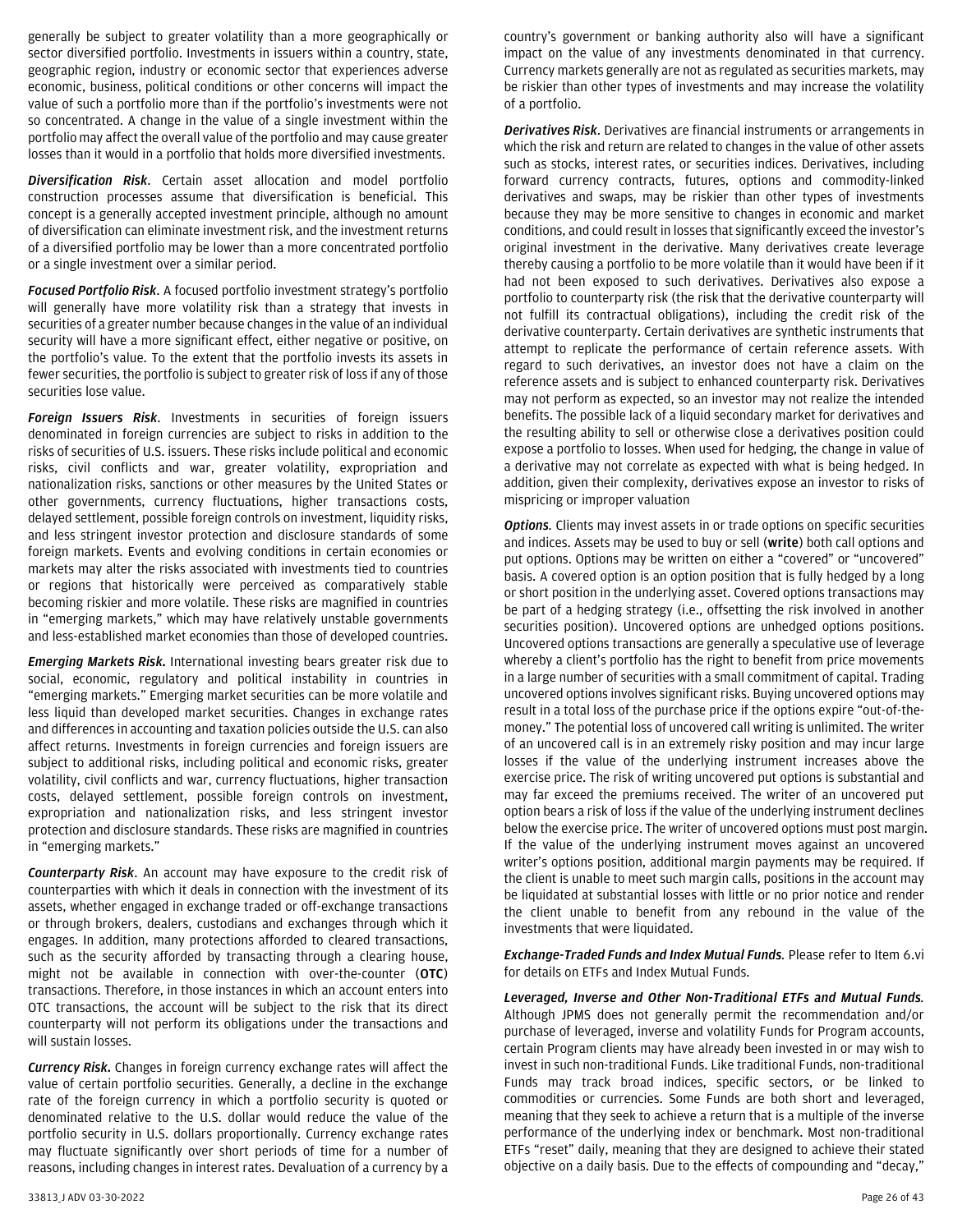their performance over longer periods of time can differ significantly from the performance (or inverse of the performance) of the underlying index or benchmark during the same period of time, especially in volatile markets.

*Private Placements.* Investments in private placements can entail significant risks and generally are not permitted in the Programs. The securities offered through private placements are not available for sale to the general public and are therefore illiquid. The federal securities laws heavily restrict the resale of private placement securities and a public market may never develop for such securities. Therefore, clients may have difficulty disposing of private placement securities. Because private placement issuers are typically not required to register with the SEC or to publicly report financial information and other important company information, the amount of information available about private placement issuers may be limited.

*Master Limited Partnerships (MLPs).* Certain strategies may invest in MLPs which are limited partnerships that issue publicly traded investment units. The partnership structure of MLPs and other factors give rise to unique tax treatment and investment risks.

The following are some of the risks that clients should consider before investing in MLPs:

- Smaller, thinly traded MLPs may be price sensitive in the event of a large position sale or purchase.
- Equity offerings by an issuer have tended to cause a drop in the price of the issuer's MLP units.
- MLPs may experience negative correlation to rising interest rates.
- MLPs typically pay their partners from operating cash flows, and therefore rely on capital markets for access to equity and debt financing in order to fund projects and acquisitions.
- Tax deferral and tax liabilities vary by MLP.
- A more restrictive tax policy can change the attractiveness and value of MLPs.
- Holders of MLP units have limited voting rights on matters affecting the MLP.
- Holders of MLP units could be exposed to liability for the obligations of the MLP as a result of certain legal proceedings relating to the rights of unit holders or compliance with state partnership laws.

In addition, investments held by an MLP may be relatively illiquid, limiting the MLP's ability to vary its portfolio promptly in response to changes in economic or other conditions. In addition, MLPs may have limited financial resources, their securities may trade infrequently and in limited volume and they may be subject to more abrupt or erratic price movements than securities of larger or more broadly-based companies. Additional risks involved with investing in an MLP are risks associated with the specific industry or industries in which the partnership invests, such as the risks of investing in real estate, or oil and gas industries.

*Concentration of Investments.* Clients may concentrate account assets in a region, a small group of countries, or in an industry or economic sector. In addition to the potential concentration of accounts in one or more sectors, certain accounts may or may be advised to hold concentrated positions in specific securities. Therefore, at times, an account may or may be advised to hold a relatively small number of securities positions, each representing a relatively large portion of assets in the account. As a result, the value of the account may be subject to greater volatility than a more geographically or sector diversified portfolio. Investments in issuers within a country, state, geographic region, industry or economic sector that experiences adverse economic, business, political conditions or other concerns will impact the value of such a portfolio more than if the portfolio's investments were not so concentrated. A change in the value of a single investment within the portfolio may affect the overall value of the portfolio and may cause greater losses than it would in a portfolio that holds more diversified investments.

*Short Sales.* Clients may sell securities short as a regular part of their investing activities. In a short sale, an individual sells securities it does not own. Clients may sell short in the hope that the market price will decline and that the client will be able to buy replacement securities later at a lower

price. To accomplish this, the client borrows the securities from JPMS, and "closes" the position by "returning" the security (buying a replacement security on behalf of the lender) whenever the lender chooses. As collateral for this obligation to "close" its short position, the client is required to leave the proceeds of its short sale with JPMS and deliver an additional amount of cash or other collateral required by margin regulations. Because of the repayment obligation, a short sale theoretically involves the risk of unlimited loss: the price at which the client must buy "replacement" securities could increase without limit. There can be no assurance that the client will not experience losses on short positions and, if such losses occur, that those losses will be offset by gains on any long positions to which they may relate. Short sales also may be effected by causing an account to deliver borrowed securities to settle a sale of securities already in the account (so-called selling "short against the box"). One purpose of selling short "against the box" is to lock in the value of securities owned when selling the securities owned is not permitted.

*Leverage.* Certain PA clients may seek to leverage their investment positions by borrowing funds (e.g., through the use of margin) from JPMS, other broker-dealers, banks or others, or certain Wealth Advisors in PM, may seek to leverage client investment positions by borrowing funds on the client's behalf (e.g., through the use of margin) from JPMS, other brokerdealers, banks or others. In PM, the client typically authorizes JPMS to borrow funds on the client's behalf for the purpose of employing such leverage in the client's Program account in the Client Agreement or another written instrument. Use of leverage increases both the possibilities for profit and the risk of loss. Borrowings will usually be from JPMS and typically will be secured by the client's securities and other assets. Under certain circumstances, JPMS (as the lending broker-dealer) may demand an increase in the collateral that secures the client's obligations (commonly known as a "**margin call**") and, if the client is unable to provide additional collateral, JPMS may liquidate assets held in the client's account to satisfy the client's obligations. Liquidation in that manner could result in significant losses and render the client unable to benefit from any rebound in the value of the investments that were liquidated. In addition, the amount of the client's borrowings (if any) and the interest rates on those borrowings, which may fluctuate, will have a significant effect on account performance.

*Short-Term Trading.* Certain Wealth Advisors may or may recommend that Program clients engage in short-term (i.e., active and frequent) trading of securities, leading to increased portfolio turnover, higher transaction costs and the possibility of increased capital gains, including short-term capital gains that are generally taxable as ordinary income.

*Idle Assets.* While Wealth Advisors generally recommend that Program clients keep their account assets invested, at any time and for a substantial length of time, a Wealth Advisor may recommend that the client hold a significant portion of assets in cash, money market mutual funds and other short-term securities. Investments in such assets may cause a client to miss out on upswings in the markets. Unless JPMS expressly agrees otherwise in writing, Program account assets consisting of cash, money market mutual funds and other short-term securities are included in the net market value of the account's assets for purposes of calculation of the Fee.

A Wealth Advisor's implementation of an investment strategy in the PM Program may be constrained by certain investment limitations on the positions in securities including Funds, or other financial instruments, that JPMS or its affiliates will take on behalf of its clients in the aggregate due to, among other things: (i) liquidity concerns; (ii) regulatory requirements applicable to JPMS or its affiliates; and (iii) internal policies related to such concerns or requirements, in light of the management of multiple portfolios and businesses by JPMS and its affiliates. Such policies preclude JPMS or its affiliates from purchasing certain securities for clients and may cause JPMS to sell certain securities held in client accounts.

*Special Purpose Acquisition Companies (SPACs)*. To the extent that investments in SPACs are permitted and/or utilized in certain Programs, clients should be aware that investments in SPACs are speculative and entail significant potential risks. SPACs are companies formed to raise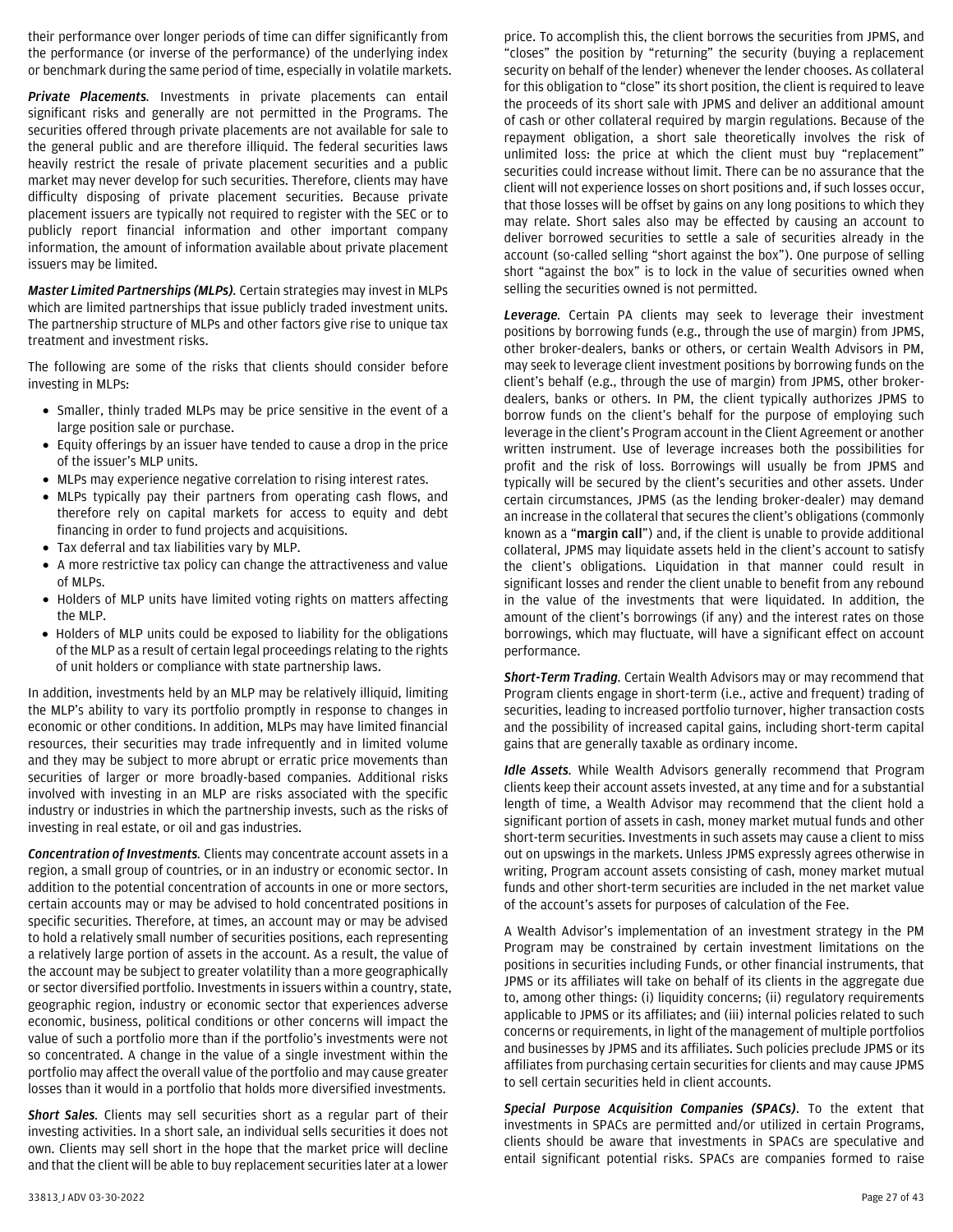capital in an initial public offering (**IPO**) with the purpose of using the proceeds to acquire one or more unspecified businesses or assets to be identified after the IPO, typically within 24 months from formation. SPACs typically have no revenue or operating history. The SPAC must use at least 80% of its net assets for any such acquisition, and if it fails to do so, then it must dissolve. SPACs present unique risks, such as the risk that SPAC managers are unqualified or inexperienced, and the risk that no acquisition will occur and the SPAC will be liquidated. SPACs do not "pre-identify" possible acquisition targets and the underwriters and do not perform any due diligence on acquisition targets. While some SPACs are specific about the industries or regions in which they will seek an operating company, others are open-ended. If the SPAC dissolves, it returns to investors their pro rata share of the invested assets in escrow. In most of these cases, investors will receive nearly all of their principal invested, but will not share in any of the returns generated from the funds held in escrow as such proceeds are used to cover the operating expenses of the SPAC (therefore tying up client cash unnecessarily and, in turn, possibly missing out on other opportunities). There is also no guarantee with respect to any potential returns on investments in SPACs. Due diligence requirements may also be lower for SPACs than those required by the SEC for ordinary IPOs. Clients should consult the applicable offering documents to become familiar with SPACs and should fully understand the risks associated with SPACs prior to investing.

*Risks That Apply to Tax Aware Strategies*. Although tax aware strategies may reduce a client's taxable income, it will not eliminate it. These strategies may require trade-offs that reduce pre-tax income. Managing an account or Fund to maximize after-tax returns may also potentially have a negative effect on an account or a Fund's performance. To the extent tax consequences are considered in managing an account or Fund, the account's or Fund's pre-tax performance may be lower than that of a similar strategy or fund that is not tax-managed.

*REITs Risk*. The value of real estate securities in general, and REITs in particular, are subject to the same risks as direct investments in real estate and mortgages, and their value will be influenced by many factors including the value of the underlying properties or the underlying loans or interests. The underlying loans may be subject to the risks of default or of prepayments that occur later or earlier than expected and such loans may also include so-called "subprime" mortgages. The value of these securities will rise and fall in response to many factors, including economic conditions, the demand for rental property, interest rates and, with respect to REITs, the management skill and creditworthiness of the issuer. In particular, the value of these securities may decline when interest rates rise and will also be affected by the real estate market and by the management of the underlying properties. REITs may be more volatile and/or more illiquid than other types of equity securities.

## <span id="page-27-0"></span>**vii. Performance Based Fees and Side by Side Management**

JPMS does not charge performance-based fees in connection with Program accounts. However, certain Funds available in the Programs may be subject to performance-based fees or varying Fund expense charges imposed by the Fund manager or advisor (or another party).

#### <span id="page-27-1"></span>**viii. Voting Client Securities**

#### **PA and C-BoS**

JPMS and the Portfolio Manager in C-BoS, as applicable, do not have, and will not accept, authority to vote client securities held in Program accounts. In accordance with applicable law, JPMS will forward to the client all proxyrelated materials, annual reports and other issuer-related materials that they receive pertaining to securities held in the client's Program account. In cases where the client has chosen to use a custodian other than JPMS, the client may receive proxies and other solicitations from that custodian. The client may contact his or her Wealth Advisor with questions about a particular proxy solicitation – but JPMS and the Portfolio Manager are expressly precluded from taking any action or rendering any advice to any client in these Programs with respect to the voting of proxies solicited by, or with respect to, the issuers of any securities held in the client's Program account. JPMS and the Portfolio Manager are not responsible for initiating any legal action or rendering any advice to or taking any action on behalf of clients in the Program with respect to any legal proceedings, including class actions or bankruptcies, related to securities or other investments held in Program accounts, or the issuers thereof. Clients retain the right and obligation to take such legal action relating to the securities held in their accounts.

On or after April 29, 2022, for C-BoS, except to the extent the client specifically reserves the right to vote proxies in writing in accordance with applicable law, clients (i) authorize the Portfolio Manager to receive the proxy-related materials, annual reports and other issuer-related materials for securities in client account(s); and (ii) delegate to the Portfolio Manager the proxy voting rights for those securities (and, thereby, authorizes the Portfolio Manager to further delegate these proxy voting rights to, or otherwise use services provided by, a third-party proxy voting or advisory service), in accordance with proxy voting policies and procedures that each such Portfolio Manager may, from time to time, establish. The client may revoke this delegation of proxy voting authority at any time by notice to JPMS. In accordance with applicable law, JPMS will forward to Portfolio Manager any proxy-related materials, annual reports and other issuerrelated materials received by JPMS that pertain to securities held in the account.

## **PM**

Clients may elect to vote proxies for the securities and other property in their account(s), or clients may delegate proxy voting authority to JPMS. As stated in the Client Agreement, the proxy voting authority that clients delegate to JPMS also authorizes JPMS to further delegate these proxy voting rights to, or otherwise use services provided by, a third-party proxy voting or advisory service, subject to JPMS' oversight.

When a Program client has delegated proxy voting authority to JPMS, a potential conflict of interest arises because JPMS' and the client's interests with respect to the subject matter of the proxy may conflict or otherwise differ. This conflict is addressed in part by Rule 206(4)–6 under the Investment Advisers Act of 1940, as amended (the **Advisers Act**), which requires JPMS to adopt and implement written procedures designed to ensure that it votes client securities in the best interests of clients and the general fiduciary responsibilities associated with acting in the capacity of investment adviser. Therefore, to minimize conflicts of interest, JPMS has engaged as its delegate Institutional Shareholder Services Inc. (**ISS**), an independent service provider, for purposes of voting proxies for any securities and other property in Program client accounts for which JPMS has been granted proxy voting authority, in accordance with ISS' proxy voting guidelines in effect from time to time, copies of which are available on request. All such activities of ISS are subject to the oversight and supervision of JPMS, and to *JPMS' proxy voting policies and procedures applicable to accounts in the Program, a copy of which of is available to Program clients upon request.* Information relating to ISS and their services is available on the ISS website at [https://www.issgovernance.com](https://www.issgovernance.com/) and the ISS Form ADV Part 2A Brochure is available on the SEC's website a[t https://www.adviserinfo.sec.gov.](https://www.adviserinfo.sec.gov/) JPMS relies upon ISS to maintain proxy voting records and has obtained an undertaking from ISS to provide copies of such records promptly upon JPMS' request. Therefore, a client who wishes to obtain the proxy voting records with respect to the securities held in their PM accounts should contact the client's Wealth Advisor(s). JPMS can, in its discretion, change the proxy voting service provider at any time. JPMS will not be deemed to have or exercise proxy voting responsibility by virtue of any authority to hire or change the proxy voting service provider.

Pursuant to the terms of the Client Agreement, in delegating proxy voting authority to JPMS, who in turn delegates such authority to ISS, clients are also authorizing JPMS to provide to ISS all proxy related materials it receives for securities in the client's Program account(s). Accordingly, clients who delegate proxy voting authority to JPMS will generally not receive proxy materials or annual reports relating to securities and other property that clients hold in their applicable PM accounts.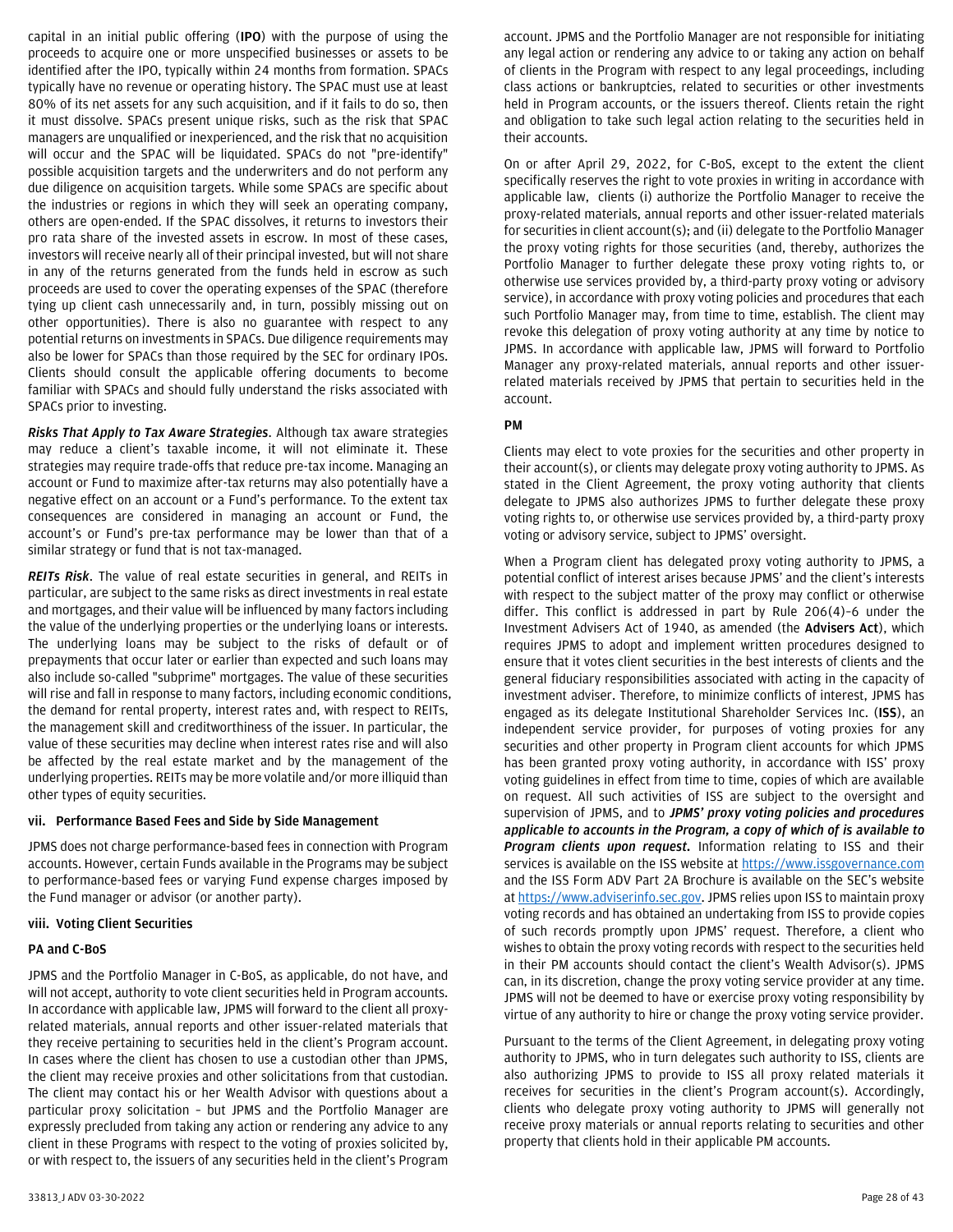The delegation of proxy voting authority to JPMS and from JPMS to ISS applies only to proxies that ISS generally votes and does not apply to proxies which ISS declines to vote (which will not be voted). With respect to such proxies, in limited circumstances, such as when ISS does not cover the issuer of a particular security or securities or otherwise does not recommend a vote, no action will be taken with respect to the voting of any such proxies. In such circumstances, it is also important to note that JPMS will not vote or take any action with respect to the proxy on behalf of the affected Program clients.

If the client has delegated proxy voting authority to JPMS, either JPMS or the client may subsequently terminate the authorization at any time by written notice to the other party. Once a client revokes his or her delegation, the client will receive all proxy materials and annual reports related to securities and other property in the client's account(s) and will be responsible for voting proxies directly, or instructing any third-party custodian that holds such securities and other property, as applicable.

## **UMA and ICS, as well as certain Strategies in the STRATIS Program with a Portfolio Manager providing discretionary investment management in separately managed accounts**

Except to the extent the client specifically reserves the right to vote proxies in writing in accordance with applicable law, the client (i) authorizes the selected Portfolio Manager(s) to receive the proxy-related materials, annual reports and other issuer-related materials for securities in client account(s); and (ii) delegates to the Portfolio Manager the proxy voting rights for those securities (and, thereby, authorizes the Portfolio Manager(s) to further delegate these proxy voting rights to, or otherwise use services provided by, a third-party proxy voting or advisory service), in accordance with proxy voting policies and procedures that each such Portfolio Manager may, from time to time, establish. Client may revoke this delegation of proxy voting authority at any time by notice to JPMS. In accordance with applicable law, JPMS will forward to Portfolio Manager(s) any proxy-related materials, annual reports and other issuer-related materials received by JPMS that pertain to securities held in the account.

## **JPMCAP and certain Strategies in the STRATIS Program for which JPMS acts as implementation manager implementing a Model Portfolio**

JPMS and JPMPI will not vote proxies (or give advice about how to vote proxies) relating to securities and other property currently or formerly held in a client's account. JPMS and its affiliates will not be responsible or liable for: (1) failing to notify a client of proxies, or (2) failing to send to the Proxy Service (defined below) or a client, as applicable, proxy materials or annual reports where JPMS or its affiliates have not received proxies or related shareholder communications on a timely basis or at all.

Each client has the right to vote, and is responsible for voting, proxies for any securities and other property in the client's account. Clients appoint an independent services provider designated by JPMS for purposes of voting proxies (**Proxy Service**) as the client's agent and attorney-in-fact, and authorize the Proxy Service, in its discretion, to vote proxies for any securities and other property in the client's account in accordance with the Proxy Service's proxy voting guidelines in effect from time to time, copies of which are available on request. The Proxy Service is currently ISS. Information relating to ISS services is available on the ISS website at [https://www.issgovernance.com.](https://www.issgovernance.com/) The ISS advisory brochure is available at the SEC's website at [https://www.adviserinfo.sec.gov.](https://www.adviserinfo.sec.gov/) The Proxy Service role as the agent of clients applies only to proxies that the Proxy Service generally votes and does not apply to proxies with respect to which the Proxy Service declines to vote. A client who appoints the Proxy Service will not receive proxy materials or annual reports relating to securities and other property for which the Proxy Service has accepted responsibility for voting related proxies. In limited circumstances the Proxy Service will not vote proxies. A client can revoke its appointment of the Proxy Service upon written notice to JPMS at J.P. Morgan Securities LLC, Mail Code: IL1-0291, PO Box 1762, Chicago, IL 60690-1762 Attn: Proxy Voting Opt Out. If a client revokes his or her appointment of the Proxy Service, the client will receive all proxy materials and annual reports related to securities and other property in the client's account, and will be responsible for voting

#### **Corporate Actions**

For clients in PM, the Wealth Advisor may in its discretion (but is not required) act on voluntary corporate actions with respect to securities in the client's account. For clients in C-Bos, STRATIS and ICS, the Portfolio Manager shall take appropriate action with respect to corporate actions in the client's Account. For clients utilizing UMA, the Overlay Manager or Joint Discretion Manager shall take appropriate action with respect to corporate actions for securities in the portion of the client's account allocated to such manager. For clients in JPMCAP, JPMPI will receive and respond to corporate actions with respect to securities in a client's account. Corporate actions for a client's account can include any conversion option; execution of waivers; consents and other instruments; and consents to any plan of reorganization, merger, combination, consolidation, liquidation, or similar plan.

Each client has the right and responsibility to take any actions with respect to any legal proceedings, including without limitation, bankruptcies and shareholder litigation, and the right to initiate or pursue any legal proceedings, including without limitation, shareholder litigation, including with respect to transactions, securities or other investments held in the client's account or the issuers thereof. Neither JPMS nor Portfolio Manager is obligated to render any advice or take any action on a client's behalf with respect to securities or other property held in the client's account, or the issuers thereof, which become the subject of any legal proceedings, including without limitation, bankruptcies and shareholder litigation, to which any securities or other investments held or previously held in the account, or the issuers thereof, become subject. In addition, neither JPMS nor Portfolio Manager is obligated to initiate or pursue any legal proceedings, including without limitation, shareholder litigation, on behalf of a client's account, including with respect to transactions, securities, or other investments held or previously held, in the client's account or the issuers thereof.

#### <span id="page-28-0"></span>**ix. Prospectus and Issuer-Related Material Delivery for Discretionary Accounts (PM, JPMCAP, J.P. Morgan Multi-Manager Strategies in STRATIS)**

A discretionary investment adviser can receive prospectuses and other issuer-related materials on behalf of a client for any mutual funds and ETFs in a client's account with client authorization. JPMS or JPMPI, as a client's agent, will have access to the prospectuses and issuer-related materials and can rely upon them to make mutual fund and ETF investments on the client's behalf; however clients will no longer receive such prospectuses or issuer-related materials directly but can access them via the issuer's website or request copies from the adviser at any time. Prospectuses and issuer-related materials contain important information and detailed descriptions of additional fees and expenses, investment minimums, risk factors and conflicts of interest disclosures, as well as client's rights, responsibilities and liabilities with respect to such investments. Additionally, this Brochure contains other general information regarding fees and expenses, risk factors and conflicts of interest.

# <span id="page-28-1"></span>**ITEM 7 – CLIENT INFORMATION PROVIDED TO PORTFOLIO MANAGERS**

To open an account in any of the Programs, clients must provide JPMS with certain information about a client's financial circumstances, investment objective, risk tolerance and any other relevant information relating to the account. A change in the information provided to JPMS or other circumstances can warrant a change to the client's investment objective, risk tolerance or other information. In PM, a client's Wealth Advisor acts as Portfolio Manager and will receive and have access to the information clients provide to enroll and maintain an account in the Program. For the other Programs that involve affiliated and unaffiliated third-party Portfolio Managers, JPMS will generally provide the Portfolio Manager(s) with the information that clients provide during the account opening process (and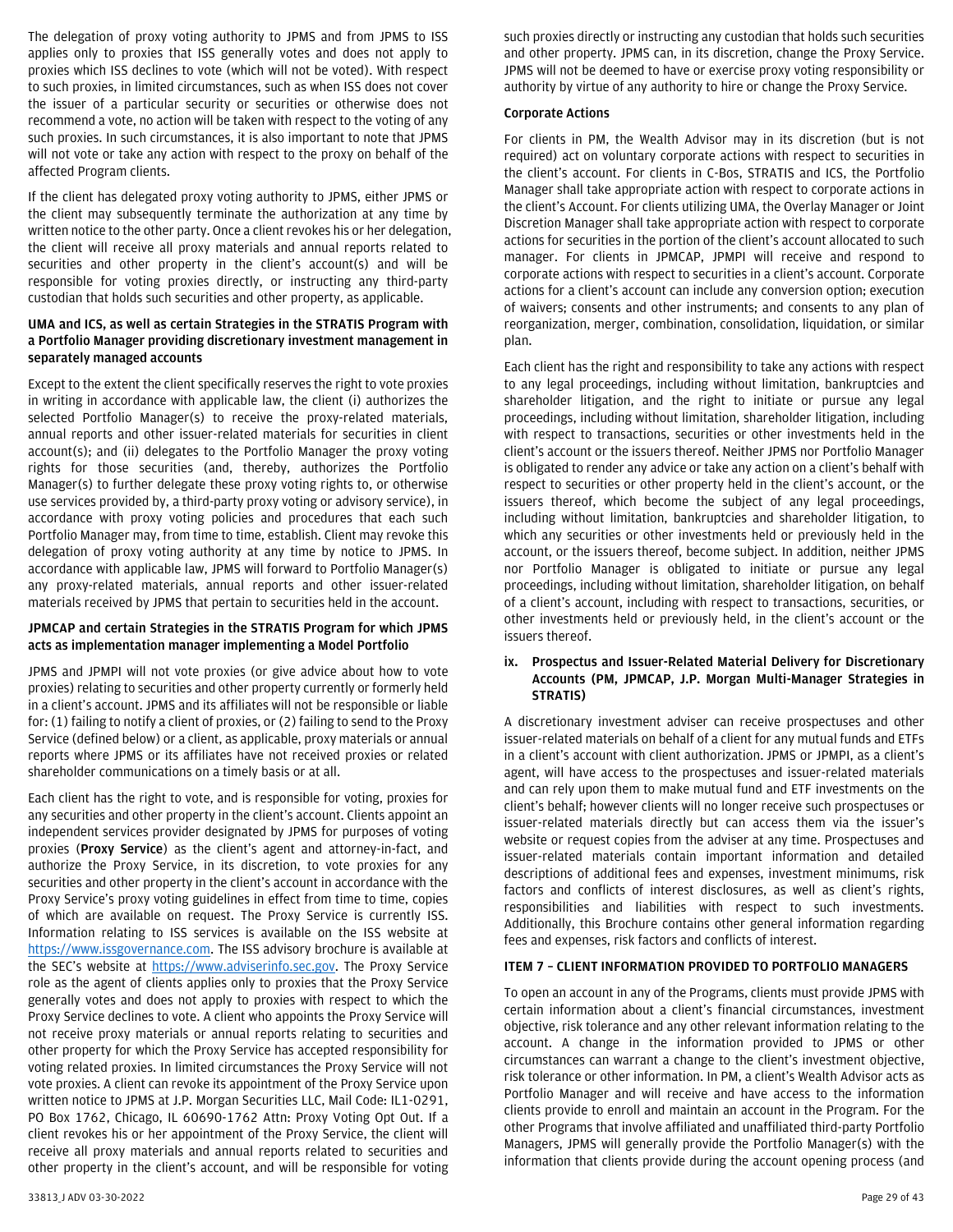otherwise), and any changes to such information. However, for ICS, JPMS is not obliged to provide information about clients to the clients' Portfolio Managers in ICS; rather, clients are solely responsible for providing their Portfolio Managers with such information, including any client-specified investment guidelines and/or restrictions. For UMA, JPMS and the UMA Overlay Manager do not provide the Model Portfolio Providers or the securities or their issuers and investment managers with any client information.

To manage and/or provide services to each client's account(s), JPMS (and the Wealth Advisors) and the Portfolio Managers rely on the accuracy and completeness of the information clients provide for that purpose. Accordingly, to ensure that a Program and the selected investments/ investment strategy remain suitable for a client, clients are responsible for promptly notifying JPMS of any changes to the information previously provided to JPMS and/or their financial situation or circumstances and for providing JPMS with additional information as requested. At least once annually, JPMS contacts clients in the Programs and notifies, at least quarterly, to determine whether there have been any changes in the client's financial situation, investment objective(s), investment restrictions or other information for the account that may require a change to the account or the management of the accounts. JPMS will have no liability for any client's failure to provide JPMS with accurate or complete information or to inform JPMS promptly of any change in the information a client previously provided.

## <span id="page-29-0"></span>**ITEM 8 – CLIENT CONTACT WITH PORTFOLIO MANAGERS**

For those Programs that involve third-party unaffiliated and affiliated Portfolio Managers, JPMS places no restrictions on clients contacting and consulting directly with the Portfolio Managers. However, unlike the Portfolio Managers selected by the client, the Model Portfolio Providers do not have investment advisory relationships directly with clients and may themselves restrict such contact and consultation. Clients should review the Form ADV Part 2A brochure(s) or other similar disclosure documents of applicable Portfolio Manager(s) for any restrictions placed by the Portfolio Manager(s).

With respect to PM, the Wealth Advisors responsible for managing client accounts in the Program may be freely contacted by, and are reasonably available for consultation with, clients during normal business hours.

## <span id="page-29-1"></span>**ITEM 9 – ADDITIONAL INFORMATION**

## <span id="page-29-2"></span>**i. Disciplinary Information**

JPMS has been involved in the following material legal or disciplinary events during the last ten years. With respect to the periods before the merger of J.P. Morgan Securities Inc. into Bear, Stearns & Co. Inc. (and the naming of the surviving entity as J.P. Morgan Securities Inc., now J.P. Morgan Securities LLC) on October 1, 2008, and the merger of Chase Investment Services Corp. (**CISC**) into JPMS on October 1, 2012, the events include those involving any of the three entities.

1) Between June 2009 and September 2012, J.P. Morgan, on behalf of itself and its subsidiaries entered into substantially similar settlements with 47 securities regulators of in connection with investigations concerning alleged misrepresentations and omissions in connection with the marketing, sales and distribution of auction rate securities (**ARS**). The principal allegations were that the relevant J.P. Morgan entities misrepresented to customers that ARS were safe, highly liquid investments comparable to money market instruments, and when the auctions that provided liquidity for ARS failed in February 2008, customers held illiquid ARS instead of the liquid, short-term investments J.P. Morgan entities had represented them to be and were unable to sell the ARS. Without admitting or denying the allegations, J.P. Morgan entered into consent decrees pursuant to which the relevant J.P. Morgan entities repurchased ARS from certain customers and paid fines, penalties, disgorgement and restitution in amounts that varied from state to state.

- 2) In November 2012, the SEC filed a complaint against JPMS and several of its affiliates in the District Court for the District of Columbia. The complaint related primarily to Bear Stearns' alleged failure to disclose information regarding settlements entered into by a Bear Stearns affiliate with originators of loans that had been securitized into residential mortgage-backed securities (**RMBS**) trusts beginning in or about 2005. The complaint also alleged that JPMS, in connection with an RMBS offering by a J.P. Morgan affiliate in 2006, failed to include in the RMBS prospectus supplement's delinquency disclosures approximately 620 loans that the SEC asserted were more than 30 days delinquent at the cut-off date for the offering. Based on the alleged misconduct described above, the complaint alleged that the defendants violated Sections 17(a)(2) and (3) of the Securities Act of 1933. In settlement of the action, the defendants submitted an executed Consent agreeing to the entry of judgment, without admitting or denying allegations made in the proceeding (other than those relating to the jurisdiction of the District Court over it and the subject matter). In January 2013, the District Court entered a judgment against the defendants that enjoined them from violating, directly or indirectly, Sections 17(a)(2) and (3) of the Securities Act. Additionally, the judgment required the defendants to pay disgorgement in the amount of \$177,700,000, prejudgment interest in the amount of \$38,865,536, and a civil monetary penalty of \$84,350,000.
- 3) On December 18, 2015, JPMS and JPMCB (together **Respondents**) entered into a settlement with the SEC resulting in the SEC issuing an order (**Order**). The Respondents consented to the entry of the order that finds that JPMS violated Sections 206(2), 206(4), and 207 of the Advisers Act and Rule 206(4)-7 and JPMCB violated Sections 17(a)(2) and 17(a)(3) of the Securities Act of 1933. The Order finds that JPMCB negligently failed to adequately disclose (a) from February 2011 to January 2014, a preference for affiliated mutual funds in certain discretionary investment portfolios (the **Discretionary Portfolios**) managed by JPMCB and offered through J.P. Morgan's U.S. Private Bank (the **U.S. Private Bank**) and the Chase Private Client lines of business; (b) from 2008 to 2014, a preference for affiliated hedge funds in certain of those portfolios offered through the U.S. Private Bank; and (c) from 2008 to August 2015, a preference for retrocession-paying third-party hedge funds in certain of those portfolios offered through the U.S. Private Bank. With respect to JPMS, the Order finds that, from May 2008 to 2013, JPMS negligently failed to adequately disclose, including in documents filed with the SEC, conflicts of interest associated with its use of affiliated mutual funds in the Chase Strategic Portfolio ("**CSP**") program, specifically, a preference for affiliated mutual funds, the relationship between the discounted pricing of certain services provided by an affiliate and the amount of CSP assets invested in affiliated products, and that certain affiliated mutual funds offered a lower-cost share class than the share class purchased for CSP. In addition, the Order finds that JPMS failed to implement written policies and procedures adequate to ensure disclosure of these conflicts of interest. Solely for the purpose of settling these proceedings, the Respondents consented to the Order, admitted to the certain facts set forth in the Order and acknowledged that certain conduct set forth in the Order violated the federal securities laws. The Order censures JPMS and directs the Respondents to cease-and-desist from committing or causing any violations and any future violations of the above-enumerated statutory provisions. Additionally, the Order requires the Respondents to pay a total of \$ 266,815,000 in disgorgement, interest and civil penalty.

Concurrently, on December 18, 2015, JPMCB reached a settlement agreement with the Commodity Futures Trading Commission (**CFTC**) to resolve its investigation of JPMCB's disclosure of certain conflicts of interest to discretionary account clients of J.P. Morgan Private Bank's U.S.-based wealth management business. In connection with the settlement, the CFTC issued an order (**CFTC Order**) finding that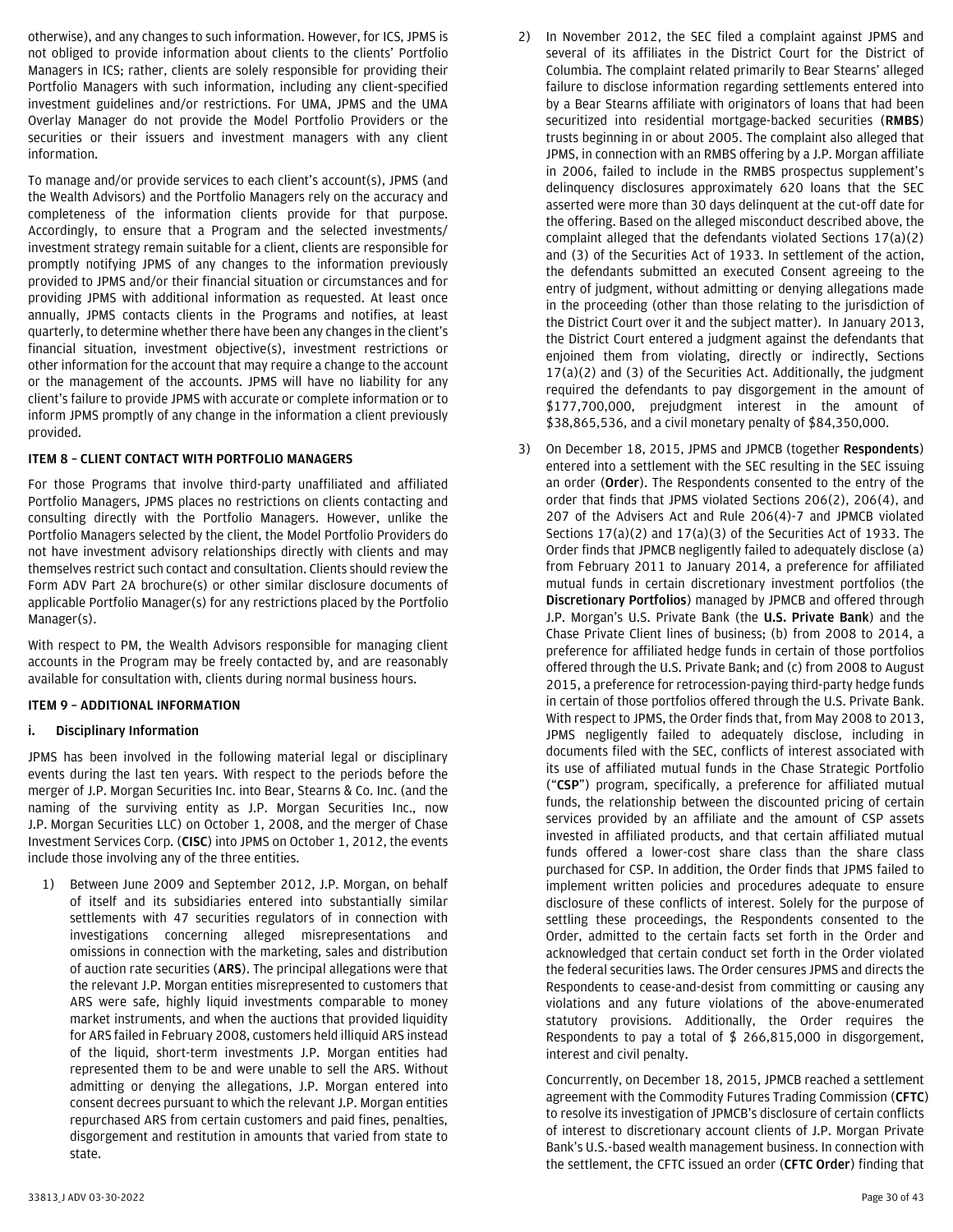JPMCB violated Section 4o(1)(B) of the Commodity Exchange Act (**CEA**) and Regulation 4.41(a)(2) by failing to fully disclose to certain clients its preferences for investing certain discretionary portfolio assets in certain commodity pools or exempt pools, namely (a) investment funds operated by J.P. Morgan Asset Management and (b) third-party managed hedge funds that shared management and/or performance fees with an affiliate of JPMCB. The CFTC Order directs JPMCB to cease-and-desist from violating Section  $40(1)(B)$  of the CEA and Regulation  $4.41(a)(2)$ . Additionally, JPMCB shall pay \$40 million as a civil penalty to the CFTC and disgorgement of \$60 million satisfied by disgorgement to be paid to the SEC by JPMCB and an affiliate in a related and concurrent settlement with the SEC. For a copy of the Order, please go t[o https://www.sec.gov/litigation/admin/2015/33-9992.pdf.](https://www.sec.gov/litigation/admin/2015/33-9992.pdf.)

- 4) On or about July 28, 2016, JPMS and JPMCB entered into a Consent Agreement (**Agreement**) with the Indiana Securities Division ("**ISD**"). The Respondents consented to the entry of the Agreement that alleged that certain conduct of the Respondents was outside the standards of honesty and ethics generally accepted in the securities trade and industry, in violation of 710 Ind. Admin. Code § 4-10-1(23) (2016). Specifically, the Agreement alleged that, between 2008 and 2013, JPMS failed to disclose to Indiana investors that certain proprietary mutual funds purchased for Chase Strategic Portfolio (**CSP**) clients offered institutional shares that were less expensive than the institutional shares JPMS chose for CSP clients. In addition, the Agreement alleged that, from February 2011 to January 2014, no account opening document or marketing materials disclosed to Indiana investment management account clients or Indiana J.P. Morgan Investment Portfolio clients that JPMCB preferred to invest client assets in proprietary mutual funds, and that between 2008 and January 2014, JPMCB did not disclose its preference for investing certain investment management account assets in certain proprietary hedge funds to Indiana clients. Lastly, the Agreement alleged that JPMCB did not disclose its preference for placement-agent-fee-paying third-party hedge fund managers in certain investment management accounts to Indiana clients until August 2015. Solely for the purpose of settling these proceedings, the Respondents consented to the Agreement, with no admissions as to liability. In the Agreement, the Respondents agreed to pay a total of \$950,000 to resolve the ISD's investigation.
- 5) In October 2018, JPMS submitted an AWC to FINRA pursuant to which JPMS was censured and required to certify in writing to FINRA that it had engaged in a risk-based review of Chase Wealth Management (**CWM**) client-facing third-party vendors, that it had corrected any issues detected, and that JPMS had established and implemented systems and policies and procedures (written or otherwise) reasonably designed to achieve compliance with applicable FINRA and NASD rules. JPMS had discovered and selfreported to FINRA that a vendor responsible for the automated realignment of portfolio assets (**rebalancing**) and the calculation of fees was not rebalancing certain accounts due to technology upgrades by the vendor. Similarly, the vendor had converted to a new billing platform that caused billing errors that went undetected. JPMS paid total restitution of \$4,620,140 to impacted customers and provided substantial assistance to FINRA by proactively undertaking an extensive lookback concerning its complex and systemic failures and reporting related findings on an ongoing basis. Without admitting or denying the findings, JPMS consented to the sanctions and to the entry of findings that it failed to establish and maintain a system and procedures reasonably designed to monitor and evaluate the performance of the vendor that handled certain functions on behalf of the Firm.
- 6) On January 9, 2020, JPMS entered into a settlement with the SEC resulting in the SEC issuing an administrative order (the **2020 Order**). JPMS consented to the entry of the 2020 Order, which found that JPMS violated Section 17(a)(2) and 17(a)(3) of the
- Securities Act of 1933. The 2020 Order found that JPMS negligently omitted to state from at least January 2010 through December 2015 that (a) it received greater compensation from eligible customers' purchases of more expensive mutual fund share classes, resulting in eligible customers not having sufficient information to understand that JPMS had a conflict of interest from sales of the more expensive share classes; and (b) the purchase of the more expensive share classes, when the customers were otherwise eligible for less expensive share classes, would negatively impact the overall return on the eligible customers' investments, in light of the different fee structures for the different fund share classes. The 2020 Order also found that JPMS did not have adequate systems and controls in place to determine whether eligible customers were eligible to purchase the less expensive share classes. Solely for the purpose of settling this proceeding, JPMS consented to the 2020 Order, without admitting or denying the findings set forth in the 2020 Order. The 2020 Order censured JPMS and directed JPMS to cease-and-desist from committing or causing any violations and any future violations of Securities Act Sections 17(a)(2) and 17(a)(3). Additionally, the 2020 Order required JPMS to pay a total of \$1,822,438 in disgorgement, pre-judgment interest, and civil penalty.
- 7) On March 9, 2020, JPMS entered into an agreed order (the **March 2020 Order**) with the Kentucky Department of Financial Institutions (**KDFI**). JPMS consented to the entry of the March 2020 Order that alleged that JPMS failed to disclose conflicts of interest arising from preferences for J.P. Morgan Funds, in violation of KRS 292.320 and 808 KAR 10:450§2(8)(c) and (11)(a). Specifically, the March 2020 Order alleged that, between 2008 and 2013, JPMS failed to disclose to Kentucky investors that (i) CSP was designed and operated with a preference for J.P. Morgan Funds, (ii) there was an economic incentive to invest CSP assets in J.P. Morgan Funds as a result of discounted pricing for services provided to JPMS for CSP by a JPMS affiliate, and (iii) until November 2013, JPMS failed to disclose to CSP clients the availability of certain less expensive J.P. Morgan Fund share classes. Solely for the purpose of settling these proceedings, JPMS consented to the March 2020 Order, with no admissions as to liability. JPMS agreed to pay a total of \$325,000 to resolve the KDFI investigation.
- In September 2020, J.P. Morgan agreed to an administrative resolution with the CFTC for violations of the CEA and CFTC regulations related to manipulation, attempted manipulation and spoofing, as well as a charge against JPMS for failure to supervise. As described in the CFTC's Order, from at least 2008 through 2016, former J.P. Morgan traders placed hundreds of thousands of spoof orders of precious metals futures and U.S. treasuries (**UST**) futures on exchanges, and, on occasion, engaged in manipulation related to precious metals barrier options. The CFTC Order further states that JPMS failed to identify, adequately investigate, and put a stop to misconduct, despite red flags, including internal surveillance alerts, inquiries from CME and the CFTC, and internal allegations of misconduct. J.P. Morgan consented to the entry of the CFTC Order without admitting or denying the findings contained therein, except to the extent that admissions were made in the related resolutions, described below, with the United States Department of Justice, Criminal Division, Fraud Section, and the United States Attorney's Office for the District of Connecticut (together, **DOJ**) and the SEC. JPMS also agreed to an administrative resolution with the SEC for violations of Section 17(a)(3) of the Securities Act of 1933. Pursuant to the SEC Order, JPMS admitted to hundreds of manipulative trading events involving spoofing by certain former J.P. Morgan traders in the UST cash securities secondary market between April 2015 and January 2016. JPMC separately entered into a deferred prosecution agreement (**DPA**) with DOJ with respect to a criminal information, charging JPMC with two counts of wire fraud (the **Information**) related to the same conduct underlying the CFTC and SEC Orders. JPMS and JPMCB also agreed to certain terms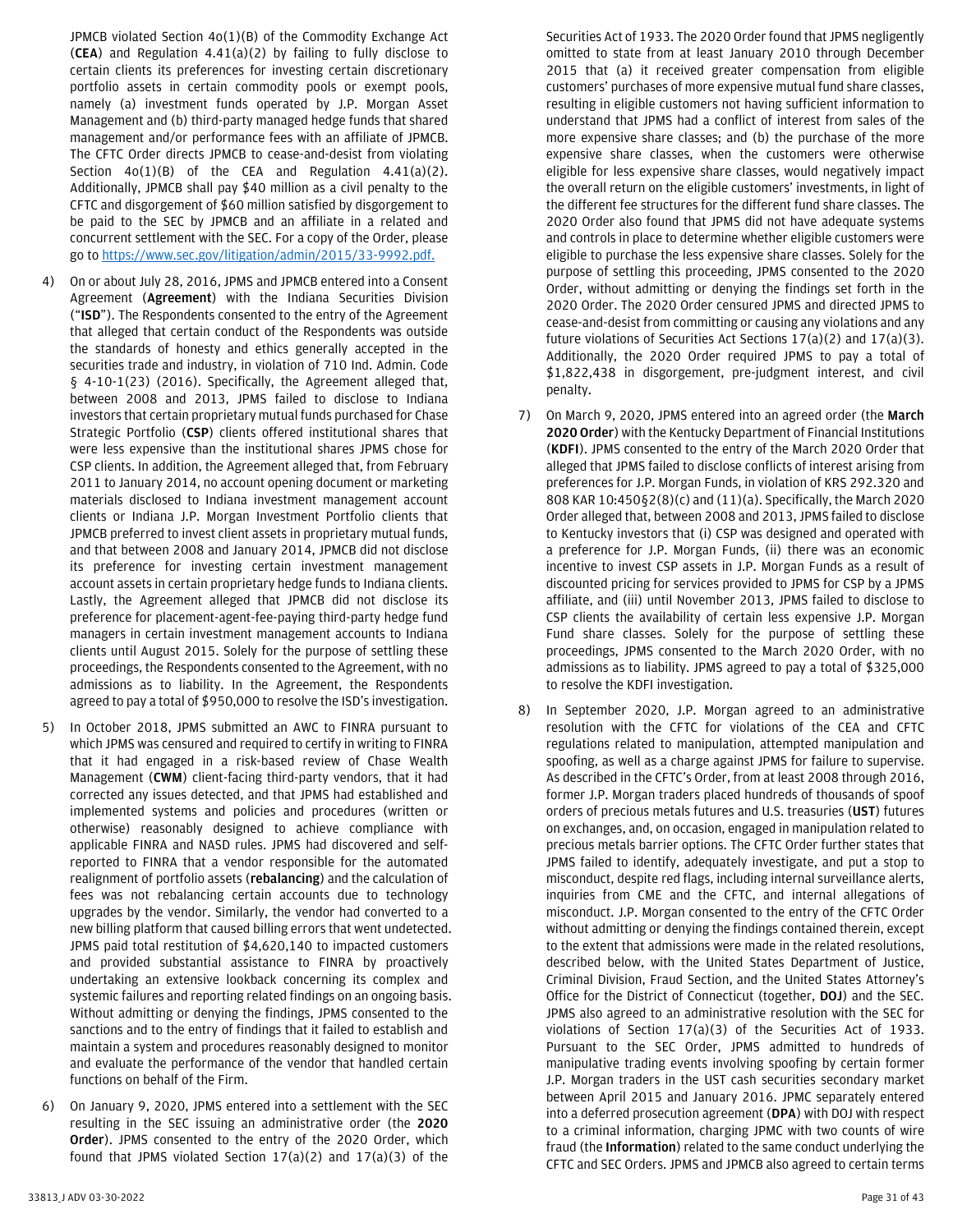and obligations of the DPA. J.P. Morgan admitted, accepted, and acknowledged responsibility for the acts of its officers, directors, employees, and agents as described in the Information and the Statement of Facts accompanying the DPA, and that the allegations described therein are true and accurate. In resolving these three actions, J.P. Morgan agreed to pay a total of \$920,203,609 to DOJ, CFTC, and SEC, consisting of civil and criminal monetary penalties, restitution, and disgorgement. J.P. Morgan agreed to cease and desist from any further violations, and also agreed, among other things, to certain cooperation, remediation, and reporting requirements.

## <span id="page-31-0"></span>**ii. Other Financial Industry Activities and Affiliations**

#### **a. Broker-Dealer Registrations**

JPMS is registered with the SEC as a broker-dealer and investment adviser. Some of JPMS' management personnel and all of the Wealth Advisors in the Programs and their supervisors are registered with FINRA as registered representatives of JPMS in its capacity as a broker-dealer.

#### **b. Futures/Commodities-Related Registrations**

In addition, JPMS is registered with the CFTC as a futures commission merchant and also acts as a commodity pool operator exempt from registration as such with the CFTC. Some of JPMS' management personnel, and a small number of Wealth Advisors and/or their supervisors, are registered with the CFTC as associated persons of JPMS in its capacity as a futures commission merchant.

#### **c. Material Relationships with Related Persons**

JPMS has several relationships or arrangements with related persons that are material to its advisory business or to its advisory clients in the Programs. Below is a description of such relationships and some of the conflicts of interest that arise from them. JPMS has adopted policies and procedures reasonably designed to appropriately prevent, limit or mitigate conflicts of interest that may arise between JPMS and its affiliates. These policies and procedures include information barriers designed to prevent the flow of information between JPMS and certain other affiliates, as more fully described below.

#### *1. Affiliated Portfolio Managers, Model Portfolio Providers, Sponsors, Distributors and Advisers of Funds*

Please refer to Item 6.iii for a discussion of the conflicts of interest raised by the inclusion of affiliated Portfolio Managers, Model Portfolio Providers and Funds in the Programs, as applicable, and how that conflict is addressed.

Portfolio Managers or JPMS can invest or recommend clients invest Program account assets in J.P. Morgan-affiliated Funds rather than unaffiliated Funds, and in certain account types and Programs, JPMS can designate affiliated Funds as default replacements for strategies or securities removed from the Program. In addition, affiliated Funds can be selected as the vehicle for the temporary investment (i.e., sweeping) of available cash balances.

Funds, including money market funds, pay fees and expenses, ultimately borne by clients. The sponsors and/or general partners of certain Funds are affiliated with JPMS (potentially including those in which JPMS or its affiliates have a minority and/or non-controlling interest), and JPMS and its affiliates may provide investment management and other services to, and receive compensation from or in connection with such Funds, including the receipt of an investment management fee. Please refer to Item 9.iii for more information. The affiliates of JPMS that provide such investment management services to Funds in which Program accounts assets may be invested include JPMIM and JPMPI.

Since JPMS and its affiliates will in the aggregate receive more compensation when Program accounts are invested in affiliated Funds than they would receive if the Program accounts were invested in unaffiliated Funds, JPMS has a conflict of interest.

- For Programs with a discretionary third-party Portfolio Manager, except for JPMIM and JPMPI with respect to the Program accounts they manage, neither JPMS nor any of its other affiliates controls or recommends specific securities transactions for Program accounts;
- Affiliated Funds are generally subject to the same selection and review criteria as other Funds;
- Wealth Advisors responsible for providing investment advice to clients do not receive any direct financial benefit from the investment of Program assets in, or the "sweeping" of available cash balances into, affiliated Funds rather than unaffiliated Funds. Moreover, because Wealth Advisors and Portfolio Managers are typically compensated on the basis of the net market value of Program accounts, they are to that extent incentivized to recommend or select Funds they believe will increase the value of an account, regardless of whether the Funds are affiliated or unaffiliated with JPMS; and
- JPMS policy generally prohibits the purchase of affiliated Funds for retirement plan accounts in the Programs (including IRAs and accounts subject to ERISA). However, on or after the second quarter of 2022, retirement plan accounts can invest in strategies that include affiliated Funds. In addition, the only "sweep" vehicle other than the Deposit Account (discussed in Item 4.ii) that is available to retirement plan accounts in the Programs is an unaffiliated money market mutual fund from which JPMS and its affiliates receive no additional compensation.

For more information about such fees and expenses, clients should review the applicable prospectuses for Funds in their Program accounts.

#### *2. JPMorgan Chase & Co. and Other Affiliated Issuers of Securities*

In addition to the Funds sponsored and managed by affiliates of JPMS, other affiliates of JPMS also may issue securities through public or private distributions. JPMS' ultimate parent company, JPMC, is a publicly traded corporation the common stock of which is listed and trades on the NYSE. It is also a bank holding company registered with the Board of Governors of the Federal Reserve System (the **Federal Reserve**), subject to the supervision and regulations of the Federal Reserve, as well as certain restrictions imposed by the Bank Holding Company Act and other related regulations.

JPMS, its affiliates and other related persons could have an interest in JPMS' investment advisory clients buying (or not selling) securities that JPMC and other affiliates of JPMS (including entities in which JPMS or its affiliates have a minority and/or non-controlling interest) have issued. For example, JPMS, its affiliates and other related persons (including Wealth Advisors in the Programs who personally own or may own shares of JPMC common stock, through the issuance of shares and/or stock options to them as part of their employment compensation or otherwise) could benefit in certain respects from an increase in the securities' market price resulting from increased demand for the securities. These financial interests conflict with the interest of Program clients in buying and holding securities issued by affiliates of JPMS based solely on the furtherance of the clients' investment objectives in a Program. JPMS addresses this conflict through disclosure and in the ways described in 9.ii.c.1 above. In addition, for those Programs in which the Wealth Advisors have investment discretion over or recommend the specific securities transactions that are effected for Program accounts, JPMS' policy prohibits Wealth Advisors from effecting or soliciting purchases of equity and fixed income securities issued by JPMS' affiliates (including JPMC common stock) in Program accounts. As a result of this policy described above, Wealth Advisors will typically be unable to recommend or effect purchases of equity and fixed income securities issued by an affiliate of JPMS in Program accounts even when based solely on the furtherance of the client's investment objective for the account. Accordingly, this policy could have a negative impact on the performance of Program accounts.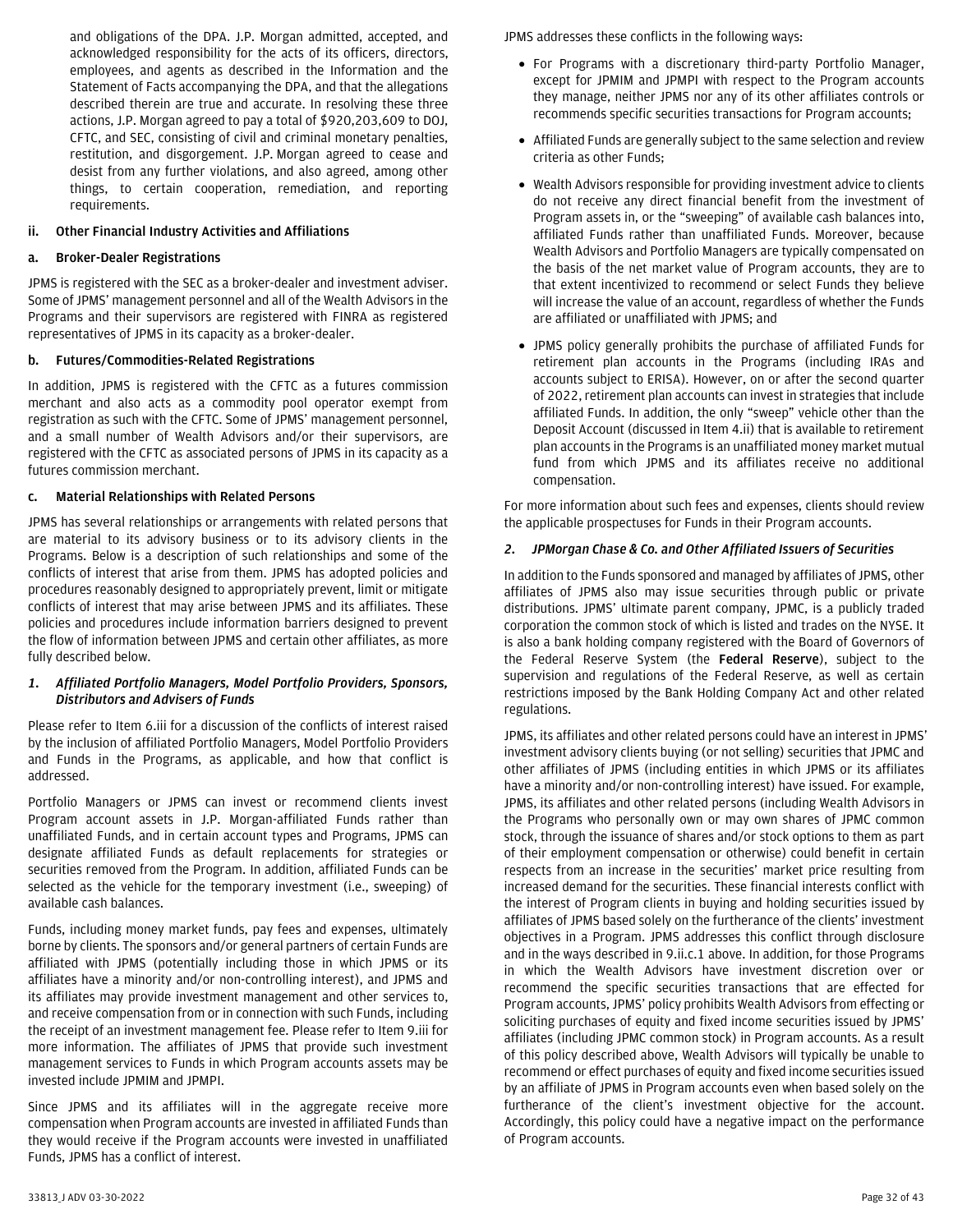For PA and PM, if, notwithstanding JPMS' policy, an equity or fixed income security issued by an affiliate of JPMS comes to be held in a Program account (because, for example, a client transfers the security into a Program account from a non-Program account, the security was purchased in the account before it became a Program account, or the client purchased the security in the Program account on an unsolicited basis) for the first time on or after October 1, 2009, JPMS (if it consents to the security being held in the Program account) will typically treat the security as an Excluded Security as to which JPMS will not advise the client, will not sell the security on discretion, and will not charge the Fee. In such cases, JPMS' treatment of the security is communicated to the Program client. Please refer to Item 4 above for a general discussion of Excluded Securities.

## *3. JPMorgan Chase Bank, N.A. (JPMCB)*

JPMCB is a national banking association affiliated with JPMS and is subject to supervision and regulation by the U.S. Department of Treasury's Office of the Comptroller of the Currency. JPMCB provides investment management, trustee, custody, and other services to institutional and noninstitutional clients. Please refer to Item 4 for additional conflicts of interest and other information relating to the sweep Deposit Account.

All (or substantially all) Wealth Advisors are employees of JPMCB. In their capacities as employees of JPMCB and outside of the Programs, Wealth Advisors may market and sell products and services of JPMCB to clients and be compensated in connection with such sales.

#### *4. Revenue Sharing Arrangements with Affiliates*

In addition, JPMS is party to certain revenue sharing arrangements pursuant to which it may receive compensation from certain affiliates in connection with referrals or introductions of investors by registered representatives in JPMS (including Wealth Advisors in the Programs) to the affiliates for the provision by the affiliates of products and services to the investors. The investors referred to affiliates may be existing investment advisory clients of JPMS. When JPMS makes such a referral of one of its existing investment advisory clients to an affiliate, the revenue sharing arrangement creates a conflict of interest with the client because:

- JPMS has a financial incentive to make the referral because it will be entitled to compensation from the affiliate if the referred client becomes a client or customer of the affiliate;
- JPMS does not necessarily base such referrals on any review or due diligence of the affiliate or its personnel, products or services;
- JPMS does not necessarily conduct an assessment of the suitability of the affiliate's products or services for referred clients; and
- It may not be in the referred client's best interest to become a client or customer of the affiliate.
- JPMS believes that this conflict is addressed in the following ways:
- Typically, the referred client is not charged more for the product or service provided by the affiliate by virtue of the fact that the affiliate will compensate JPMS for the referral; and
- Clients referred to affiliates by JPMS have no obligation to become clients or customers of those affiliates and their declining to do business with the affiliate to which they were referred will not affect their relationship with JPMS.

## *5. J.P. Morgan Acting in Multiple Capacities*

J.P. Morgan is a diversified financial services firm that provides a broad range of services and products to its clients and is a major participant in the global currency, equity, commodity, fixed income and other markets in which client accounts invest or may invest. J.P. Morgan is typically entitled to compensation in connection with these activities and clients will not be entitled to any such compensation. In providing services and products to clients other than JPMS' clients, J.P. Morgan, from time to time, faces conflicts of interest with respect to activities recommended to or performed for JPMS' clients on one hand and for J.P. Morgan's other clients on the other hand. For example, J.P. Morgan has, and continues to seek to develop banking and other financial and advisory relationships with numerous U.S. and non-U.S. persons and governments. J.P. Morgan also advises and

represents potential buyers and sellers of businesses worldwide. Client accounts have invested in, or may wish to invest in, such entities represented by J.P. Morgan or with which J.P. Morgan has a banking, advisory or other financial relationship. In providing services to its clients and as a participant in global markets, J.P. Morgan from time to time recommends or engages in activities that compete with or otherwise adversely affect a client account or its investments. It should be recognized that such relationships can preclude clients from engaging in certain transactions and can also restrict investment opportunities that may be otherwise available to clients. J.P. Morgan reserves the right to act for these companies that may be otherwise available to clients, and providing such services to clients may enhance J.P. Morgan's relationships with various parties, facilitate additional business development and enable J.P. Morgan to obtain additional business and generate additional revenue.

The following are descriptions of certain additional conflicts of interest and potential conflicts of interest that are associated with the financial or other interests that JPMS and J.P. Morgan have in transactions effected by, with or on behalf of its clients. In addition to the specific mitigants described further below, JPMS has adopted policies and procedures reasonably designed to appropriately prevent, limit or mitigate conflicts of interest. In addition, many of the activities that create these conflicts of interest are limited and/or prohibited by law, unless an exception is available.

J.P. Morgan or JPMS' related persons may provide financial, consulting, investment banking, advisory, brokerage (including prime brokerage) and other services to, and receive customary compensation from, an issuer of equity or debt securities held by client accounts. Any fees or other compensation received by J.P. Morgan in connection with such activities will not be shared with clients or used to offset fees charged to clients. Such compensation could include Wealth Advisory fees, monitoring fees, adviser fees or fees in connection with restructuring or mergers and acquisitions, as well as underwriting or placement fees, financing or commitment fees, trustee fees and brokerage fees.

Additionally, from time to time, directors, officers and employees of JPMC serve on the board of directors or hold another senior position with a corporation, investment fund manager or other institution which may desire to sell an investment to, acquire an investment from or otherwise engage in a transaction with, clients. The presence of such persons in such circumstances may require the relevant person to recuse himself or herself from participating in the transaction or cause JPMS, a corporation, investment fund manager or other institution to determine that it (or its client) is unable to pursue the transaction because of a potential conflict of interest. In such cases, the investment opportunities available to clients and the ability of such clients to engage in transactions or retain certain investments or assets will be limited.

## *6. J.P. Morgan's Policies and Regulatory Restrictions Affecting Client Accounts*

As part of a global financial services firm, JPMS will be precluded from effecting or recommending transactions in certain client portfolios and will restrict its investment decisions and activities on behalf of its clients as a result of applicable law, regulatory requirements and/or other conflicts of interest, information held by J.P. Morgan, J.P. Morgan's roles in connection with other clients and in the capital markets and J.P. Morgan's internal policies and/or potential reputational risk. As a result, client portfolios managed by JPMS may be precluded from acquiring, or disposing of, certain securities or instruments at any time. This includes the securities issued by J.P. Morgan.

Potential conflicts of interest may also arise as a result of JPMS' current policy to endeavor to manage its clients' portfolios so that the various requirements and liabilities imposed pursuant to Section 16 of the Securities Exchange Act of 1934 (**Section 16** and the **Exchange Act**, respectively) are not triggered. Section 16 applies, inter alia, to "beneficial owners" of 10% or more of any security subject to reporting under the Exchange Act. In addition to certain reporting requirements, Section 16 also imposes on such "beneficial owner" disgorgement requirement of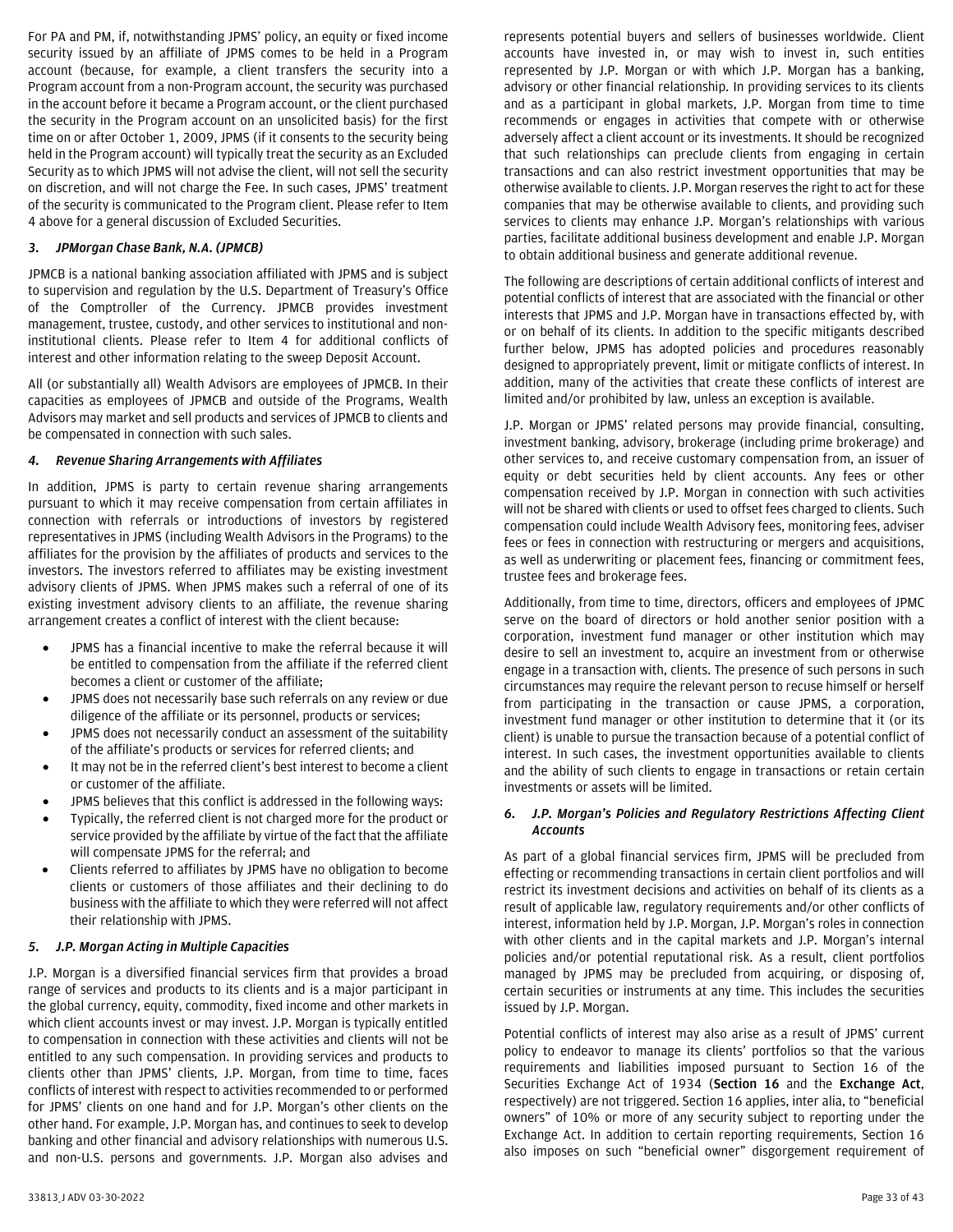"short-swing" profits deriving from purchase and sale or sale and purchase of the security, executed within a six-month period. JPMPI may be deemed to be a "beneficial owner" of securities held by its advisory clients. Consequently, and given the potential ownership level of the various accounts and funds managed for its clients, JPMS may limit the amount, or alter the timing, of purchases of securities, in order not to trigger the foregoing requirements. That means that certain contemplated transactions that otherwise would be consummated by JPMS on behalf of its clients will not take place, will be limited in their size or will be delayed.

Furthermore, J.P. Morgan has adopted policies and procedures reasonably designed to ensure compliance with economic and trade sanctions-related obligations applicable to its activities (although such obligations are not necessarily the same obligations that its clients are subject to). Such economic and trade sanctions prohibit, among other things, transactions with and the provision of services to, directly or indirectly, certain countries, territories, entities and individuals. These economic and trade sanctions, and the application by JPMS of its compliance policies and procedures in respect thereof, may restrict or limit an advisory account's investment activities. In addition, J.P. Morgan from time to time subscribes to or otherwise elects to become subject to investment policies on a firm-wide basis, including policies relating to environmental, social and corporate governance. JPMS may also limit transactions and activities for reputational or other reasons, including when J.P. Morgan is providing or may provide advice or services to an entity involved in such activity or transaction, when J.P. Morgan or a client is or may be engaged in the same or a related activity or transaction to that being considered on behalf of the advisory account, when J.P. Morgan or another account has an interest in an entity involved in such activity or transaction, or when such activity or transaction on behalf of or in respect of the advisory account could affect J.P. Morgan, JPMPI, their clients or their activities. J.P. Morgan may become subject to additional restrictions on its business activities that could have an impact on Program client account activities. In addition, JPMPI may restrict its investment decisions and activities on behalf of particular advisory accounts and not other accounts.

## *7. Conflicts of Interest Related to Ownership Interest in J.P. Morgan Stock*

Certain asset management firms (each, an **asset manager**) through their funds and separately managed accounts currently hold a 5% or more ownership interest in J.P. Morgan publicly traded stock. This ownership interest presents a conflict of interest when JPMS, or any of its affiliates recommends or purchases the publicly traded security of the asset manager or the separately managed accounts or funds that are managed or advised by the asset manager. JPMS addresses this conflict by disclosing the ownership interest of the asset manager and by subjecting the asset manager's separately managed accounts and funds to a research process. Additionally, Wealth Advisors and Portfolio Managers that may purchase or recommend securities, separately managed accounts and/or funds of an asset manager that has an ownership interest in J.P. Morgan, do not receive any additional compensation for that purchase or recommendation. A fund ownership interest in J.P. Morgan can cause the fund and its affiliates to determine that they are unable to pursue a transaction or the transaction will be limited or the timing altered. J.P. Morgan monitors ownership interests in J.P. Morgan for regulatory purposes and to identify and mitigate actual and perceived conflicts of interest. As of December 31, 2021, both Vanguard and BlackRock hold more than a 5% interest in J.P. Morgan.

# *8. J.P. Morgan's Use of Index Products*

JPMS or one of its affiliates develop or own and operate stock market and other indexes based on investment and trading strategies developed by JPMS or its affiliates or assist unaffiliated entities in creating indexes that are tracked by certain ETFs utilized by JPMS or an affiliate. Some of the ETFs for which an affiliate of JPMS acts as investment adviser (the **JPM ETFs**) seek to track the performance of these indexes. JPMS and its affiliates, from time to time, manage client accounts that invest in these JPM ETFs. In addition, JPMS and its affiliates manage client accounts which track the same indexes used by the JPM ETFs or which are based on the same, or

substantially similar, strategies that are used in the operation of the indexes and the JPM ETFs. The operation of the indexes, the JPM ETFs and client accounts in this manner give rise to potential conflicts of interest. For example, client accounts that track the same indexes used by the JPM ETFs may engage in purchases and sales of securities relating to index changes prior to the implementation of index updates or the time as of which the JPM ETFs engage in similar transactions because the client accounts may be managed and rebalanced on an ongoing basis, whereas the JPM ETFs' portfolios are only rebalanced on a periodic basis corresponding with the rebalancing of an index. These differences can result in the client accounts having more favorable performance relative to that of the index and the JPM ETFs or other client accounts that track the index. Other conflicts include the potential for unauthorized access to index information, allowing index changes that benefit JPMS or other client accounts and not the investors in the JPM ETFs. JPMS and its affiliates have established certain information barriers and other policies to address the sharing of information between different businesses within JPMS and its affiliates, including with respect to personnel responsible for maintaining the indexes and those involved in decision-making for the JPM ETFs. In addition, as described above, JPMS has adopted a code of ethics.

## *9. Other Compensation from ETFs*

Certain ETFs in which account assets are invested in execute transactions for their portfolios through JPMS or an affiliate as broker-dealer, and JPMS or an affiliate receives traditional brokerage compensation and fees from the ETFs in connection with these transactions. Such compensation presents a conflict of interest between JPMS and clients because JPMS has a financial incentive to invest Program account assets in such ETFs: (1) in the hope or expectation that increasing the amount of assets invested with the ETFs will increase the number and/or size of transactions placed by the ETFs for execution by JPMS or an affiliate or other related person, and thereby result in increased compensation to JPMS and its affiliates and other related persons in the aggregate; and (2) to benefit the ETFs and thereby preserve and foster valuable brokerage relationships with the ETFs.

## **d. Recommendation or Selection of Other Investment Advisers**

Certain Portfolio Managers, Model Portfolio Providers and/or Program securities that JPMS may identify for clients in the Programs have business relationships outside of the Program with JPMS and/or its affiliates, including relationships in which JPMS and/or its affiliates provide one of them with trading, lending, prime brokerage and/or custody services for compensation. As a result of these relationships, JPMS has a conflict of interest in including those Portfolio Managers, Model Portfolio Providers and/or Program securities in the applicable Program and recommending them to clients because JPMS may have a financial incentive to favor them.

JPMS believes that this conflict is addressed by the fact that neither the persons responsible for the initial and periodic review of the Portfolio Managers, Model Portfolio Providers and/or Program securities (and therefore, for deciding to include them in a Program, initially and on an ongoing basis), nor the Wealth Advisors who identify specific Portfolio Managers, Model Portfolio Providers and/or Program securities to particular clients, receive any direct financial benefit (such as additional compensation) from the investment of Program assets with certain Portfolio Managers, Model Portfolio Providers and/or Program securities instead of others. Moreover, because Wealth Advisors are typically compensated in a Program through the receipt of a portion of JPMS' component of the Fee, which is typically tied to the value of Program accounts, Wealth Advisors are to that extent incentivized to identify Portfolio Managers, Model Portfolio Providers and/or Program securities they believe will increase the value of the account, regardless of whether or not the Portfolio Managers, Model Portfolio Providers and/or Program securities have other business relationships with JPMS and/or its affiliates.

In addition, separate from any Program, JPMS acts as a solicitor (sometimes also called a "finder" or "referrer") of prospective clients for certain other investment advisers, which may include one or more advisers acting as Portfolio Managers in a Program. Under its solicitation agreements with those advisers, JPMS is entitled to a specified portion of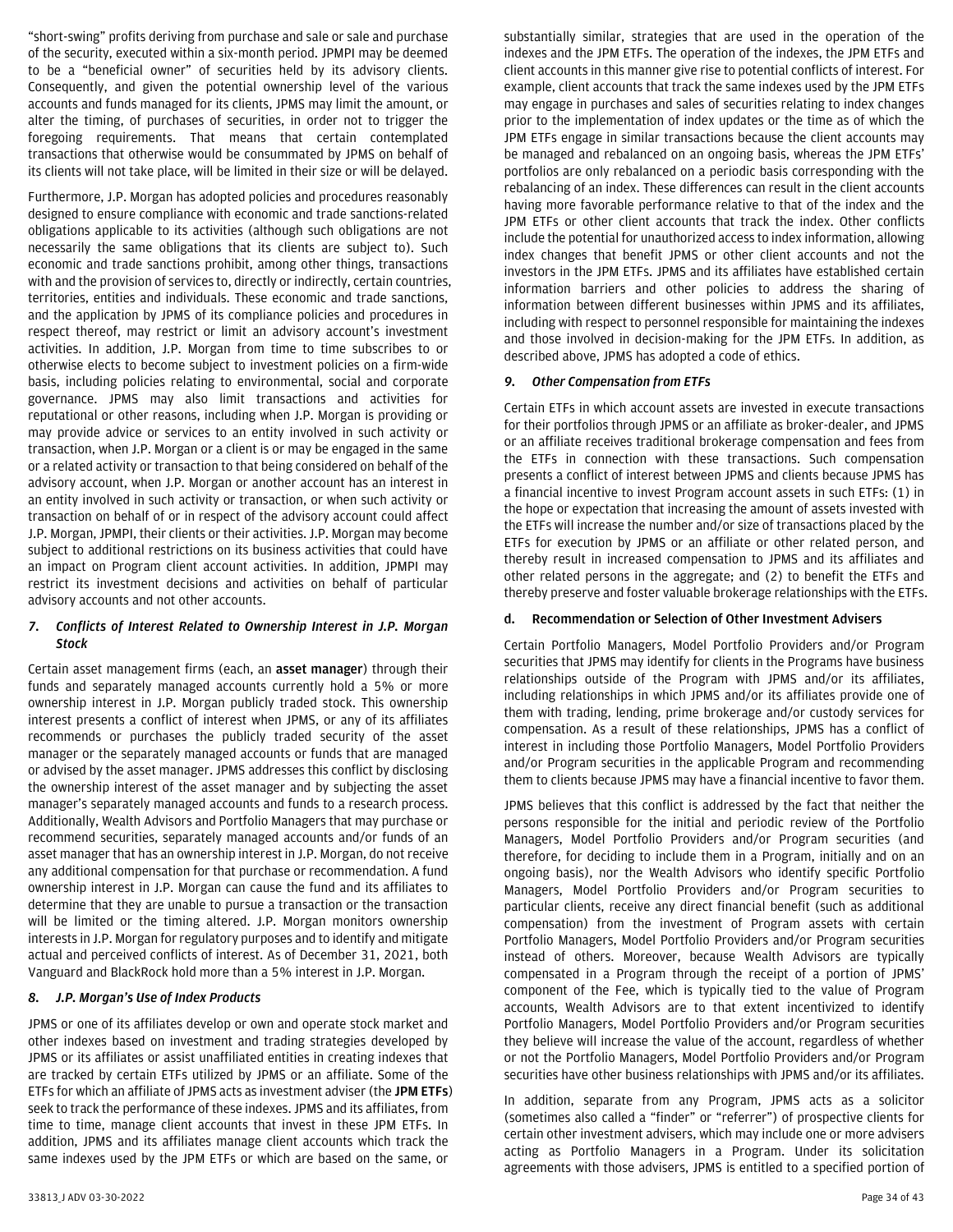the advisory fees received by the advisers from the investors that were referred to them by JPMS. The clients JPMS refers may be existing investment advisory clients of JPMS. When JPMS makes a referral of one of its existing investment advisory clients to another adviser under a solicitation arrangement, the arrangement creates a material conflict of interest with the client because:

- JPMS has a financial incentive to make the referral because it will be entitled to compensation from the other adviser if the referred client becomes a client of the other adviser;
- JPMS does not base such referrals on any review, due diligence or assessment of the other advisers, their personnel, investment strategies or services;
- JPMS does not conduct an assessment of the suitability of the other advisers' services for referred clients; and
- It may not be in the referred client's best interest to become a client of the other adviser.

JPMS addresses this conflict in the following ways:

- The other advisers' payments of solicitation fees to JPMS are typically subject to certain legal requirements and conditions, including the delivery by JPMS to the referred client, at the time of the referral, of a written document that discloses, among other things, the relationship between JPMS and the other adviser, the fact that JPMS will be compensated for the referral, the terms of the compensation arrangement, and the amount (if any) in addition to the advisory fee that the referred client will be charged by the other adviser for the cost of obtaining the client's business; and
- Clients referred to other advisers by JPMS have no obligation to become clients of those advisers, and their declining to do business with the adviser to which they were referred will not affect their relationship with JPMS.

## <span id="page-34-0"></span>**iii. Code of Ethics, Participation or Interest in Client Transactions and Personal Trading**

## **a. Code of Ethics**

JPMS has adopted an Investment Adviser Code of Ethics (the **Code of Ethics**) in accordance with Rule 204A-1 under the Advisers Act. The Code of Ethics applies to those JPMS personnel engaged in offering and/or providing investment advisory services to clients, i.e., supervised persons.

The Code of Ethics is designed to ensure that JPMS and its supervised persons comply with applicable federal securities laws and describes the general standards of business conduct applicable to Wealth Advisors and the fiduciary obligations of JPMS and its supervised persons with respect to investment advisory clients in the Programs. More specifically, the Code of Ethics contains policies and procedures relating to: the maintenance of personal securities accounts; the reporting to JPMS compliance personnel of certain personal securities holdings and transactions; the additional restrictions and holding periods on personal securities transactions applicable to certain JPMS' Wealth Advisors; trading by Wealth Advisors while in possession of material non-public information; JPMS' administration and enforcement of the Code of Ethics; and the keeping of certain records relating to the Code of Ethics.

All supervised persons of JPMS must certify to receipt of the Code of Ethics. JPMS will provide a copy of the Code of Ethics free of charge to any client or prospective client upon request.

#### **b. Securities in which JPMS or a Related Person Has a Material Financial Interest**

In some cases, JPMS or a related person recommends to investment advisory clients, or buys or sells for investment advisory client accounts (including accounts in PA, PM and certain strategies of STRATIS), securities in which JPMS or a related person has a material financial interest. For UMA, JPMS can recommend to clients Program securities in which JPMS or a related person has a material financial interest.

For all other Programs, JPMS does not recommend specific securities or securities transactions to clients; the Portfolio Managers make all investment decisions in their sole discretion. However, JPMS' affiliates are Portfolio Managers in certain Programs that make the investment decisions for the accounts that have selected one or more of their respective strategies. JPMS' affiliates may also act as Model Portfolio Providers that provide non-discretionary advice for the accounts that have selected one or more of their respective Model Portfolios.

In certain cases, JPMS or a related person, acting as broker or dealer, may effect transactions for, or engage in transactions with, Program accounts in securities in which JPMS or a related person has a material financial interest.

Wealth Advisors may also receive financial incentives to join and/or remain at JPMS. These incentives, which are in addition to the compensation received in connection with total revenue attributable to them, may take various forms, including an up-front loan, annual cash payment, Restricted Stock Units (RSUs) and performance awards. Performance awards can be revenue–based, asset–based or a hybrid of both and will be contingent upon meeting requirements set forth in the respective Wealth Advisor's employment contract and provided to the advisor in an agreed upon split percentage between cash and RSUs.

## *1. Principal and "Agency Cross" Transactions*

Certain securities, such as over-the-counter stocks and fixed income securities, are traded primarily in "dealer" markets. In such markets, securities are purchased directly from, or sold directly to, a financial institution acting as a dealer, or "principal." Dealers executing principal trades typically include a "mark-up" (an increase in the price paid to the dealer when the dealer is selling a security), "mark-down" (a decrease in the price paid by the dealer when the dealer is buying a security) and/or "dealer spread" (the difference between the bid price and offer price for a security) in the net price at which the transactions are executed.

When acting as principal in connection with transactions in Program accounts, JPMS and its affiliates may charge the Program client a "dealer spread," which will be incorporated into the net price paid (for purchases) or received (for sales) by the client in the transaction. Dealer spreads paid by the client and received by JPMS and its affiliates are not covered by and are in addition to the Fee. Therefore, because by acting in a principal capacity JPMS and its affiliates may earn additional amounts at the expense of the client, JPMS and its affiliates have a financial interest in acting in such capacity in connection with transactions in Program accounts that conflicts with the client's interest in avoiding the payment of dealer spreads. JPMS addresses this conflict in several ways, including:

- As a matter of policy, JPMS generally prohibits the effecting of transactions for Program clients where JPMS or any of its affiliates will act as principal. In certain circumstances, exceptions may be permitted, typically for non-retirement plan accounts only; or in case of PA and PM when the proposed transaction cannot readily be effected on an agency basis, the Wealth Advisor has determined that the transaction is in the best interests of the client, and all legal disclosure and consent requirements are satisfied;
- In addition, for JPMS or any of its affiliates knowingly to act as principal in connection with a transaction for a Program account managed by a Portfolio Manager, the law generally requires that before the completion of each such transaction, JPMS must disclose to the client in writing that it or its affiliate will be acting in a principal capacity and obtain the client's consent to the transaction;
- While JPMS and its affiliates may receive a dealer spread in the net price when acting as principal in connection with a transaction for a client in the Program, they will not receive commissions, "mark-ups" or "mark-downs;" and
- JPMS typically prohibits principal transactions for retirement plan accounts in the Programs (including IRAs and accounts subject to ERISA) under any circumstances where JPMS or any of its affiliates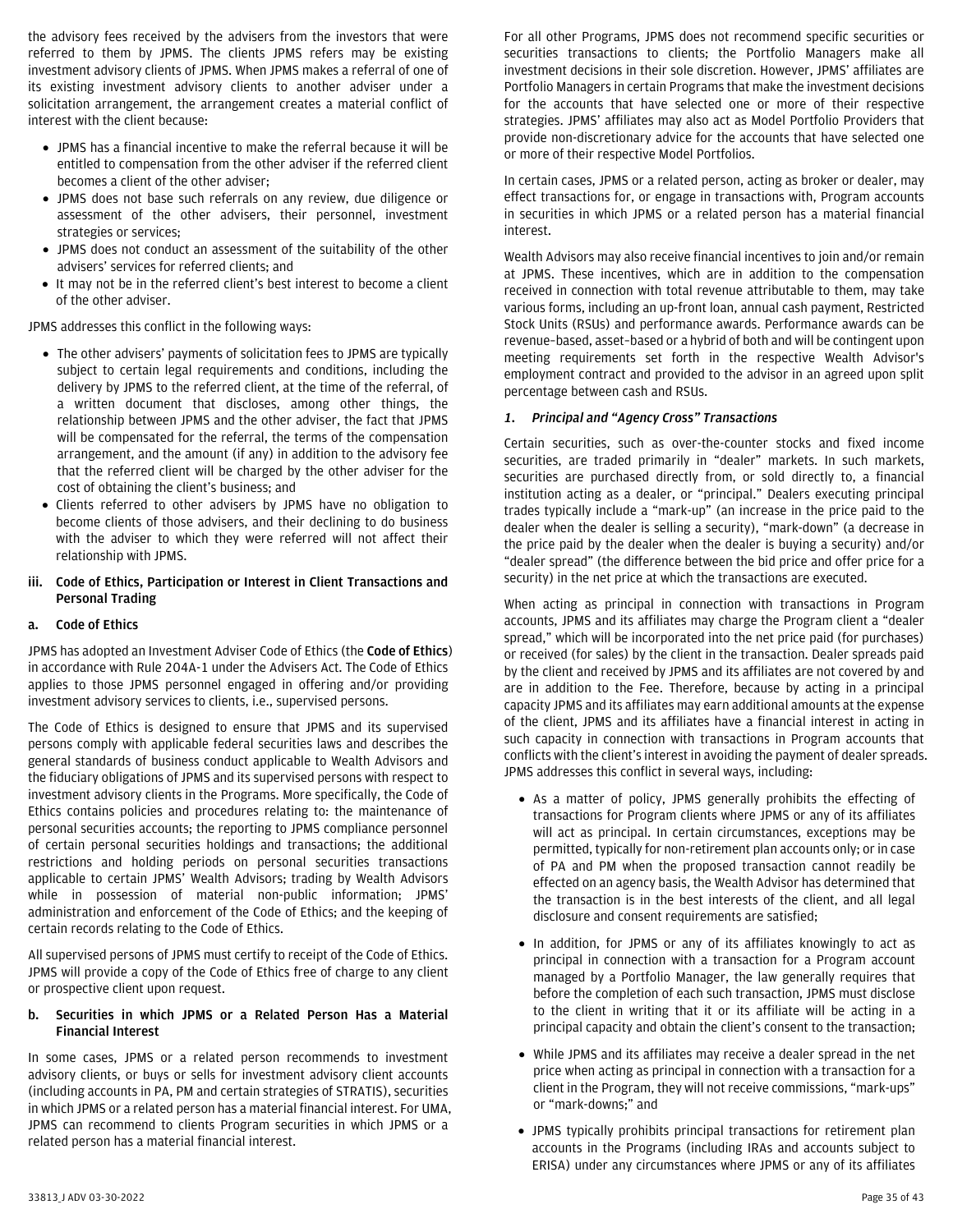will act as principal.

When acting as agent for both the client in the Program and the party on the other side of the transaction (known as an "agency cross transaction"), JPMS and its affiliates may receive compensation from both parties and therefore may have a conflicting division of loyalties and responsibilities. To address this conflict:

- As a matter of policy, when practicable and consistent with best execution obligations, JPMS generally prohibits the effecting of transactions for Program clients where JPMS or its affiliate acts as agent for the other side of the transaction. In certain circumstances exceptions may be permitted, typically for non-retirement plan accounts only;
- For JPMS or any of its affiliates knowingly to effect a transaction for a Program account managed by JPMIM or JPMPI where JPMS or its affiliate acts as agent for the other side of the transaction, the law generally requires that JPMS satisfy certain conditions, including the client's prospective written authorization of such agency cross transactions, the right of the client to revoke such authorization at any time in writing, and the provision of certain written disclosure to the client; and
- JPMS also typically prohibits agency cross transactions for retirement plan accounts in the Program (including IRAs and accounts subject to ERISA) under any circumstances.

The restrictions on the ability of JPMS and its affiliates to effect principal and agency cross trades for Program accounts mean that JPMS will typically execute transactions in "dealer market" securities solely as agent for the client, with a dealer unaffiliated with JPMS on the other side of the transaction. Clients should understand that the restrictions may result in the accounts being precluded from investing in certain securities or in the accounts paying or receiving a less favorable price for certain securities. Generally, the likelihood that there will be such an effect will depend on the particular security in question and the nature of the market for that security. These restrictions could have a negative effect on the performance of Program accounts.

In PA, for FINRA reporting purposes, JPMS maintains a "house" or facilitation account (the **Facilitation Account**) through which client trades in structured products are routed prior to allocation into or out of a client's Program account. The Facilitation Account doesn't hold any proprietary positions of JPMS or its affiliates. When a client instructs JPMS to purchase or sell a structured product in the client's Program account, the structured product will be sent to the Facilitation Account, and then either be settled into the client's Program account (for buys) or sent to the purchasing dealer (for sells). JPMS does not impose a mark- up, mark-down or any other additional fee or charges on such transactions; the price at which JPMS buys or sells the structured product on behalf of a client is the price that such client will pay or receive. In connection with the offering of any structured product, an affiliate of JPMS may provide services to the sponsor of the structured product and will receive fees for their services.

## *2. Affiliated Sponsors and Advisers of Funds*

JPMS and Portfolio Managers may recommend that Program clients invest or invest account assets in Funds that have various internal fees and expenses, which are paid by the Funds but which are ultimately borne by the client as investor. The sponsors and/or general partners of certain such Funds are affiliated with JPMS (including those in which JPMS or its affiliates have a minority and/or non-controlling interest), and JPMS and its affiliates may provide investment management and other services to, and receive compensation from or in connection with, such Funds. In addition, in certain Programs, JPMS may designate such J.P. Morganaffiliated Funds as default replacements for strategies, Models Portfolios or Program securities removed from the Program.

A client's investment of assets in affiliated Funds or selection of an affiliated Fund as the vehicle for the temporary investment (i.e., sweeping) of available cash balances benefits those Funds and their affiliated sponsors and/or general partners. In addition, several affiliates of JPMS manage affiliated Funds and receive an investment management fee for doing so. Although the management fee is paid by the Fund itself, ultimately it is borne by investors in the Fund.

For additional information on the investment of client assets in affiliated Funds or investment vehicles, please refer to Item 9.ii.c above.

#### *3. Other Compensation from Affiliated and Unaffiliated Mutual Funds and Other Pooled Investment Vehicles*

Mutual funds typically offer different ways to buy shares with different share classes that may assess different fees and expenses. JPMS strives to make available the most appropriate share class on the platform for each fund, with the goal of generally obtaining the lowest cost share class. However, for certain funds, the share classes with the lowest fee structures are not available in a Program (e.g., (1) the fund family restricts access to these share classes or (2) JPMS does not have an agreement with the fund to distribute the share class in the Program). Clients should be aware that the share class of a fund available through a Program can differ from the share class available to similar accounts managed by or held at JPMS or its affiliates, and that certain lower cost fund share classes can be available outside of the Program. Clients should contact their Wealth Advisor(s) for information about any limitations on share classes available through the Programs. JPMS through its brokerage accounts have other arrangements with fund companies that are described in the relevant brokerage documents.

JPMS and its affiliates receive fees or other forms of compensation from the funds (including money market funds), or their affiliates. JPMS believes that this conflict is addressed in the following ways:

- *12b-1 Distribution Fees*: JPMS receives fees from certain funds pursuant to Rule 12b-1 under the Investment Company Act of 1940 (**12b-1 Distribution Fees**). Rule 12b-1 allows funds to use fund assets to pay the costs of marketing and distribution of the fund's shares. If JPMS receives 12b-1 Distribution Fees, it will rebate these fees to its advisory clients.
- *Other Fees:* JPMS enters into agreements with the funds, their investment managers, distributors, principal underwriters, shareholder servicing agents and/or other affiliates of the funds (**Service Providers**). The funds or their Service Providers pay J.P. Morgan fees for providing certain administrative services, which include maintaining and updating separate records for each client, preparing and delivering client statements, tax reporting, proxy voting and solicitation, processing purchase and redemption orders, processing dividends, distributing prospectuses and other fund reports, and responding to client inquiries. These fees for these services are typically called "shareholder servicing fees," when paid for by the fund; however these fees can be referred to as "revenue sharing" when they are paid by the fund Service Provider from its own resources (together referred to as "Servicing Fees"). As of December 31, 2021, the Servicing Fees that JPMS received were up to 25 basis points annually of the fund assets, or a rate of up to \$20 per year per fund position; however, these amounts can change. The receipt by JPMS of these fees creates a conflict of interest in the selection of funds for accounts because the fees are different among funds. Similarly, JPMS has a conflict to recommend mutual funds that pay Servicing Fees instead of ETFs or other securities or products that do not typically pay any Servicing Fee. The Portfolio Managers or Wealth Advisors who are responsible for managing or recommending investments for Program accounts do not receive any direct financial benefit from the Servicing Fees. To that extent, such Portfolio Managers or Wealth Advisors are incentivized to invest in or recommend securities they believe will increase the value of the account. JPMS does not retain any portion of those fees for retirement advisory accounts. When evaluating the fees for, and cost of, the Program, clients should consider the Servicing Fees that JPMS receives in addition to the investment advisory fee. Clients can also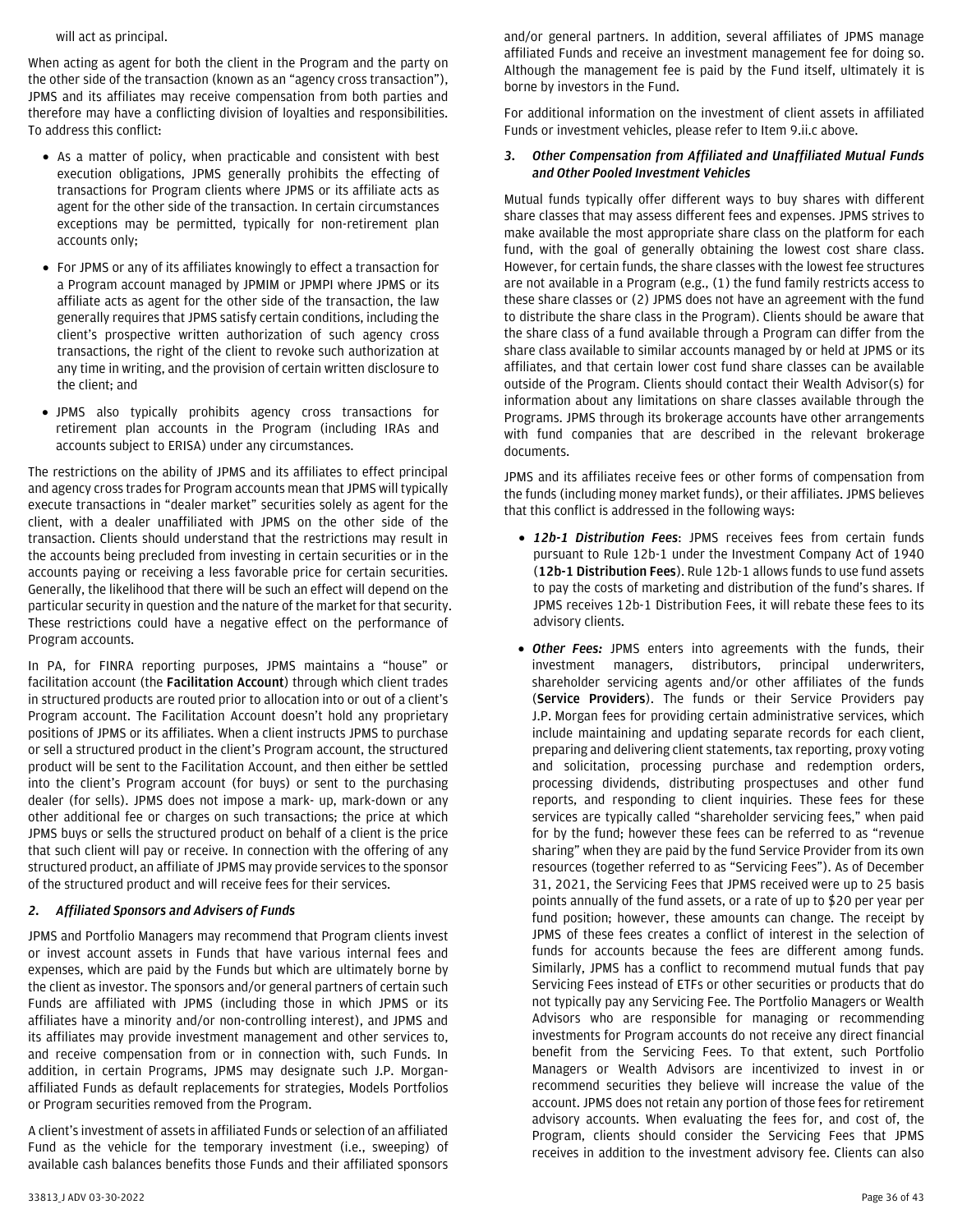request a fund prospectus for additional information regarding fund fees.

Once a particular share class is made available for a particular fund in a Program, clients can only purchase that share class for such fund. JPMS periodically reviews the share classes offered by funds in a Program, but also relies on the fund families to inform JPMS when and if these share classes will be made available. If JPMS identifies and makes available a class of shares for a fund more appropriate than the class of shares previously made available for the fund, to the extent allowed, JPMS can convert client shares of the fund to that more appropriate share class of the same fund. Operational and other considerations can affect the timing of the conversion of shares and can cause the timing or implementation of such conversions to differ between clients.

Some of the fund share classes available through certain Programs are not necessarily available to clients outside of such Programs. To the extent an account is terminated, clients may not be eligible to continue to hold or purchase certain share classes offered in the Programs outside of the Programs, as well as outside the Firm.

Certain affiliated and unaffiliated funds in which Wealth Advisors invest or recommend to clients for the investment of Program account assets may execute transactions for their portfolios through JPMS or an affiliate as broker-dealer, and JPMS or an affiliate or other related person (including Wealth Advisors acting in their capacity as investment advisory representatives of JPMS as broker-dealer) may receive compensation from the funds in connection with these transactions. Such compensation presents a conflict of interest between JPMS and Program clients because JPMS and/or Wealth Advisors may have a financial incentive to invest or recommend that Program clients invest Program account assets in such funds:

- 1) In the hope or expectation that increasing the amount of assets invested with the funds will increase the number and/or size of transactions placed by the funds for execution by JPMS or an affiliate or other related person, and thereby result in increased compensation to JPMS and its affiliates and other related persons in the aggregate; and
- 2) To benefit the funds and thereby preserve and foster valuable brokerage relationships with the funds. Assuming that a Program client's Wealth Advisor is aware of which funds execute through JPMS or an affiliate or other related person and which do not, JPMS believes that this conflict is addressed in the following ways:
	- Unless the Wealth Advisor is individually involved in the execution of portfolio transactions for a fund, he or she does not receive any direct financial benefit (such as additional compensation) from the investment of Program assets in funds that execute transactions through JPMS or an affiliate or other related person rather than funds that do not. Moreover, because Wealth Advisors are compensated in the Program through the receipt of a portion of the Fee which is typically tied to the value of Program accounts, Wealth Advisors are to that extent incentivized to invest Program account assets in funds or recommend funds they believe will increase the value of the account, regardless of whether or not the funds execute transactions through JPMS or an affiliate or other related person; and
	- Wealth Advisors' advising or management of Program accounts is subject to supervision designed to ensure that the accounts are advised or managed in accordance with clients' investment objectives for the accounts and that Wealth Advisors are acting in accordance with their fiduciary duty to place the interests of Program clients before their own and those of JPMS.

## *4. Other Securities Issued by JPMS and Its Affiliates*

Please refer to the section titled "JPMorgan Chase & Co. and Other Affiliated Issuers of Securities" in Item 9.ii.c above for information on other securities issued by JPMS and its affiliates.

#### *5. Clients' Investments in Affiliated Companies*

Subject to applicable law, from time to time JPMS will include Funds, equity instruments or other securities in model portfolios, and therefore client accounts that represent an indirect interest in securities of J.P. Morgan, including J.P. Morgan stock. JPMS will receive advisory fees on the portion of client holdings invested in such instruments or other securities and is entitled to vote or otherwise exercise rights and take actions with respect to such instruments or other securities on behalf of its clients. Generally, such activity occurs when a client account includes an index strategy that targets the returns of certain indices in which J.P. Morgan securities are a key component.

#### *6. Client Participation in Offerings where JPMS and its Affiliates act as Underwriter or Placement Agent*

In addition to the Funds sponsored and managed by affiliates of JPMS, JPMS, and its other affiliates also may act as a manager, co-manager, underwriter or placement agent for securities offered through public or private distributions. For C-BoS, if permitted by a client's investment objectives, and subject to compliance with applicable law, regulations and exemptions, the Portfolio Manager may purchase securities for client accounts, including new issues, during an underwriting or other offering of such securities in which JPMS or its affiliates act as a manager, co-manager, underwriter or placement agent and for which JPMS or its affiliates receives a benefit in the form of management, underwriting or other fees. JPMS and its affiliates also act in other capacities in such offerings and may receive fees, compensation or other benefit for such services.

JPMS and its affiliates and other related persons could have an interest in the Portfolio Manager buying (or not selling) securities in Program accounts that JPMS or its affiliates have issued. These financial interests conflict with the interest of Program clients in buying and holding securities based solely on the furtherance of the clients' investment objectives in the Program. JPMS addresses this conflict in the following ways:

- Because the Portfolio Manager is typically compensated on the basis of the net market value of Program accounts, the Portfolio Manager is to that extent incentivized to exercise their discretion to select investments it believes will increase the value of the account, regardless of whether JPMS, the Portfolio Manager or its affiliates are acting as a manager, co-manager, underwriter or other fees; and
- When JPMS, the Portfolio Manager or its affiliates is the sole underwriter of an initial or secondary offering, the Portfolio Manager is the sole underwriter of an initial or secondary offering, the Portfolio Manager cannot purchase securities in the offering for its clients.

As discussed in Item 6.vi, SPAC securities have unique additional risks that clients should consider before investing. In particular, in a SPAC structure, the SPAC's ability to successfully effect a business combination and to be successful thereafter will be particularly dependent, in whole or in part, upon the efforts of the SPAC's key personnel. Although JPMS (or its affiliates) will not receive any special compensation (other than customary underwriting compensation) in connection with a SPAC IPO, JPMS may potentially provide other services and products to the SPAC and/or the SPAC's key personnel, which may enhance JPMS' relationships with such parties, and enable J.P. Morgan to obtain additional business and generate additional revenue from such parties.

#### *7. Securities Allocations and Limitations*

JPMS is part of a large financial services firm. In connection with providing investment advisory services to its clients, JPMS uses the products or services of its affiliates or other related persons, as described both above and below. JPMS and/or its affiliates can receive more compensation from certain accounts that use strategies similar to those used by Program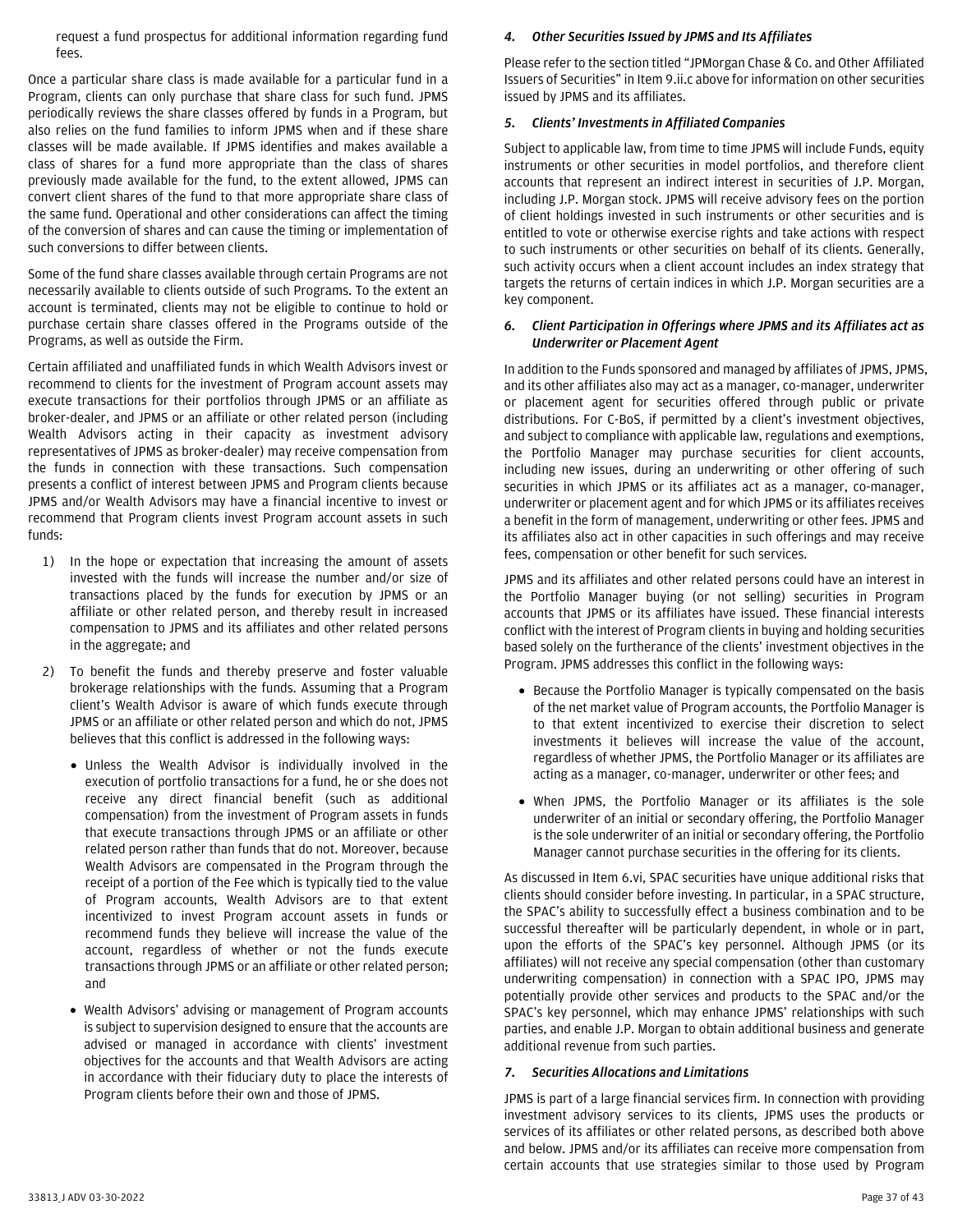Accounts (**Similar Accounts**) than it or its affiliates receive from Program Accounts. JPMS or its affiliates has a conflict of interest to the extent that JPMS or an affiliate has a proprietary investment in Similar Accounts, the Portfolio Managers have personal investments in Similar Accounts, or the Similar Accounts are investment options in JPMS' or its affiliates' employee benefit plans.

JPMS and its affiliates maintain certain investment limitations on the positions in securities, or other financial instruments, that JPMS or its affiliates will take on behalf of its various clients due to, among other things: (i) liquidity concerns, (ii) operational considerations, (iii) regulatory requirements applicable to JPMS or its affiliates, and (iv) internal policies related to such concerns or requirements, in light of the management of multiple portfolios and businesses by JPMS and its affiliates. Such policies preclude JPMS or its affiliates from purchasing certain securities for clients and can cause JPMS to sell certain securities held in client accounts.

A potential conflict of interest also can arise if transactions in one account closely follow related transactions in a different account, such as when a purchase increases the value of securities previously purchased by another account or when a sale in one account lowers the sale price received in a sale by a second account.

#### *8. Conflicts of Interest Related to Aggregation and Allocation*

Conflicts of interest can arise with both the allocation of investment opportunities, including trading opportunities and pricing of trading generally, and the aggregation of orders and allocation of executed transactions specifically, because of market factors or investment restrictions imposed upon JPMS and its affiliates by law, regulation, contract or internal policies. Allocations of transactions resulting from aggregated orders, particularly orders that are only partially completed (due to limits on availability, capacity constraints and other factors) and allocation of investment opportunities generally, would raise a conflict of interest where JPMPI or its affiliates has an incentive to allocate investment opportunities or securities that are expected to increase in value to favored accounts, including affiliated accounts and accounts that pay higher fees. JPMS mitigates this conflict by using guidelines designed by JPMS and affiliates to allocate investment and trading opportunities among similarly situated Program accounts on a fair and equitable basis over time. A conflict of interest also would arise if transactions in securities in one account closely follow transactions in the same securities in different accounts, especially when the transactions or series of transactions are large in relation to the securities' trading volume and potentially have market impact, such as when a purchase increases the value of securities previously purchased by the other accounts, or when a sale in one account lowers the sale price received in a sale by other accounts.

JPMS and its affiliates have intercompany arrangements whereby one or more affiliates share personnel for one or more purposes, including the construction and implementation of trade orders for multiple programs and affiliated entities. Any such shared personnel are subject to the policies and procedures of the applicable affiliate when acting on its affiliate's behalf. Any such shared personnel will have potentially conflicting interests when playing these various roles. Such personnel splitting time and attention between one or more JPMS affiliates creates conflicts of interest in that the time and effort of these shared personnel will not necessarily be devoted exclusively, or even predominately, to JPMS. While the affected affiliates have adopted policies, procedures or guidelines to address conflicts of interest associated with personnel sharing, such policies, procedures or guidelines can differ and there can be no assurance that such policies, procedures or guidelines will successfully eliminate or mitigate all such conflicts in every case.

#### *9. Conflicts Related to the Advising of Multiple Accounts*

Certain portfolio managers of JPMS manage or advise multiple client accounts, investment vehicles or portfolios. These portfolio managers are not required to devote all or any specific portion of their working time to the affairs of any specific client. Conflicts of interest do arise in allocating management time, services or functions among such clients, including

clients that have the same or similar type of investment strategies. JPMS addresses these conflicts by disclosing them to clients and through its supervision of portfolio managers and their teams. Responsibility for managing JPMS' client portfolios is organized according to investment strategies within asset classes. Generally, client portfolios with similar strategies are managed by portfolio managers in the same portfolio management group using the same or similar objectives, approach and philosophy. Therefore, portfolio holdings, relative position sizes, industry and sector exposures generally tend to be similar across client portfolios with similar strategies. However, JPMS faces conflicts of interest when JPMS' portfolio managers manage accounts or portfolios with similar investment objectives and strategies. For example, investment opportunities that are appropriate for certain clients may also be appropriate for other groups of clients, and as a result client accounts would have to compete for positions. There is no specific limit on the number of accounts which will be managed or advised by JPMS or its related persons. JPMS has controls in place to monitor and mitigate these potential conflicts of interest.

Also, it is JPMS' policy, to the extent practicable, to allocate, within its reasonable discretion, investment opportunities among clients over a period of time on a fair and equitable basis. One or more of JPMS' other client accounts may at any time hold, acquire, increase, decrease, dispose of, or otherwise deal with positions in investments in which another client account would have an interest. For instance, due to differences in investment strategies, JPMS might sell a security for a client at the same time that it might hold or purchase the same security for a different client.

#### **c. When JPMS or a Related Person Invests in the Same Securities That It Recommends to or Buys/Sells for Clients**

For Programs with a discretionary third-party Portfolio Manager, except for PM and certain strategies of STRATIS, JPMS does not recommend specific securities or securities transactions to clients; the Portfolio Managers make all investment decisions in their sole discretion. However, JPMS' affiliates JPMIM and JPMPI are Portfolio Managers in certain Programs that make the investment decisions for the accounts that have selected one or more of their respective strategies.

In certain Programs, JPMS and its related persons (including Wealth Advisors) may recommend that clients buy or sell securities or may buy or sell securities for clients (including clients in a Program), that it or a related person buys or sells for itself.

In some cases, JPMS or a related person, acting as broker or dealer, may effect transactions for Program accounts in the same securities that it or a related person invests in. In addition, JPMS and its related persons (including the Portfolio Manager(s)), can buy or sell securities for Program accounts, or recommend that clients buy or sell securities, or include as Program securities in certain Programs, or, in certain Programs, designates as default replacements for Model Portfolios, Program securities or Portfolio Manager strategies removed from the Program, that JPMS, or a related person invests in.

In such circumstances, the interests of JPMS and its related persons conflict with those of Program clients in several respects:

- JPMS or a related person may benefit from (1) clients buying securities that JPMS or the related person then sells or (2) clients selling securities that JPMS or the related person then buys, because client purchases may increase the market price of a security JPMS or the related person owns or borrows and then sells, and client sales may reduce the market price of a security JPMS or the related person then buys.
- JPMS or a related person may benefit from (1) buying securities that clients will later buy (because the subsequent client purchases may increase the market price of the security JPMS or the related person already bought and owns) or (2) selling securities that clients will later sell (because subsequent client sales may decrease the market price of the security JPMS or the related person already sold).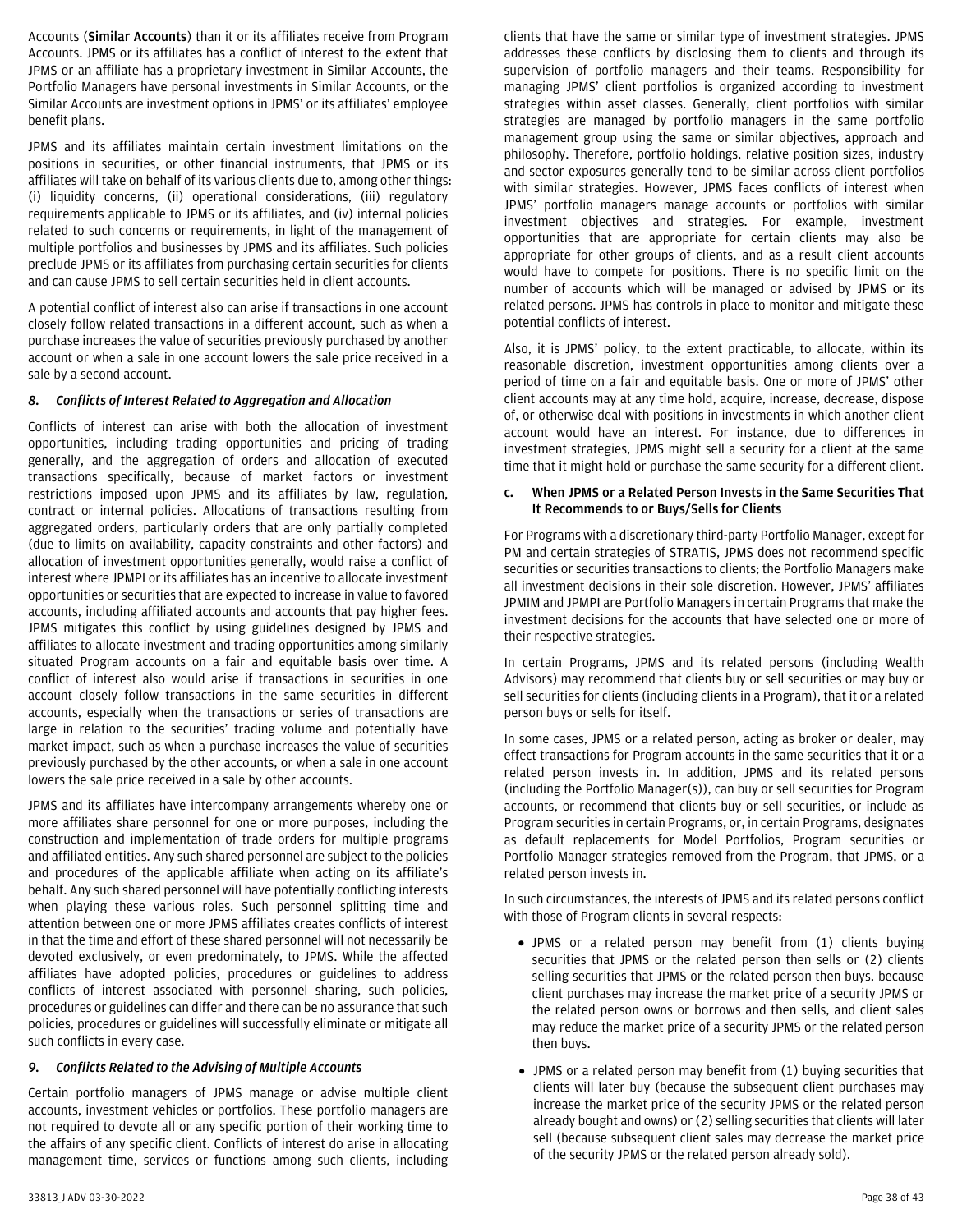• JPMS or a related person may benefit from principal transactions in which it sells a security directly from its own account to a client account or buys a security into its own account directly from a client account.

JPMS addresses these conflicts in the following ways:

- For Programs with a discretionary third-party Portfolio Manager, except for JPMIM and JPMPI with respect to the Program accounts they manage, neither JPMS nor other related persons (including the Wealth Advisors) controls or recommends specific securities transactions for Program accounts;
- The maintenance of policies (including in the Code of Ethics) prohibiting JPMS employees from engaging in conduct intended to manipulate the price of securities and procedures designed to prevent and/or detect such conduct;
- The maintenance of information barrier procedures designed to control the flow of information between JPMS' and its affiliates' proprietary trading operations and other business units, including JPMS; and
- The policy and legal restrictions on principal transactions with Program accounts described in Item 9.iii.b above.

## **The following are for PA and PM:**

- The general prohibition in the Code of Ethics on the personal trading by any Wealth Advisors in the Programs on the same security or derivative or on the opposite side of the market in the same security or derivative that was traded for any of the Wealth Advisor's client accounts in PA or PM for a certain number of trading days before or after the trade in the client's account;
- Supervision of Wealth Advisors' handling or management of Program accounts designed to ensure that the accounts are advised or managed in accordance with clients' investment objectives for the accounts and that Wealth Advisors are acting in accordance with their fiduciary duty to place the interests of Program clients before their own and those of JPMS;
- The imposition of trading restrictions with respect to certain time periods and/or lists of issuers that are designed to prevent investment personnel (including Wealth Advisors) from unfairly benefiting from unreleased research reports and recommendations; and
- The requirement in the Code of Ethics that Wealth Advisors in the Program periodically report personal securities holdings and transactions to JPMS compliance personnel.

Clients should understand that Wealth Advisors typically are not required, except as described in Item 6.vi. above, to follow or otherwise consider or adhere to research reports, analyses and opinions published or otherwise communicated by other employees of JPMS or its affiliates, including J.P. Morgan investment committees, due diligence personnel, research analysts, economists and market strategists, and the advice of Wealth Advisors to clients in the Program or the Wealth Advisor's management of Program accounts may differ from (and be diametrically opposed to) the content of such reports, analyses and opinions.

JPMS, J.P. Morgan and any of their directors, partners, officers, agents or employees, also buy, sell or trade securities for their own accounts or the proprietary accounts of JPMS and/or J.P. Morgan. JPMS and/or J.P. Morgan, within their discretion, and can make different investment decisions and take other actions with respect to their proprietary accounts than those made for client accounts, including the timing or nature of such investment decisions or actions. Further, JPMS is not required to purchase or sell for any client account securities that it, J.P. Morgan, and any of their employees, principals or agents may purchase or sell for their own accounts or the proprietary accounts of JPMS or J.P. Morgan. JPMS, J.P. Morgan and their respective directors, officers and employees face a conflict of interest as

they will have income or other incentives to favor their own accounts or the proprietary accounts of JPMS or J.P. Morgan.

## **d. When JPMS or a Related Person Buys/Sells Securities for Itself at or About the Same Time It Recommends or Buys/Sells the Same Securities to/for Clients**

For PA, JPMS or a related person may recommend to investment advisory clients, or buy or sell for PM client accounts, securities in which JPMS or a related person has a material financial interest. For the other Programs, JPMS does not recommend specific securities or securities transactions to clients; the Portfolio Managers make all investment decisions in their sole discretion. However, JPMS' affiliates JPMIM and JPMPI are Portfolio Managers in certain Programs that make the investment decisions for the accounts that have selected one or more of their respective strategies.

In some cases, however, JPMS or a related person, acting as broker or dealer, may effect transactions for Program accounts at or about the same time that it or a related person buys or sells the same securities for its (or a related person's) own account. In addition, Portfolio Managers may buy or sell or recommend that clients buy or sell or identify for clients securities for Program accounts or designate as a default replacement for Model Portfolios, Portfolio Manager strategies and Program securities removed from a Program at or about the same time that JPMS or a related person (including the Portfolio Managers) buys or sells the same securities for its (or a related person's) own account.

In such circumstances, the interests of JPMS and its related persons conflict with those of JPMS' clients in all of the respects described in the preceding section, each of which typically involves not only trading in the same securities that clients do, but also trading in them at or about the same time that clients do. Please refer to Item 9.iii.c above for a description of those conflicts and how they are addressed.

Portfolio Managers and/or JPMS may, but are not required to, aggregate orders for the sale or purchase of a security for a client's account with orders for the same security for other clients, including orders for Portfolio Managers or JPMS' or their affiliates' employees and related persons. Aggregated orders will generally be filled at an average price, with a pro rata share of transaction costs (if applicable). A client order that is not aggregated with one or more other client orders may be executed at a less favorable price and incur greater transaction costs than an aggregated order. JPMS generally will not aggregate orders of client accounts in PM managed by different Wealth Advisors or of client accounts in PA advised by different Wealth Advisors.

In PA and PM, however, the aggregation of different clients' orders also may be to the detriment of a particular client. The execution of aggregated orders may be subject to delay for certain reasons. Accordingly, the aggregation of the client's order with other client orders may cause the client's order to be executed later, and at a different price, than it would have been had the client's order not been aggregated with other client orders.

In addition, a Portfolio Manager whose strategy is available to clients in both STRATIS or UMA and another Program sponsored by JPMS – such as STRATIS or ICS or UMA– may not aggregate orders for the sale or purchase of a security for clients in both Programs; therefore, clients in STRATIS or UMA with assets invested according to such a strategy may receive execution of the order at a different time and price than JPMS clients invested according to the same strategy in the other Program.

JPMS may have a conflict of interest in connection with the aggregation of orders by multiple Program clients for the purchase or sale of the same security. On occasion, an aggregated order will not be fully executed, or "filled." A partial "fill" of an aggregated order must be allocated among the affected clients' accounts. When the affected accounts include a proprietary or personal account for the Portfolio Manager or JPMS or any of their affiliates or other related persons (including Wealth Advisors), or an account that JPMS or its affiliates may have some other reason to favor (because it typically pays JPMS more compensation, for example), the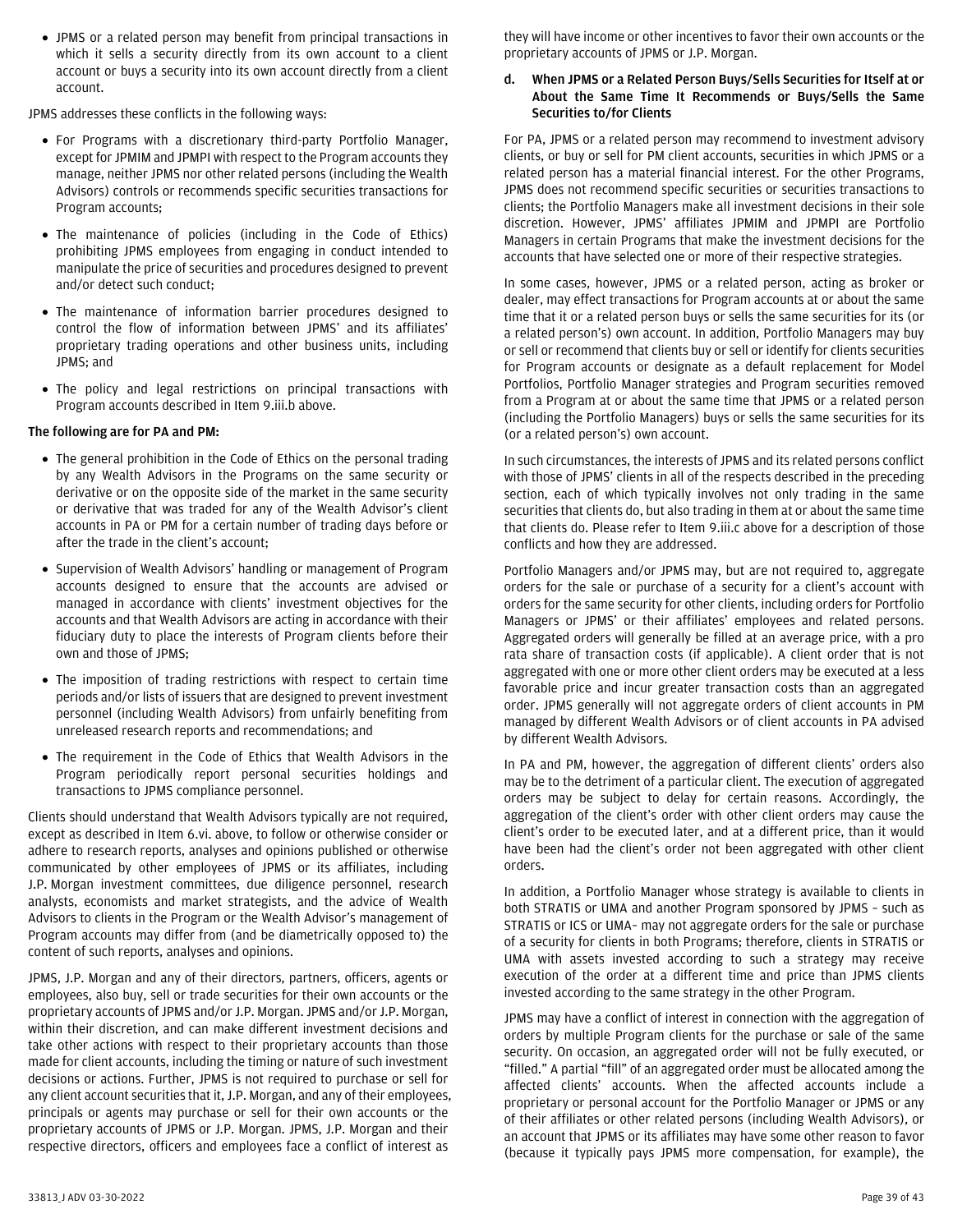Portfolio Manager or JPMS may have an interest in allocating more shares or units from the partial "fill" to such an account, leaving fewer shares or units for the accounts of other affected clients. JPMS addresses this conflict by processes designed to ensure that the allocation of a partially filled order is fair and equitable in accordance with applicable law. Factors that may affect allocations include, for example, available cash in each account, the size of each account and order, client-imposed or other restrictions on investments in each account, and the desirability of avoiding odd lots. Providing a comparatively favorable allocation to a proprietary or personal account of JPMS or its affiliates or other related persons, however, would not constitute a fair and equitable allocation. For more information about the non-PM Portfolio Manager's aggregation and allocation policies, please refer to its Form ADV Part 2A Brochure or other applicable disclosure document(s).

#### **e. Conflicts of Interest Created by Contemporaneous Trading**

Positions taken by a certain client account may also dilute or otherwise negatively affect the values, prices or investment strategies associated with positions held by a different client account. For example, this can occur when investment decisions for one client are based on research or other information that is also used to support portfolio decisions by JPMS or an affiliate for a different client following the same, similar or different investment strategies or by an affiliate of JPMS in managing its clients' accounts. When a portfolio decision or strategy is implemented for an account ahead of, or contemporaneously with, similar portfolio decisions or strategies for JPMS or an affiliate's other client (whether or not the portfolio decisions emanate from the same research analysis or other information), market impact, liquidity constraints or other factors could result in one account being disadvantaged or receiving less favorable investment results than the other account, and the costs of implementing such portfolio decisions or strategies could be increased.

In addition, it is a perceived as a conflict of interest when activity in one account closely correlates with the activity in a similar account, such as when a purchase by one account increases the value of the same securities previously purchased by another account, or when a sale in one account lowers the sale price received in a sale by a second account. Furthermore, if JPMS or an affiliate manages accounts that engage in short sales of securities in which other accounts invest, JPMS or an affiliate could be seen as harming the performance of one account for the benefit of the account engaging in short sales if the short sales cause the market value of the securities to fall. Also, certain private funds managed by JPMS or its affiliates hold exclusivity rights to certain investments and therefore, other clients are prohibited from pursuing such investment opportunities.

#### <span id="page-39-0"></span>**iv. Review of Accounts**

## **a. Nature and Frequency of Program Account Reviews**

Each client is responsible for monitoring their Program account(s). The actual allocation of assets may change over time due to fluctuations in the market value of the assets and/or additions to or withdrawals by the client. In addition, clients are responsible for determining whether a change in the client's circumstances may warrant a change to their selected Program, Portfolio Manager and/or strategy.

At account opening, the client's Wealth Advisor determines that the Program account and the investment strategy(s) are suitable investments for the client, based on the information provided by a client. Clients have ongoing reasonable access, during normal business hours, to their Wealth Advisor who is available for consultation regarding the client's account(s). Wealth Advisors are an essential component to the Programs and provide clients with non-discretionary and/or discretionary investment advisory services and account maintenance support.

Since most discretionary accounts invested in a strategy of an unaffiliated and/or affiliated third-party Portfolio Manager in STRATIS, UMA, ICS, JPMCAP and C-BoS are managed by the Portfolio Manager in a similar manner, JPMS typically does not review individual trades or individual accounts in such Programs. Rather, the designated Portfolio Manager

performs the ongoing review of the client accounts in their strategy or strategies. Please see the applicable Portfolio Manager's Form ADV Part 2A for more information.

The information in this Brochure does not include all of the specific review features associated with each Program or those applicable to particular client accounts. Clients are urged to ask questions regarding JPMS' review process applicable to a particular Program or investment product.

#### **PA and PM**

JPMS reviews client accounts in PA and PM on an ongoing and periodic basis.

Each Wealth Advisor is responsible for reviewing the Program account(s) they manage in PM and/or advise in PA on an ongoing basis. Responsibility for the supervision of activity in PA and PM accounts lies with the head of the JPMS business and each Wealth Advisor's Regional Director. Certain aspects of the day-to-day supervision of the Wealth Advisors is delegated by the head of the JPMS business (on behalf of the head of the JPMS business and Regional Directors) to one or more JPMS supervisory manager(s) under the Global Head of Wealth Management Supervision. Ongoing supervisory reviews of PA and PM accounts by JPMS typically include reviewing the Program accounts and the transactions effected in them, Program accounts holding a significant amount of assets in cash, money market mutual funds and other short-term securities, Program accounts presenting a certain risk level, unsolicited trades in Program accounts, Program accounts with little or no trading activity, Program accounts holding a small number of securities, Program accounts with excess and extended deviation from the target asset allocation, and Program accounts that have not recently been the subject of a portfolio review by the Wealth Advisor and the client. For PM, Program accounts are also typically reviewed for adherence to certain internal investment parameters.

Certain Program accounts may also be reviewed by appropriate personnel on other than an ongoing or periodic basis. Among the factors that might trigger such a review are changes in market conditions, securities positions and/or the client's investment objective or risk tolerance; a request by the client for a meeting or the occurrence of such meeting; client complaints; concerns expressed by a Wealth Advisor's manager(s), a member of JPMS management or Compliance; and/or the application of internal policies of JPMS.

## **b. Reports to Program Clients**

Program clients will receive trade confirmations of all transactions executed through JPMS or its affiliates for a Program account, unless they elect to receive a periodic statement of all transactions executed through JPMS for Program accounts in lieu of separate transaction confirmations, and for applicable Programs, to have a copy of the confirmations instead sent to their selected Portfolio Manager. (Notwithstanding such an election by a client, JPMS may in its discretion choose to provide the client with separate written confirmations of some or all of the transactions in the account.) Clients who make this election will not pay a different Fee based upon this election, can rescind this election at any time upon written notice to JPMS, and can later choose to receive from JPMS, at no additional cost, trade confirmations for any prior trades effected during the period in which the client previously elected not to receive separate trade confirmations. Each client receives written account statements on at least a quarterly basis that show all transactions in the account, all contributions to and withdrawals from the account, and all fees and expenses charged to the account. The option to suppress trade confirmations is not available for account(s) in PA.

Each client account is also governed by a Summary of Your Investment Advisory Account document, which outlines and/or confirms the preferences and other selections a client makes for each account after discussion with his or her Wealth Advisor(s). Clients will receive a Summary for each account he or she opens, and any time clients make certain changes to his or her account, including changes to investment objective and risk tolerance, that confirms any such modification. Clients should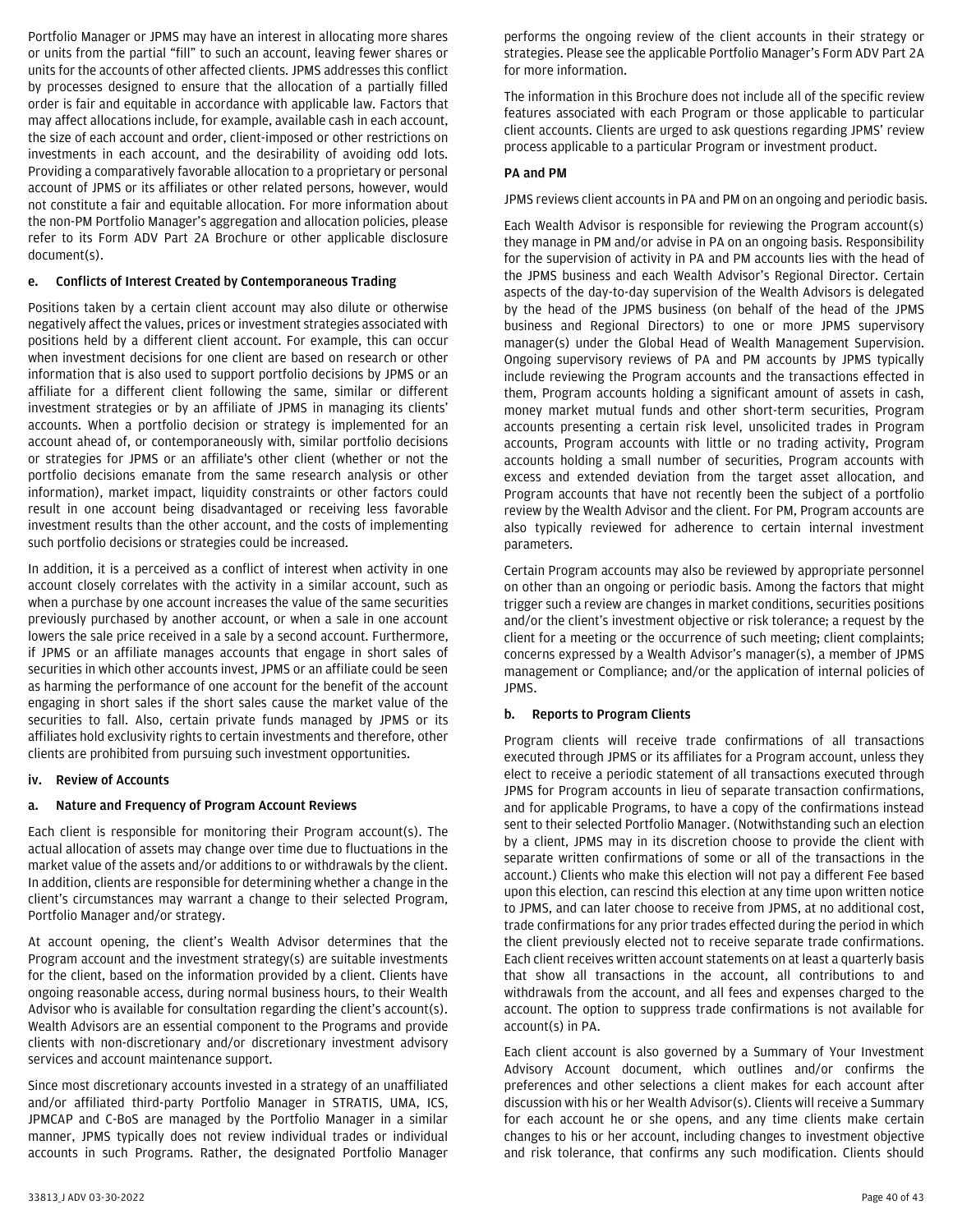notify their Wealth Advisor(s) promptly if they believe any information or election contained in any *Summary of Your Investment Advisory Account* is inaccurate, incomplete, or if clients have any questions or concerns regarding any information contained therein.

Additionally, Program clients typically receive periodic performance reviews summarizing the investment performance of their Program account(s), which are also included in the Fee. However, certain client accounts may not receive such performance reviews; in its discretion, JPMS may not provide a client with performance reviews for a Program account if, for example, the account's assets are not custodied by JPMS or JPMS concludes that the nature of the investment strategy used or securities held in the account makes valuation, performance measurement or performance benchmarking too difficult, infeasible or insufficiently valid or useful to the client.

Subject to JPMS' policies and procedures and applicable law, the periodic performance review typically provided to Program clients may include information about assets in other accounts maintained by the client with JPMS as well as other assets identified to JPMS by the client. By including any such assets in the performance review, JPMS is not undertaking to provide or be responsible for providing any services with respect to those assets.

For PA, from time to time, Program clients will typically receive a summary of the asset allocation applicable to the client's Program account as part of the performance reports provided by JPMS. These summaries are intended to confirm the client's financial information and the investment objective, risk tolerance and target asset allocation for the account, as provided by the client during the account opening process. Whenever the investment objective, risk tolerance or target asset allocation for the account is subsequently modified by the client, he or she receives a Program communication from JPMS that confirms any such modification. Clients should carefully review these asset allocation summaries with their Wealth Advisor(s) to ensure that they accurately represent the client's current information.

Performance reviews are not a substitute for regular monthly or quarterly account statements or Form 1099 and should not be used to calculate the Fee or to complete income tax returns. As applicable, if JPMS does not receive information about the original cost of a security from the client, the market value of the security on a date set by JPMS may be used in lieu of original cost in certain circumstances. JPMS and its affiliates are entitled to rely on the financial and other information that clients or any third party provides to JPMS. The client is solely responsible for any information that the client provides to JPMS, and JPMS shall not be liable in connection with its use of any information provided by the client or a third party in the periodic review. JPMS does not provide tax advice, and nothing in the performance review should be construed as advice concerning any tax matter.

JPMS allows certain Wealth Advisors in PM to create a composite performance for accounts they manage in a similar style.

In preparing account statements, performance reviews and/or reports for Program clients, JPMS uses various industry and non- industry standards to measure account performance and JPMS may use multiple valuation sources that provide different values for a single asset. As a result, the determination of an account's asset values may differ for different purposes and different statements, reviews and reports. Detailed calculations of a client's account asset values are available upon request.

*Neither JPMS nor any third-party reviews the account or specific performance information to determine or verify its accuracy or compliance with presentation standards, and the information may not be calculated on a uniform and consistent basis. Clients receiving periodic performance reviews from JPMS should carefully review the disclosures, definitions and other information contained in the reviews.*

For certain Programs, there is an inherent conflict of interest where JPMS or an affiliated Portfolio Manager values securities or assets in client

accounts or provides any assistance in connection with such valuation and JPMS and an affiliated Portfolio Manager are receiving fees based on the value of such assets. Overvaluing certain positions held by clients will inflate the value of the client assets as well as the performance record of such client accounts which would likely increase the fees payable to JPMS and the affiliated Portfolio Manager. The valuation of investments may also affect the ability of the affiliated Portfolio Manager to raise successor or additional funds. As a result, there may be circumstances where JPMS or the affiliated Portfolio Manager is incentivized to determine valuations that are higher than the actual fair value of investments.

On occasion, JPMS utilizes the services of affiliated pricing vendors for assistance with the pricing of certain securities. In addition, securities for which market quotations are not readily available, or are deemed to be unreliable, are fair valued in accordance with established policies and procedures. Fair value situations could include, but are not limited to a significant event that affects the value of a security, illiquid securities or securities that have defaulted or been de-listed from an exchange and are no longer trading, or any other circumstance in which it is determined that current market quotations do not accurately reflect the value of the security.

## **c. Trade Errors**

Trade errors and other operational mistakes occasionally occur in connection with the management of Funds and client accounts. JPMS has developed policies and procedures that address the identification and correction of trade errors. Errors can result from a variety of situations including, situations involving portfolio management (e.g., inadvertent violation of investment restrictions) trading, processing or other functions (e.g., miscommunication of information, such as wrong number of shares, wrong price, wrong account, calling the transaction a buy rather than a sell and vice versa, etc.). JPMS policies and procedures require that all errors affecting client accounts be resolved promptly and fairly. Under certain circumstances, JPMS considers whether it is possible to adequately address an error through cancellation, correction, reallocation of losses and gains or other means. The intent of the policy is to restore a client account to the appropriate financial position considering all relevant circumstances surrounding the error.

If a trade error is made in a client's account, JPMS will take action to make the account whole. JPMS corrects trade errors in IRA and ERISA accounts in the impacted Program account and uses a firm account to correct all other trade errors in non-retirement Program accounts. If bonds are erroneously sold from a client's account, it is possible that JPMS or the Portfolio Manager will not be able to find the same bonds to buy back for the account. In that case, JPMS or Portfolio Manager will purchase bonds that it believes are equivalent in quality and yield.

#### <span id="page-40-0"></span>**v. Client Referrals and Other Compensation**

#### **a. Compensation from Non–Clients to JPMS for JPMS' Provision of Advisory Services**

To the best of its knowledge, JPMS does not receive economic benefits from non-clients for providing investment advice or other advisory services to its clients.

JPMS and its affiliates do receive economic benefits from certain Funds when JPMS' investment advisory clients' invest in such Funds. Although these benefits are attributable to sales of the Funds to JPMS' investment advisory clients and the investment of investment advisory assets in the Funds, they are not benefits the Funds provide to JPMS or its affiliates in exchange for JPMS' provision of investment advisory services to the clients. For a discussion of the benefits and the conflicts of interest they raise, please refer to Items 4, 9.ii and 9.iii above.

As discussed in Item 4 above, JPMCB also receives economic benefits when JPMS' investment advisory clients select the Deposit Account as the vehicle for the "sweeping" of available cash balances in their accounts. Again, while these benefits are attributable to the investment of the assets of JPMS' investment advisory clients in the Deposit Account, they are not benefits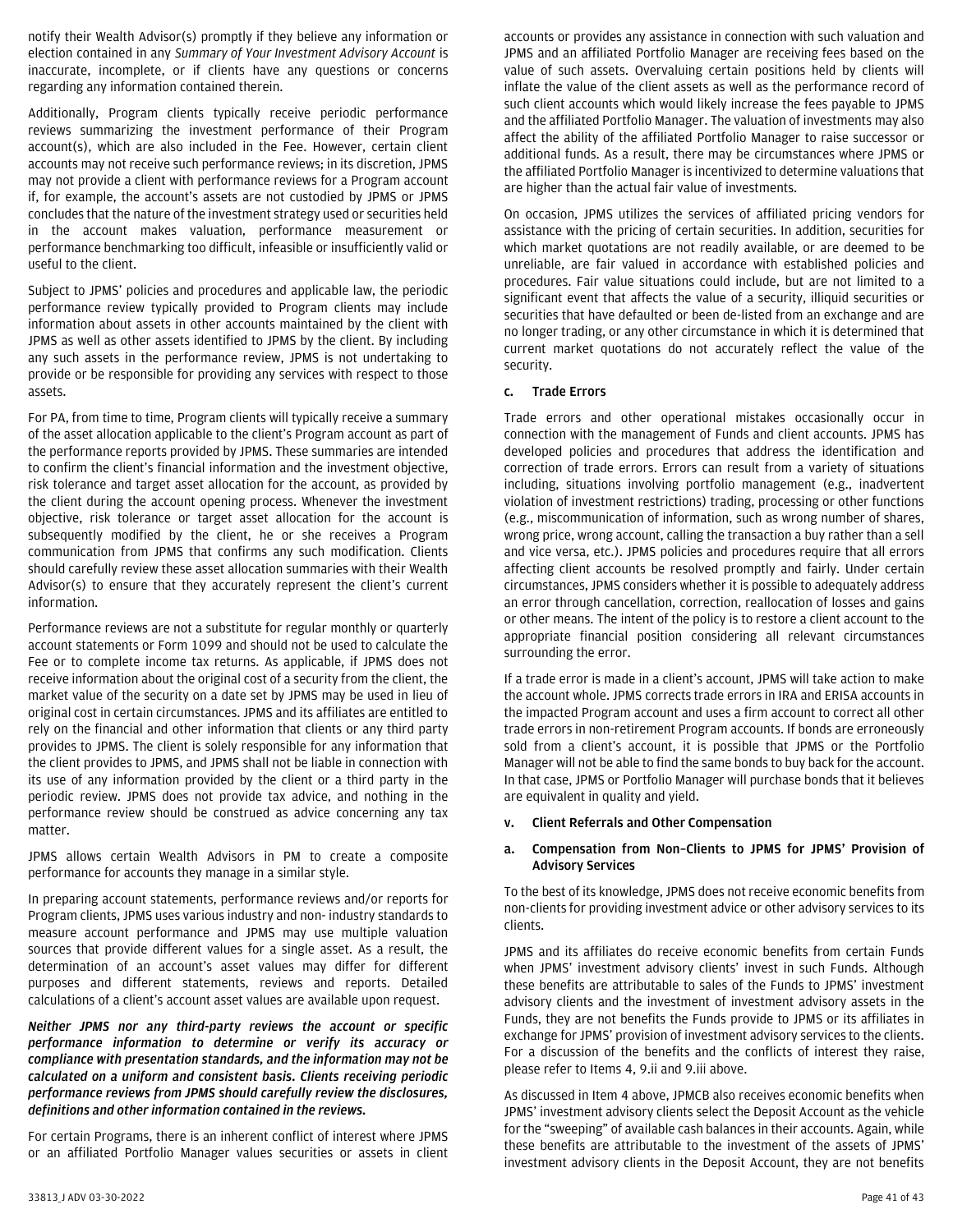JPMCB receives in exchange for JPMS' provision of investment advisory services to the clients.

In addition, JPMS and its affiliates may from time to time enter into joint marketing activities with Portfolio Managers and/or sponsors of mutual funds offered in the Programs. These Portfolio Managers and/or sponsors may pay some or all of the cost of the marketing activities, which payment may take the form of reimbursement of JPMS or its affiliates. Because of the willingness of these Portfolio Managers and/or sponsors to provide financial support for such activities, JPMS has an incentive to allow them (as opposed to others that who are unwilling to provide such financial support) to participate in such joint marketing activities. However, the payments by the Portfolio Managers and/or sponsors are not made in exchange for JPMS' provision of investment advisory services to its clients.

Please refer to Item 9.ii above for a discussion of (1) revenue sharing arrangements between JPMS and certain of its affiliates pursuant to which JPMS may receive compensation from the affiliates in connection with referrals of clients by JPMS to such affiliates for the receipt products and services to the clients and (2) solicitation arrangements in which JPMS acts as solicitor for certain other investment advisers who compensate JPMS for referring clients to them. In such cases the compensation is in exchange for JPMS' referral of clients to other (affiliated or unaffiliated) financial service providers – not for JPMS' own provision of investment advisory services to its clients.

#### **b. Compensation from JPMS to Unsupervised Persons for Client Referrals**

In addition to compensating certain *supervised* persons (including Wealth Advisors) for their provision of investment advisory services to clients on behalf of JPMS and/or for their referral or introduction of investors who become advisory clients of JPMS, JPMS has entered into agreements with certain unaffiliated third-party solicitors (sometimes also called a "finder" or "referrer") for their referral of prospective investment advisory clients to JPMS in accordance with Rule 206(4)-(3) of the Advisers Act. The solicitors engaged by JPMS are typically themselves registered investment advisers. Under these solicitation arrangements, JPMS agrees to pay each solicitor when a referred prospective client is either referred or becomes an investment advisory client of JPMS. JPMS either pays a flat amount or a specified portion of the Fee it receives and retains relating to each such client's advisory account. The clients referred to JPMS do not incur any additional fee or charge by JPMS as a result of JPMS' arrangements with or its payment to the solicitors.

## <span id="page-41-0"></span>**vi. Financial Information**

JPMS is not aware of any financial condition that is reasonably likely to impair JPMS' ability to meet contractual commitments to its clients, nor has JPMS been the subject of a bankruptcy petition at any time during the past ten years.